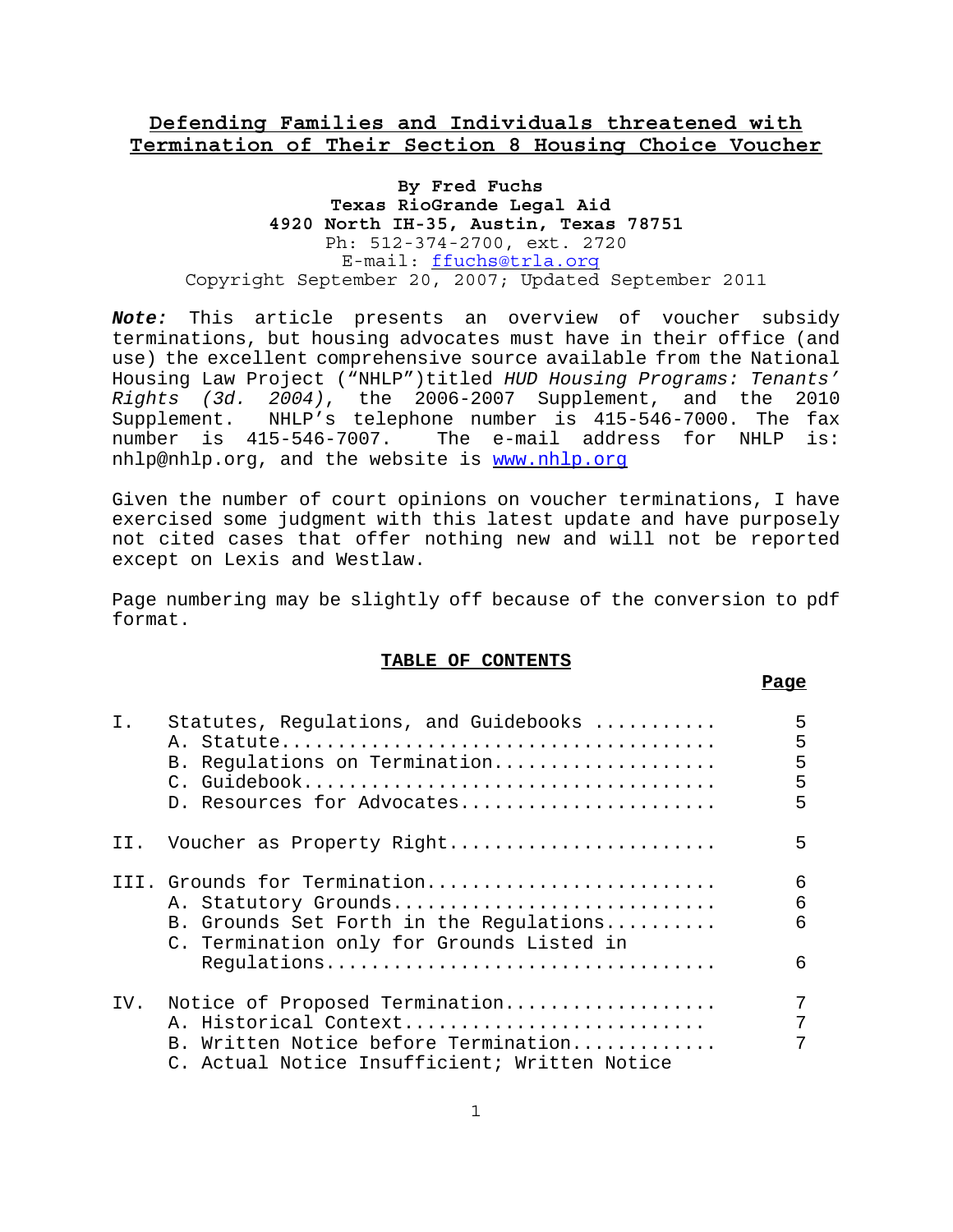|    |                                                      | 10 |
|----|------------------------------------------------------|----|
|    | D. Termination Only on Grounds Stated in Notice      | 10 |
|    | E. Participants with Disabilities                    | 11 |
|    |                                                      |    |
| V. | Hearing Requirements                                 | 11 |
|    | A. Constitutional Principle                          | 11 |
|    | B. Best Practices Article                            | 12 |
|    | C. Suit Resulting in Settlement Adopting Reforms for |    |
|    | Voucher Termination Hearings                         | 12 |
|    | D. Pre-Termination Hearing Required                  | 12 |
|    | $E_{\perp}$                                          | 13 |
|    | Right to Legal Representation<br>$F$ .               | 14 |
|    | G. Hearing Officer                                   | 14 |
|    |                                                      | 15 |
|    | I. Evidence at the Hearing                           | 15 |
|    | 1. Right to Question Witnesses                       | 15 |
|    | 2. Rules of Evidence                                 | 16 |
|    | 3. Hearsay                                           | 16 |
|    | Test for Determining Probative Value<br>а.           |    |
|    | of Hearsay                                           | 16 |
|    | b. Decision Based Purely on Hearsay                  | 18 |
|    | c. Double Hearsay in Police Reports                  | 19 |
|    | d. Failure to Object to Hearsay at the               |    |
|    | Hearing                                              | 19 |
|    | e. Cases Upholding Decisions Based Upon              |    |
|    | Hearsay                                              | 19 |
|    |                                                      |    |
|    | 4. Consideration of Circumstances                    | 20 |
|    | 5. Reasonable Accommodations                         | 24 |
|    | 6. Violence Against Women Act Amendments             | 25 |
|    | Failure of PHA to Comply with Participant's<br>7.    |    |
|    | Request to Contact Third Person in Event             |    |
|    | of Problems During Tenancy                           | 27 |
|    | 8. Limited English Proficiency Issues                | 27 |
|    | 9. Effect of Guilty Plea in Criminal                 |    |
|    | Proceeding                                           | 27 |
|    | J. No Hearing Transcript or Recording Required       | 27 |
|    |                                                      | 28 |
|    | 1. Decision Must State Reasons for Decision.         | 28 |
|    | 2. Adequate Explanation and Analysis                 | 28 |
|    | 3. Preponderance of the Evidence                     | 30 |
|    | 4. Decision Must Be Based on Grounds Stated in       |    |
|    | the Notice of Termination                            | 32 |
|    | 5. Effective Date of Termination Decision            | 32 |
|    | 6. Participant's Liability for Full Rent             |    |
|    | Following Termination                                | 33 |
|    | 7. PHA's Right to Disregard Decision                 | 33 |
|    | L. Judicial Review                                   | 34 |
|    |                                                      |    |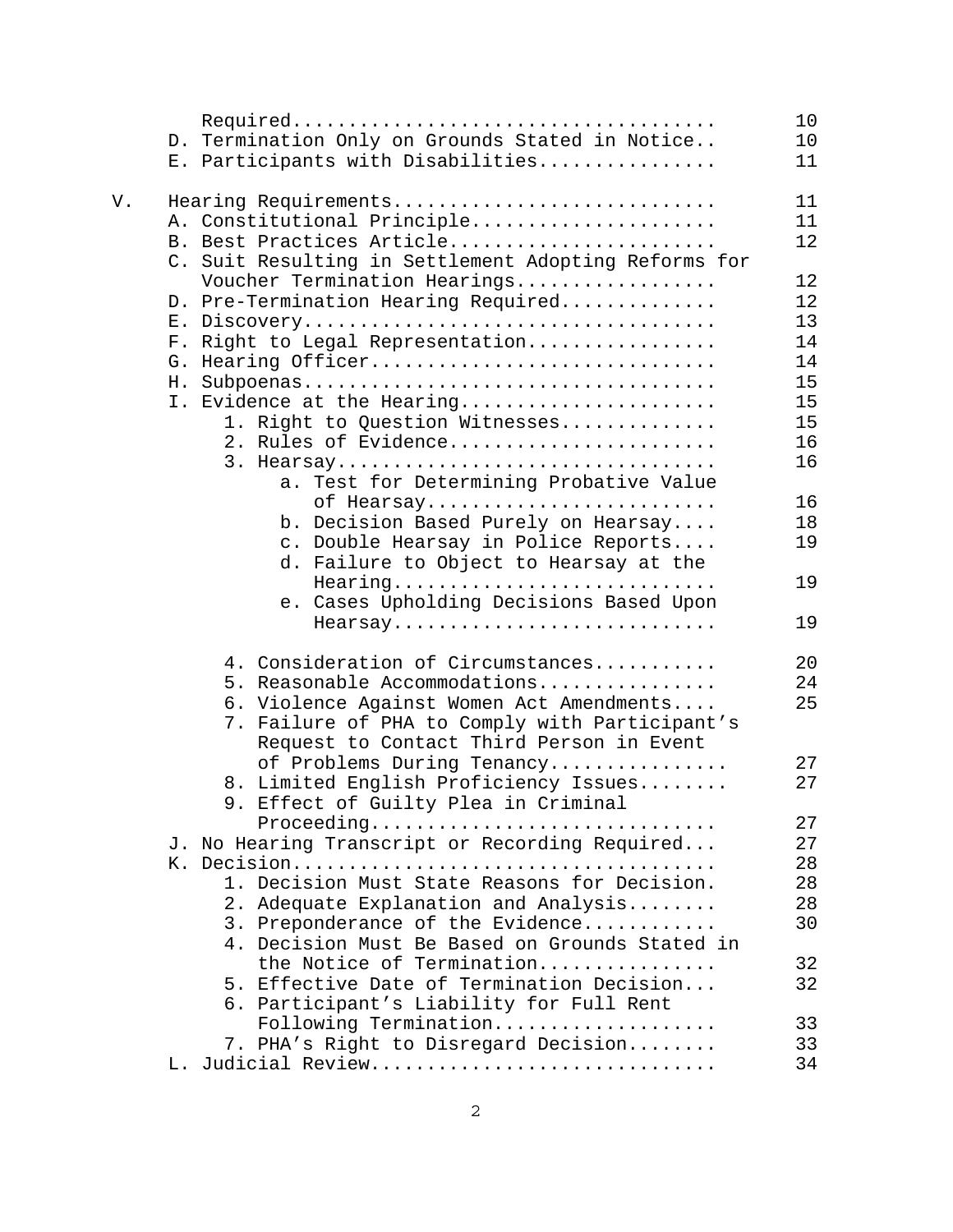|     | 1. No Federal Statute Provides for Judicial                               |    |
|-----|---------------------------------------------------------------------------|----|
|     |                                                                           | 34 |
|     | 2. Review under either State Administrative                               |    |
|     | Procedures Act or 42 U.S.C. § 1983                                        | 34 |
|     | 3. State Law Remedy May Preclude Suit Under                               |    |
|     | Section 1983                                                              | 35 |
|     | 4. Suit Under 42 U.S.C. § 1983                                            | 35 |
|     | 5. Due Process and Supremacy Clause Claims                                | 37 |
|     | 6. Scope of Judicial Review                                               | 37 |
|     | 7. Review Standard Under § 1983                                           | 38 |
|     | 8. Review Standard Under State Administrative                             |    |
|     | Procedure Act                                                             | 38 |
|     | 9. Court Limited to Record Before Hearing                                 |    |
|     |                                                                           |    |
|     | Officer?                                                                  | 38 |
|     | 10. Remedies                                                              | 39 |
|     | a. Injunctive Relief                                                      | 39 |
|     | b. Preliminary Injunctive Relief                                          | 39 |
|     | c. Injunctive Relief and Timing of Filing                                 |    |
|     | Suit                                                                      | 40 |
|     | d. Damages Against PHA                                                    | 41 |
|     | e. Damages Against PHA Employees                                          | 41 |
|     | f. Hearing Officer: Absolute Quasi-Judicial                               |    |
|     | $Immunity \ldots \ldots \ldots \ldots \ldots \ldots \ldots \ldots \ldots$ | 42 |
|     | g. No Claim Against HUD                                                   | 42 |
|     |                                                                           |    |
| VI. | Examples of Voucher Termination Decisions                                 | 42 |
|     | A. Termination for Eviction by the Landlord                               | 42 |
|     | B. Termination of Participation for Fraud, Failure                        |    |
|     | to Report Income, and Side Payments                                       | 44 |
|     | 1. Fraud. See 24 C.F.R. Part 792 (2011)                                   | 44 |
|     | 2. Criminal Fraud                                                         | 45 |
|     | 3. Termination for Failing to Report Income                               | 45 |
|     | 4. Unintentional Errors in Providing                                      |    |
|     | Information                                                               | 46 |
|     | 5. Enterprise Income Verification (EIV) System.                           | 47 |
|     | 6. Additional Rent Payments or Side Payments                              |    |
|     | Demanded by Landlord                                                      | 48 |
|     | C. Termination for Drug-Related Criminal Activity                         |    |
|     | Or Violent Criminal Activity or Other Criminal                            |    |
|     | Activity that threatens the Health, Safety,                               |    |
|     | or Right to Peaceful Enjoyment of Other                                   |    |
|     | Residents and Persons residing in the Immediate                           |    |
|     |                                                                           | 50 |
|     | 1. Regulations                                                            | 50 |
|     | 2. Violent Criminal Activity                                              | 50 |
|     | 3. Drug-Related Criminal Conduct                                          | 51 |
|     | 4. Termination for Drug-Related Conduct of                                |    |
|     | Individual not on Lease                                                   | 53 |
|     |                                                                           |    |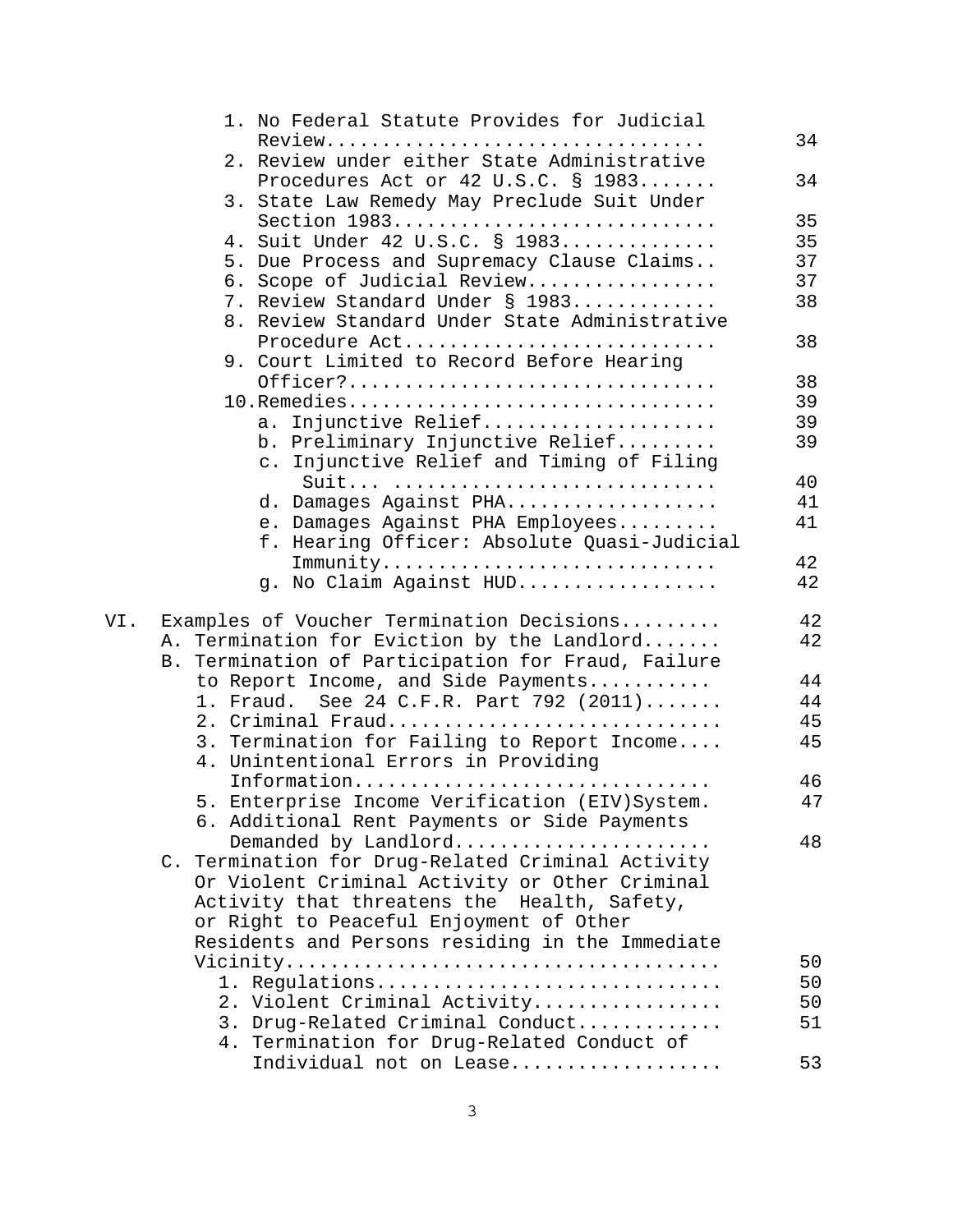|  | 5. Criminal Activity - Non-Violent                                                                    | 54 |
|--|-------------------------------------------------------------------------------------------------------|----|
|  | 6. Termination Based Solely Upon Accusation of<br>Crime Improper                                      | 54 |
|  | D. Termination for Failure to Provide Information                                                     |    |
|  | Of Change in the Family Composition                                                                   | 55 |
|  | E. Termination for Failing to Recertify                                                               | 55 |
|  | F. No Basis to Terminate for Missing Recertification                                                  |    |
|  |                                                                                                       | 56 |
|  | G. Termination for Permitting Unauthorized Persons                                                    |    |
|  | To live in the Unit                                                                                   | 57 |
|  | 1. Case Examples in Which Courts Reversed                                                             |    |
|  | Termination for Unauthorized Persons Living                                                           | 57 |
|  | in Unit<br>Case Examples in Which Courts Upheld<br>2.                                                 |    |
|  | Termination for Unauthorized Persons Living                                                           |    |
|  | in Unit                                                                                               | 58 |
|  | H. Termination Because of Expiration of Voucher                                                       |    |
|  |                                                                                                       | 61 |
|  | I. Termination Because Participant Subject to                                                         |    |
|  | Lifetime Registration as Sex Offender                                                                 | 63 |
|  | J. Termination Because of Missed Inspection                                                           | 63 |
|  | K. Termination for Breach of Housing Quality                                                          |    |
|  | Standards (HQS) Caused by Family                                                                      | 64 |
|  | L. Termination for Not Residing in the Unit                                                           | 65 |
|  | M. Termination for Serious or Repeated Violation<br>of the Lease and Landlord Assertions of Excessive |    |
|  |                                                                                                       | 65 |
|  | N. Termination for Failure to Obtain Approval to                                                      |    |
|  | Move from PHA                                                                                         | 66 |
|  |                                                                                                       |    |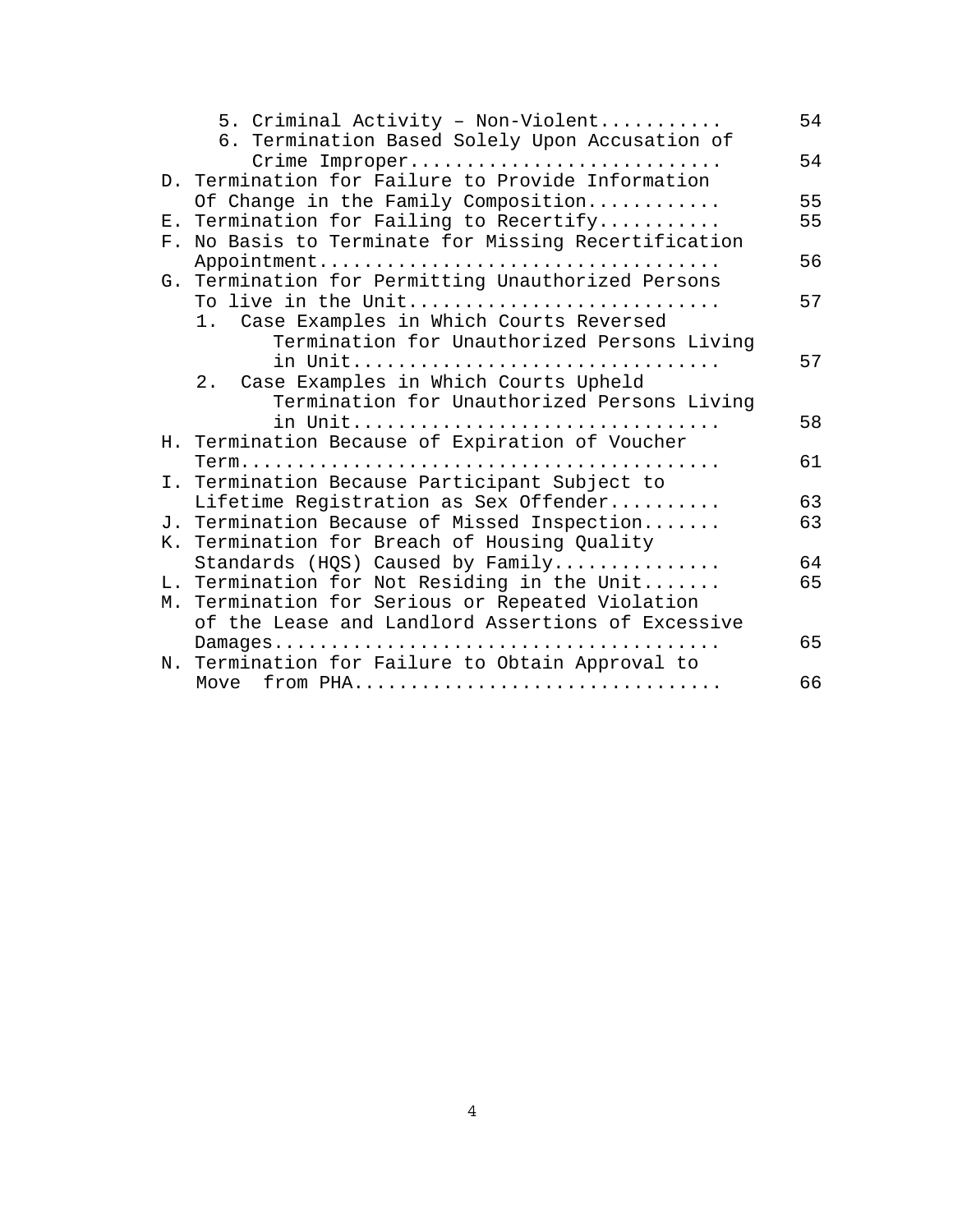### I. Statutes, Regulations, and Guidebooks.

- A. Statute. See 42 U.S.C.A. §1437f(o)(West Pamph. Supp. 2010). Congress did not specify grounds for which a public housing authority ("PHA") may terminate voucher assistance. HUD has identified those grounds in the regulations.
- B. Regulations on Terminations. See 24 C.F.R. §982.551 -§982.555 (2011) (codification of the final regulations published July 3, 1995).
- C. Guidebook. See UNITED STATES DEPARTMENT OF HOUSING AND URBAN DEVELOPMENT, "Housing Choice Voucher Program Guidebook 7420.10G" (April 2001). Chapters 15 and 16 address terminations and the hearing process.
- D. Resource for Advocates. See NATIONAL HOUSING LAW PROJECT ("NHLP") *HUD Housing Programs: Tenants' Rights (3d. 2004),* the 2006-2007 Supplement, and the 2010 Supplement. Chapter 14 at Section 14.4 discusses housing voucher termination actions. This is the best resource available of which I am aware. NHLP also publishes a monthly *Housing Law Bulletin* that provides up-to-date information on federal housing law changes, and I highly recommend that you subscribe. The *Housing Law Bulletin* can be ordered from NHLP at the number listed at the very beginning of this outline.
- II. Voucher as Property Right. Section 8 housing voucher participants have a property interest in their Section 8 housing voucher. See, e.g., Davis v. Mansfield Metropolitan Housing Authority, 751 F.2d 180, 185 (6<sup>th</sup> Cir. 1984); Simmons v. Drew, 716 F.2d 1160, 1162 (7<sup>th</sup> Cir. 1983); Baldwin v. Housing Authority of City of Camden, 278 F. Supp. 2d 365, 378- 380 (D. N.J. 2003); Chesir v. Housing Authority of the City of Milwaukee, 801 F. Supp. 244, 247-48 (E.D. Wis. 1992); Stevenson v. Willis, 579 F. Supp. 2d 913, \*11-12 (N.D. Ohio 2008) ("Plaintiff's participation in the § 8 Housing Choice Voucher Program, administered by LMHA, is a property interest protected by the requirement of procedural due process."); Robinson v. District of Columbia Housing Authority, 660 F. Supp. 2d 6, 20 (D.D.C. 2009) ("There is no debate that the plaintiff's participation in the Section 8 program constitutes a property interest. .."); Badri v. Mobile Housing Board, No. 11-0328-WS-M, 2011 U.S. Dist. LEXIS 93767, \*9 (S.D. Al. Aug. 22, 2011) (participation in public housing program is property interest); Nozzi v. Housing Authority of City of Los Angeles, No., 09-55588, 2011 U.S. App. LEXIS 6218, \*\*3-5 (9<sup>th</sup> Cir. March 25, 2011) (plaintiffs have property interest in Section 8 housing voucher benefits; planned reduction in voucher payment standards); Augusta v. Community Development Corp. of Long Island, Inc., No. 07–CV-0361 (JG) (ARL), 2008 U.S. Dist. LEXIS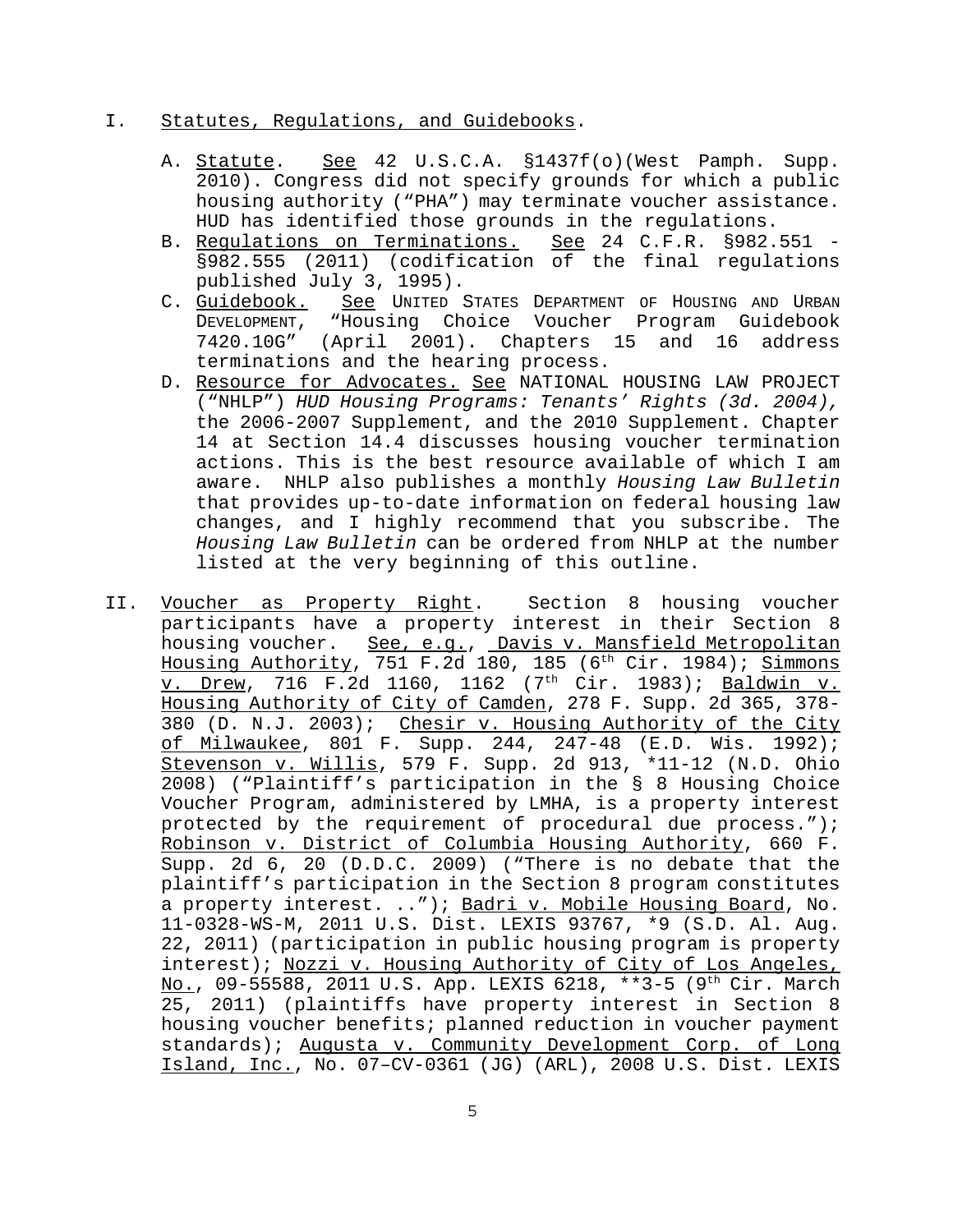103911, \*16-17 (E.D. N.Y. Dec. 23, 2008), aff'd., 363 Fed. Appx. 79 (2d Cir. 2010) (voucher participant has protected property interest in continuing to receive such assistance).

### III. Grounds for Termination.

A. Statutory Grounds. Although Congress identified certain grounds for which an owner may terminate a Section 8 family's tenancy, see 42 U.S.C.A. § 1437f(o)(7) (West Pamph. Supp. 2010), it did not, except in the context of incidents of domestic violence, identify the grounds for which a PHA may terminate voucher assistance. See generally 42 U.S.C.A. § 1437f(o)(West Pamph. Supp. 2010).

1. Congress did, however, specifically provide that a PHA may not terminate voucher assistance on the basis of an incident of actual or threatened domestic violence, dating violence, or stalking against the participant. Id. at §1437f(o)(20).

2. In the context of the protections of victims of domestic violence, Congress made clear that the protections for victims of domestic violence do not limit a PHA's right to terminate voucher assistance (i) to persons who engage in criminal acts of physical violence against family members or others, (ii) to persons for any violation of a lease not premised on the act or acts of violence against the tenant or a members of the tenant's household, and (iii) to persons who pose an actual and imminent threat to other tenants.  $Id.$  at  $\S$  1437f(o)(20)(D).

B. Grounds Set Forth in the Regulations. The grounds for which a participant's subsidy may be terminated are set forth at 24 C.F.R. §982.551, §982.552, §982.553 (2011).

### C. Termination only for Grounds Listed in Regulations.

1. The law is well established that a public housing authority may terminate the Section 8 voucher subsidy of a participant only in accordance with the federal regulations and the grounds set forth there. See 24 C.F.R. § 982.552(a) (2011) ("[A] PHA may deny assistance for an applicant or terminate assistance for a participant under the program because of the family's action or failure to act as described in this section or § 982.553.")

2. Termination on the basis of a ground not identified in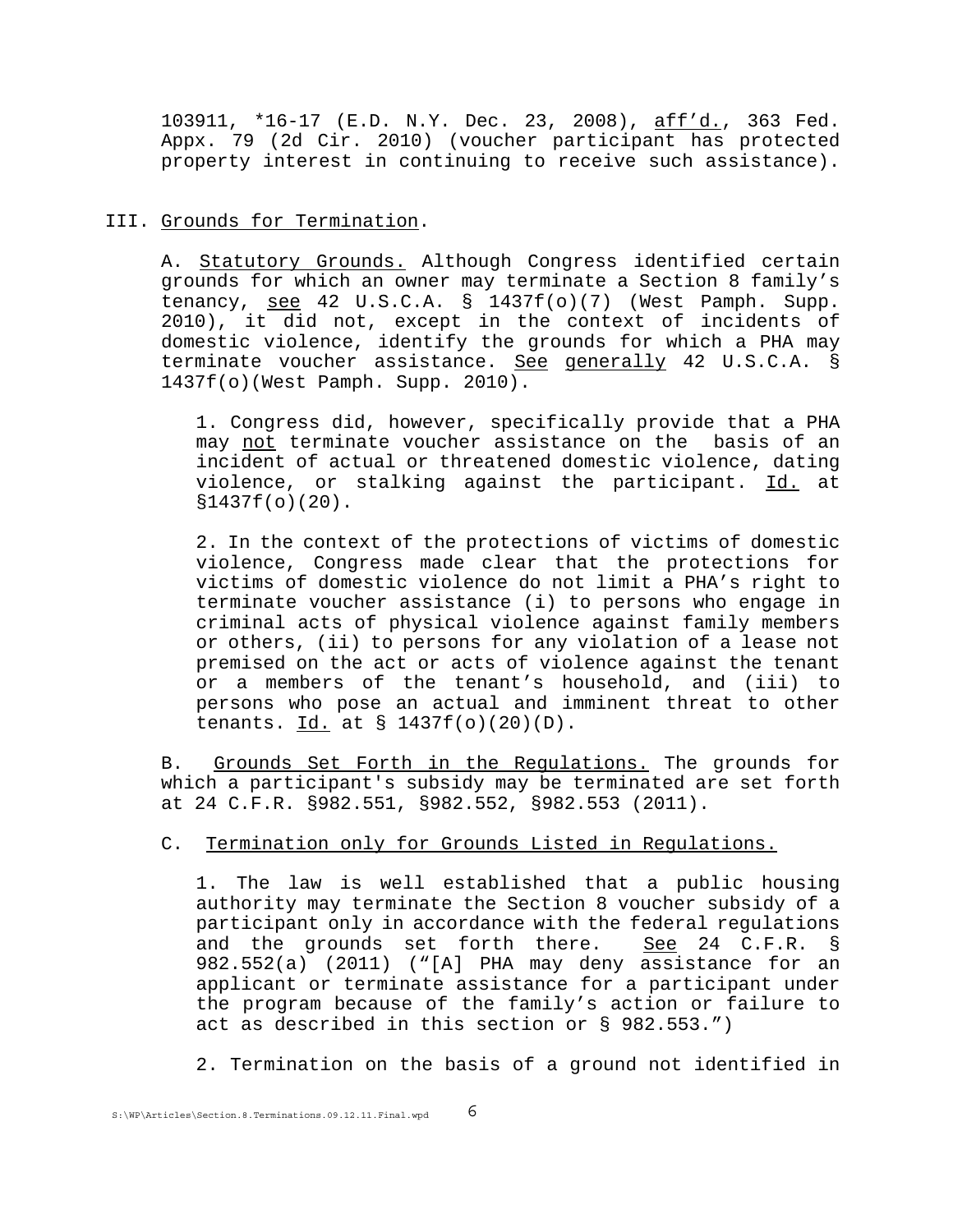the regulations is illegal. See, e.g., Ellis v. Ritchie, 803 F. Supp. 1097, 1101 (E.D. Va. 1992) ("Termination decisions must be made in accordance with these regulations."); Hill v. Richardson, 740 F. Supp. 1393, 1398-99 (S. D. Ind. 1990), vacated and remanded on other grounds, 7 F.3d 656 ( $7<sup>th</sup> Cir.$  1993) (approving settlement agreement and noting that regulations provide exclusive list of grounds on which Section 8 assistance may be terminated); Holly v. Housing Authority of New Orleans, 684 F. Supp. 1363, 1367-68 (E.D. La. 1988) (holding that housing authority wrongfully terminated plaintiff's Section 8 voucher for alleged fraud when facts showed she had not committed any act which could be said to constitute fraud); Ali v. Dakota County Community Development Agency, No. A08- 0112, 2009 Minn. App. Unpub. LEXIS 235 (Minn. Ct. App. March 3, 2009) (unpublished)(reversing voucher termination for failure to attend recertification appointment on ground that failure to attend annual recertification appointment was not permissible ground to terminate assistance under federal regulations; refusing to hold that missing an appointment is per se failure to cooperate in providing required information).

IV. Notice of Proposed Termination.

A. Historical Context. The voucher regulations requiring predeprivation notice and an opportunity for a hearing were originally promulgated at the direction of the court in Nichols v. Landrieu, No. 79-3094, (D.D.C. Sept. 12, 1980). See 47 Fed. Reg. 32169 (July 26, 1982)(proposed rule)(introductory comments); 49 Fed. Reg. 12215 (March 29, 1984) (final rule) (introductory comment);

B. Written Notice Before Termination. The PHA must give the family prompt written notice that contains a brief statement of reasons for the decision; that informs the participant that she may request an informal hearing on the decision; and that states the deadline for the family to request the hearing. 24 C.F.R. § 982.555(c)(2) (2011).

> 1. The notice must be sufficiently factually specific that it puts the family on notice of the factual underpinnings for the proposed termination. See e.g., Edgecomb v. Housing Authority of the Town of Vernon, 824 F. Supp. 312, 313 (D. Conn. 1993); Boykins v. Community Development Corp. of Long Island, No. 10-CV-3788 (JS) (ARL), 2011 U.S. Dist. LEXIS 28650, \*\*5-9 (E.D. N.Y. March 21, 2011) (ruling notice insufficient when it alleged only that plaintiff "had an unauthorized individual in your unit," and cited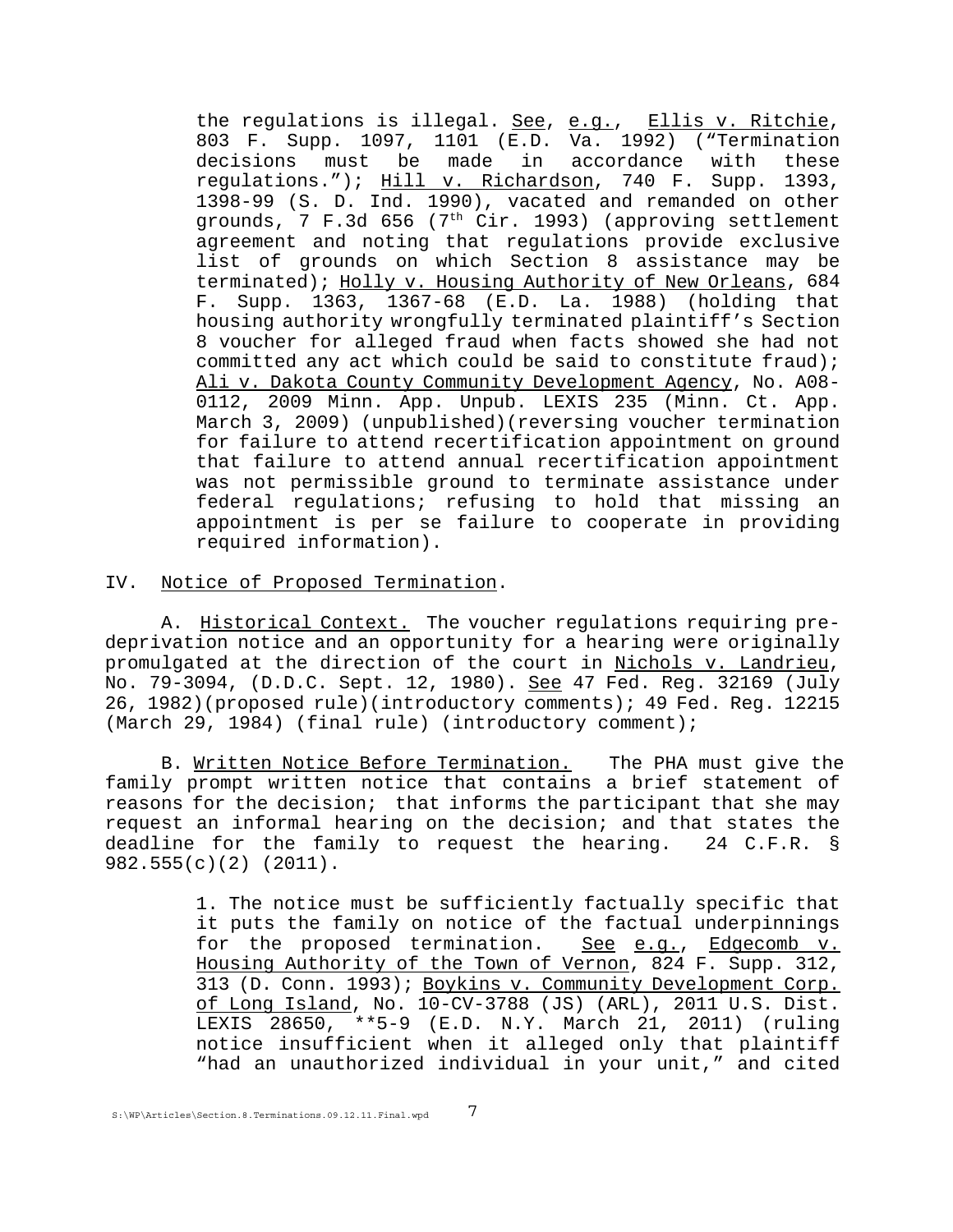regulations and did not identify the person); Young v. Maryville Housing Authority, No. 3:09-CV-37, 2009 U.S. Dist. LEXIS 56539, \*15-18 (E.D. Tenn. July 2, 2009) ((PHA's failure to identify a specific charge in the notice, such as assault or trespass does not comply with the regulations); Pratt v. Housing Authority of City of Camden, No. 05-0544(NLH), 2006 U.S. Dist. LEXIS 70575, \*19- 30 (D. N.J. Sept. 27, 2006); Bouie v. New Jersey Department of Community Affairs, 972 A.2d 401, \*19-24 (N.J. Super. Ct. App. Div. 2009) (notice that stated tenant had failed to repair conditions caused by tenant was insufficient because it did not identify the tenant-caused repairs or the date by which they were to have been completed);  $cf.$  Billington v. Underwood, 613 F. 2d 91 (5<sup>th</sup> Cir. 1980) (public housing notice of denial must be factually specific).

2. See Loving v. Brainerd Housing and Redevelopment Authority, NO. 08-1349 (JRT/RLE), 2009 U.S. Dist. LEXIS 8664, \*13-16 (D. Minn. Feb. 5, 2009) (notice that said only that "you have ... engaged in drug related or violent criminal activity" is insufficient to adequately inform plaintiffs of grounds for termination).

3. When the notice is conclusory, it is important to send the PHA written notice asking for the factual underpinnings of the proposed termination. If the PHA refuses and the termination decision is upheld by the hearing officer, the participant has set up a procedural due process claim and a claim for insufficient notice under the regulations.

4. Issues Relating to Whether Hearing Timely Requested. PHAs frequently deny hearings on the ground that the participant did not timely request a hearing, but the participant claims otherwise.

> a. Depending on the facts, there may be sufficient evidence to challenge the denial. If so, the following language from Armstead v. U.S. Dep't of Housing and Urban Development, 815 F.2d 278 (3d. Cir. 1987), may be helpful. In Armstead the plaintiff claimed she had timely called HUD to request a conference on the assignment of her mortgage. HUD's records did not show she had called, and it denied her request for a conference. The court said: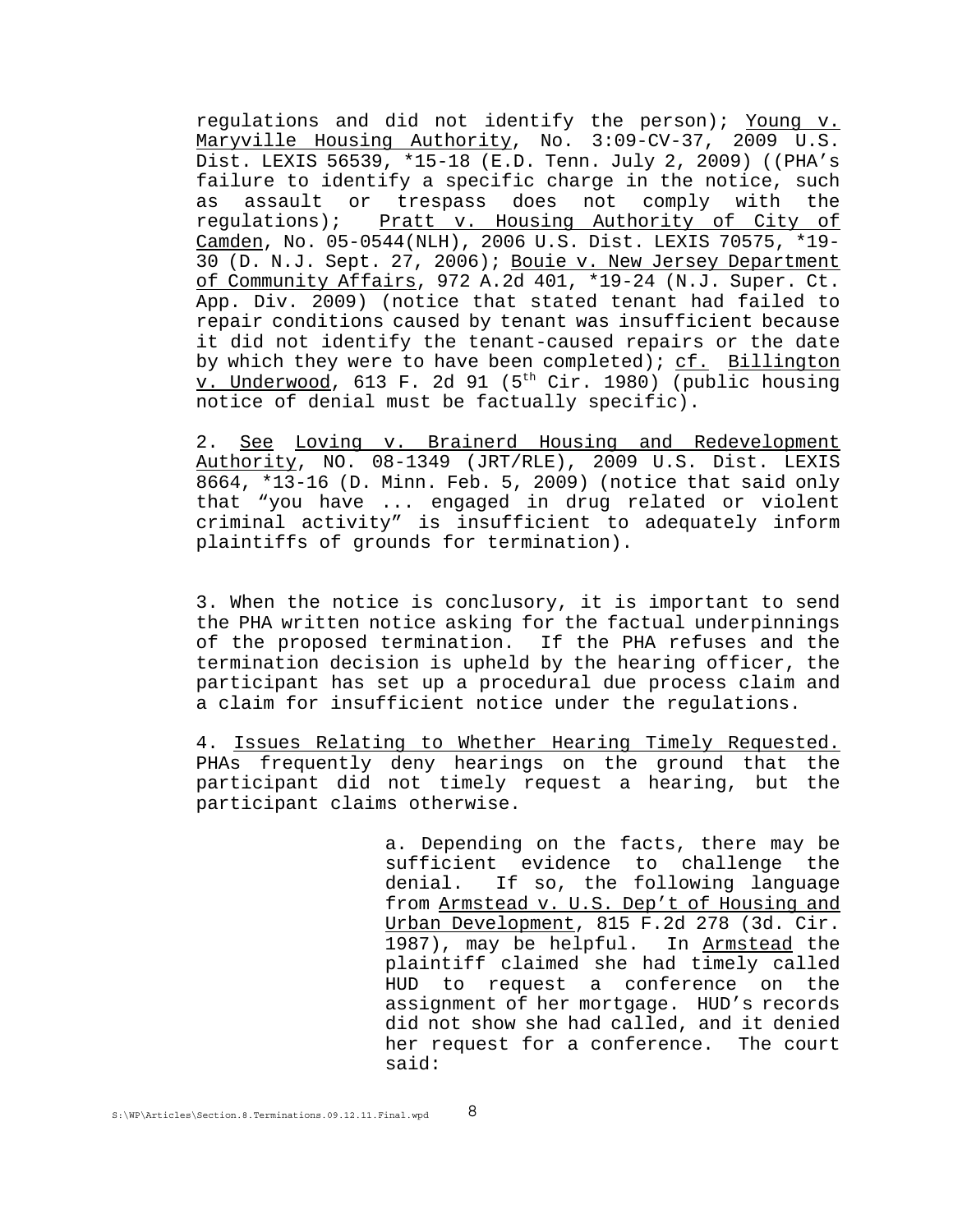"The weakness of HUD's defense is glaring. We need not cite authority to support our conviction that the "usual practice" is not always followed in offices, private or governmental, large or small. The people at work there are not automations; they are human beings, not immune from lapses in procedure because of distractions, overwork, forgetfulness, carelessness, or other foibles to which we are all vulnerable.

"That something should have been done does not prove that it was done, but that is precisely the fallacy on which HUD relies to deny plaintiff a hearing. Resting a decision on such an unsupportable ground is a classic example of arbitrary and capricious conduct."

Id. at 282.

b. No notice of Hearing. See Matter of Moorer v. NYC HPD Office of Housing Operation and Division of Tenant Resources, No. 403272/10, 2011 N.Y. Misc. LEXIS 1771 (N.Y. Sup. Ct. April 19, 2011) (reversing termination where PHA did not prove it had mailed participant notice of hearing; agency must comply with its own procedures).

c. Nonreceipt of Notice of Termination. See Matter of Tijani v. Cestero, No. 400948/10, 2010 N.Y. Misc. LEXIS 5913 (N.Y. Sup. Ct. Dec. 3, 2010) (reversing termination decision where participant swore she did not receive termination notices that the agency claimed it sent by certified mail and regular mail).

d. Nonreceipt of Notice of Termination: Non-Voucher Cases. Two non-voucher Fifth Circuit cases may be of help in attacking a termination when the notice of termination is returned and the PHA does not take additional steps to give notice to the voucher holder. See Echavarria v.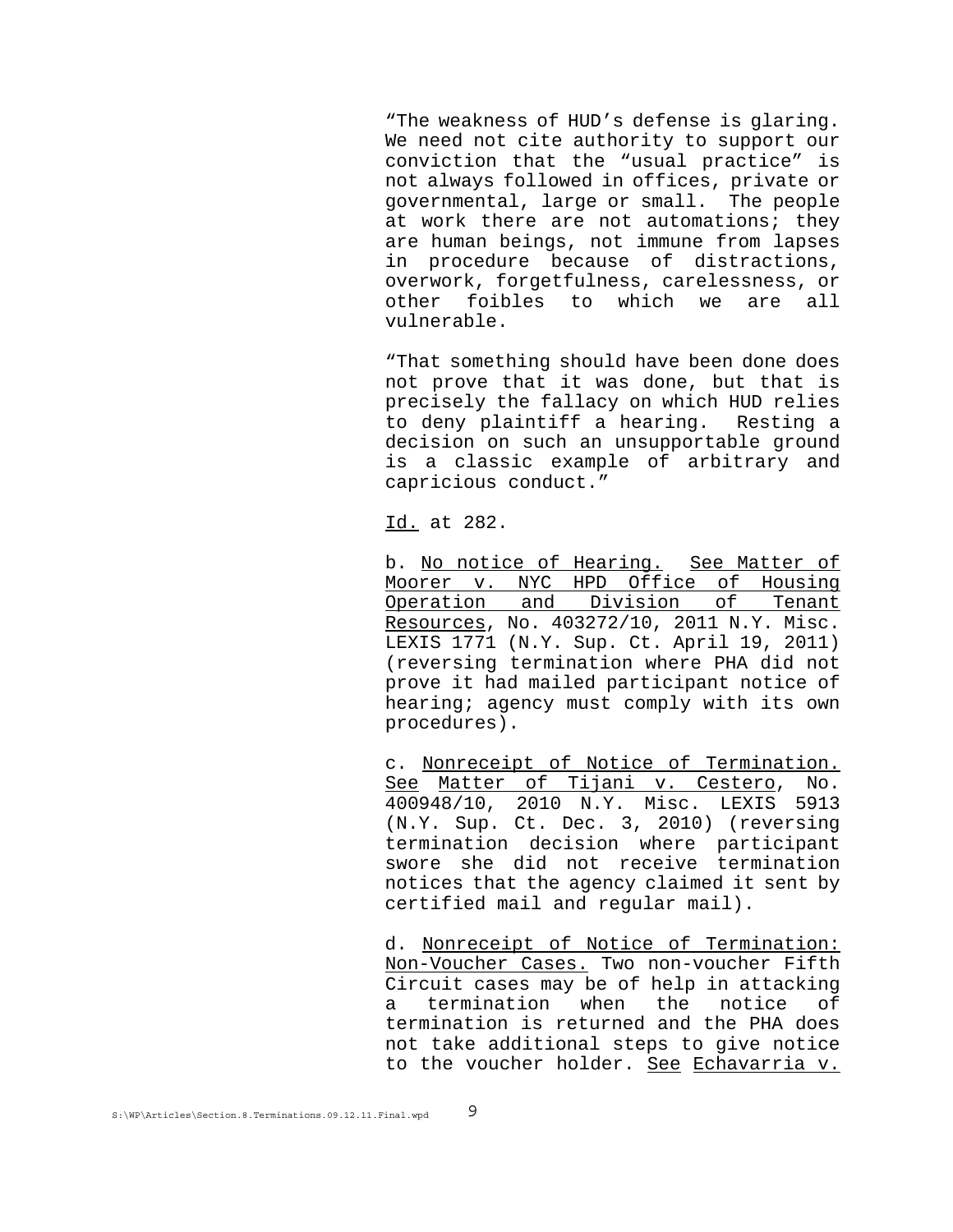Pitts, 641 F.3d 92 (5th Cir. 2011) (holding that when government has knowledge that initial attempt at notice failed, due process requires that it take additional reasonable steps to give notice; here notice by government to an obligor on a bond for undocumented person out on cash bond was returned as undeliverable; due process required that the government take additional steps to ensure notice before forfeiting the bond); Duron v. Albertson's LLC, 560 F. 3d 288 (5th Cir. 2009) (employment discrimination case; holding district court erred in granting summary judgment on ground suit was untimely where plaintiff claimed she never received notice of right to sue and there was no evidence of mailing of the letter). When a section 8 participant denies receipt of notice of termination, this case may be of some help. The court discusses the mailbox rule that creates a presumption of receipt of the notice, noting that a threshold question is whether there is sufficient evidence that the letter was actually mailed.

C. Actual Notice Insufficient; Written Notice Required. When the written notice is insufficient, it does not matter that the participant had actual notice. Driver v. Housing Authority of Racine County, 713 N.W.2d 670, 673-75 (Wis. Ct. App. 2006). This is a very strong opinion on the importance of the adequacy of the notice.

D. Termination only on Grounds Stated in Notice. The PHA may terminate only on the basis of grounds set forth in the notice, not on other grounds. See e.g., Perkins-Bey v. Housing Authority of St. Louis County, No. 4:11CV310 JCH, 2011 U.S. Dist. LEXIS 25438, \*12-13 (E.D. Mo. March 14, 2011) (refusing to uphold termination of voucher for alleged failure to provide accurate information on application because this ground was not stated in the notice of proposed termination); State ex rel Smith v. Housing Authority of St. Louis, 21 S.W.3d 854, 858 (Mo. Ct. App. 2000) (PHA could not terminate voucher for failure to notify of change in family composition when only ground for termination stated in the notice was son's drug activity).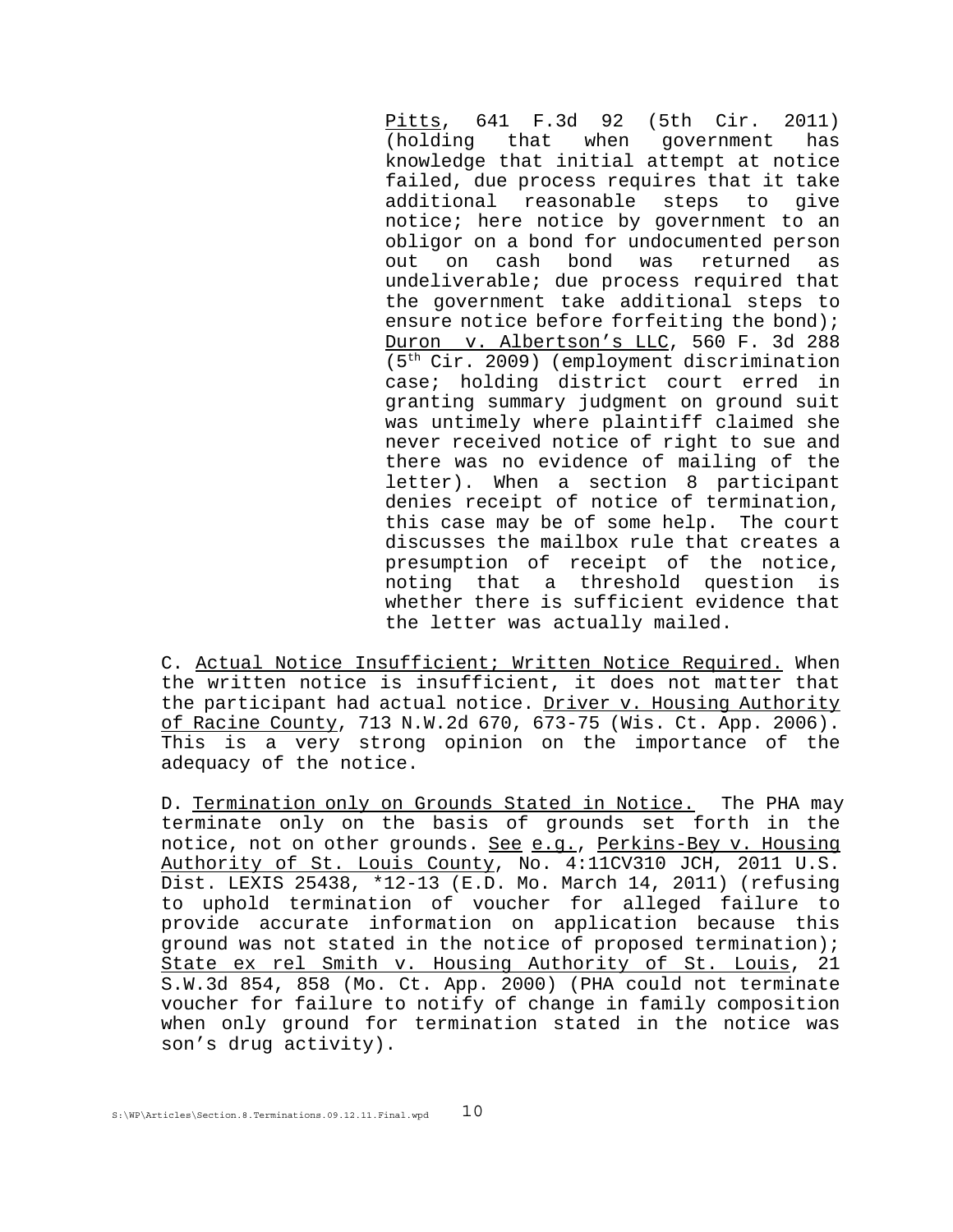#### E. Participants with Disabilities.

1.PHA Duty to Include in the Notice of Termination Notice of Right to Request Reasonable Accommodation. See Price v. Rochester Housing Authority, No. 04-CV-6301P, 2006 U.S. Dist. LEXIS 71092, \*27 (W. D. N.Y. Sept. 29, 2006)([D]ue process requires RHA to include language in termination letters issued to participants in the Shelter Plus Care Program notifying them of the right to request a reasonable accommodation of any disability in connection with the termination decision."). That same reasoning would also apply to PHAs seeking to terminate the housing voucher of a tenant with disabilities.

2. PHAs must make their Housing Choice Voucher Program accessible to people with mobility disabilities. See 29 U.S.C. § 794, Section 504 of Rehabilitation Act; 42 U.S.C. § 12132, Title II of Americans with Disabilities Act); see also Taylor v. Housing Authority of New Haven, 267 F.R.D. 36, 75-76 (D. Conn. 2010), vacating earlier class certification order in Taylor v. Housing Authority of New Haven, 257 F.R.D. 23 (D. Conn. 2009), aff'd., 645 F.3d 152 (2d. Cir. 2011)(unsuccessful challenge by section 8 voucher participants with disabilities who either did not receive a list of available, accessible apartments or who did not receive mobility counseling services).

But, public housing authorities do not violate the Rehabilitation Act and the Americans with Disabilities Act merely because there are not enough mobility disabled accessible units available in the private rental market. See Liberty Resources, Inc. v. Philadelphia Housing Authority, 528 F. Supp. 2d 553, \* 37-46 (E.D. PA. 2007) (ruling in favor of the Philadelphia Housing Authority and finding that the plaintiff did not establish that mobility disabled participants had either been discriminated against or denied meaningful access to the benefits of the Housing Choice Voucher Program).

### V. Hearing Requirements.

A. Constitutional Principle: "The safeguards of 'due process of law' and the 'equal protection of the laws' summarize the history of freedom of English-speaking peoples running back to Magna Carta and reflected in the constitutional development of our people. The history of American freedom is, in no small measure, the history of procedure." Malinski v. New York, 324 U.S. 401, 413-14 (1945) (Frankfurter, J., concurring).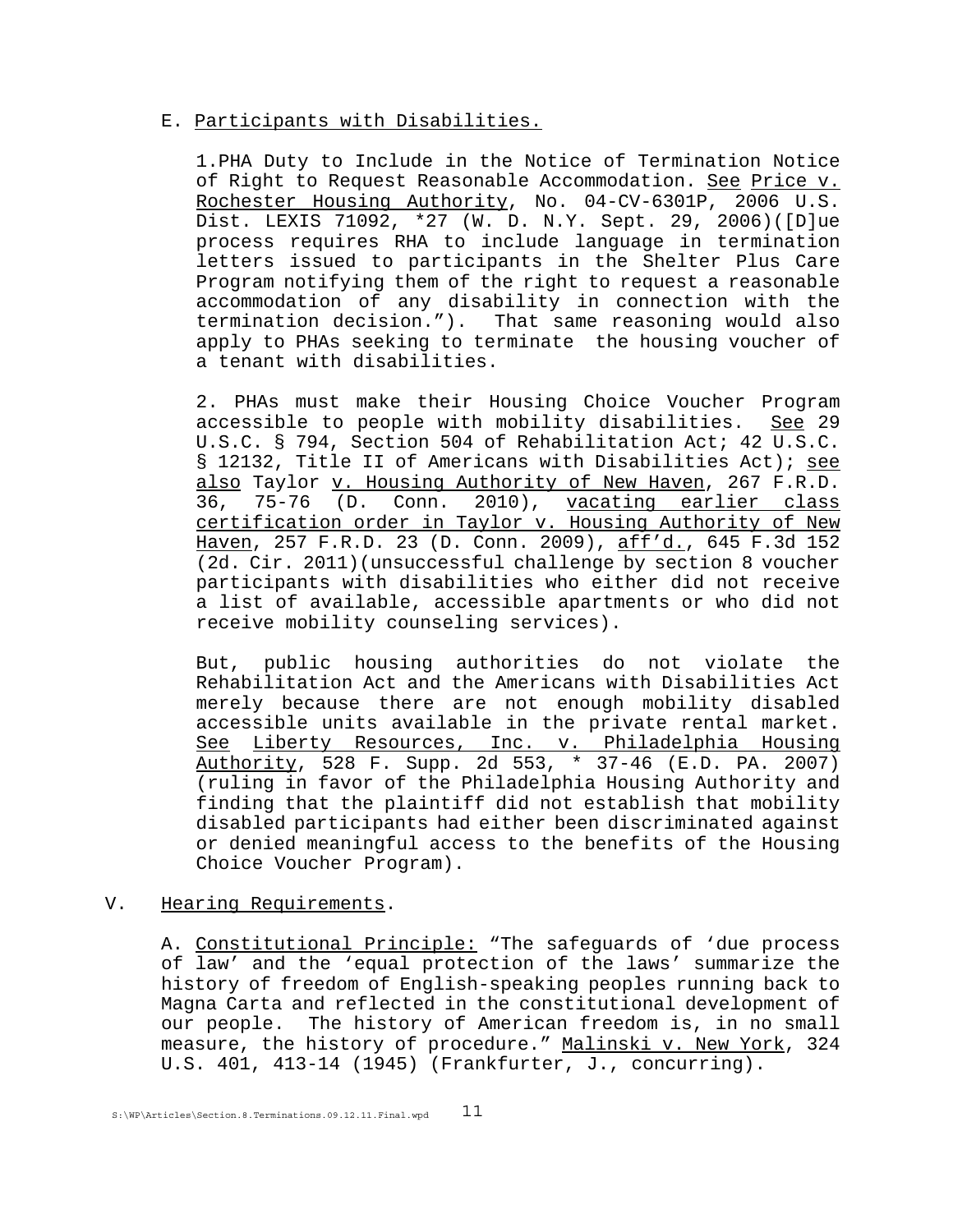B. Best Practices Article. See Eric Dunn, Ashley Fluhrer Greenberg & Anisha Sundarraj, *Housing Choice Voucher Termination Hearings: Best Practices for Public Housing Agencies,* 42 Clearinghouse REVIEW Journal of Poverty Law and Policy 134 (July - August 2008)(suggesting ideal practices for public housing authorities).

C. Suit Resulting in Settlement Adopting Reforms for Voucher Termination Hearings. See NATIONAL HOUSING LAW PROJECT, *Seattle Housing Authority Agrees to Broad Reforms for Voucher Termination Hearings*, 38 Housing Law Bulletin 175 (August 2008). This article describes the settlement reached in the Hendrix litigation. The trial court had issued two opinions in the case. See Hendrix v. Seattle Housing Authority, No. C07-657MJP, 2007 U.S. Dist. LEXIS 70773, \*22-23 (W.D. Wash. Sept. 25, 2007, order on motion for preliminary injunction); Hendrix v. Seattle Housing Authority, No. C07-657MJP, 2007 U.S. Dist. LEXIS 85516, \* 12-19 (W.D. Wash. Nov. 9, 2007, order on motion to dismiss). In Hendrix the court ruled that the plaintiff had raised "a serious question" on whether the HUD Section 8 regulations are constitutionally adequate. The court preliminarily enjoined the housing authority from proceeding with an informal termination hearing pending a ruling on this issue.).

See also Wilson v. Seattle Housing Authority, No. 2:09-CV-00226-MJP, 2011 U.S. Dist. LEXIS 33111 (W.D. Wash. March 29, 2011)(holding that plaintiffs' complaints that the PHA's Section 8 voucher hearing procedures do not pass muster under Goldberg v. Kelly, 397 U.S. 254 (1970), are not fairly traceable to HUD and thus they lack standing to assert the claims against HUD).

### D. Pre-Termination Hearing Required.

1. The PHA must give the opportunity for an informal hearing before the PHA terminates housing assistance payments for the family under an outstanding housing assistance payments ("HAP") contract. 24 C.F.R. § 982.555(a)(2) (2011); Miles v. Phenix City Housing Authority, No. 3:11-CV-216-WKW[WO], 2011 U.S. Dist. LEXIS 69814 (M.D. Al. June 29, 2011 (granting preliminary injunction ordering PHA to reinstate plaintiff's subsidy retroactive to date of termination because PHA illegally denied plaintiff's request for a hearing); DeProfio v. Waltham Housing Authority, No. 07-1498, 2007 Mass. Super. LEXIS 306, \*14-15 10 (Mass. Super. Ct. July 17, 2007). But, under the regulations, if the HAP contract has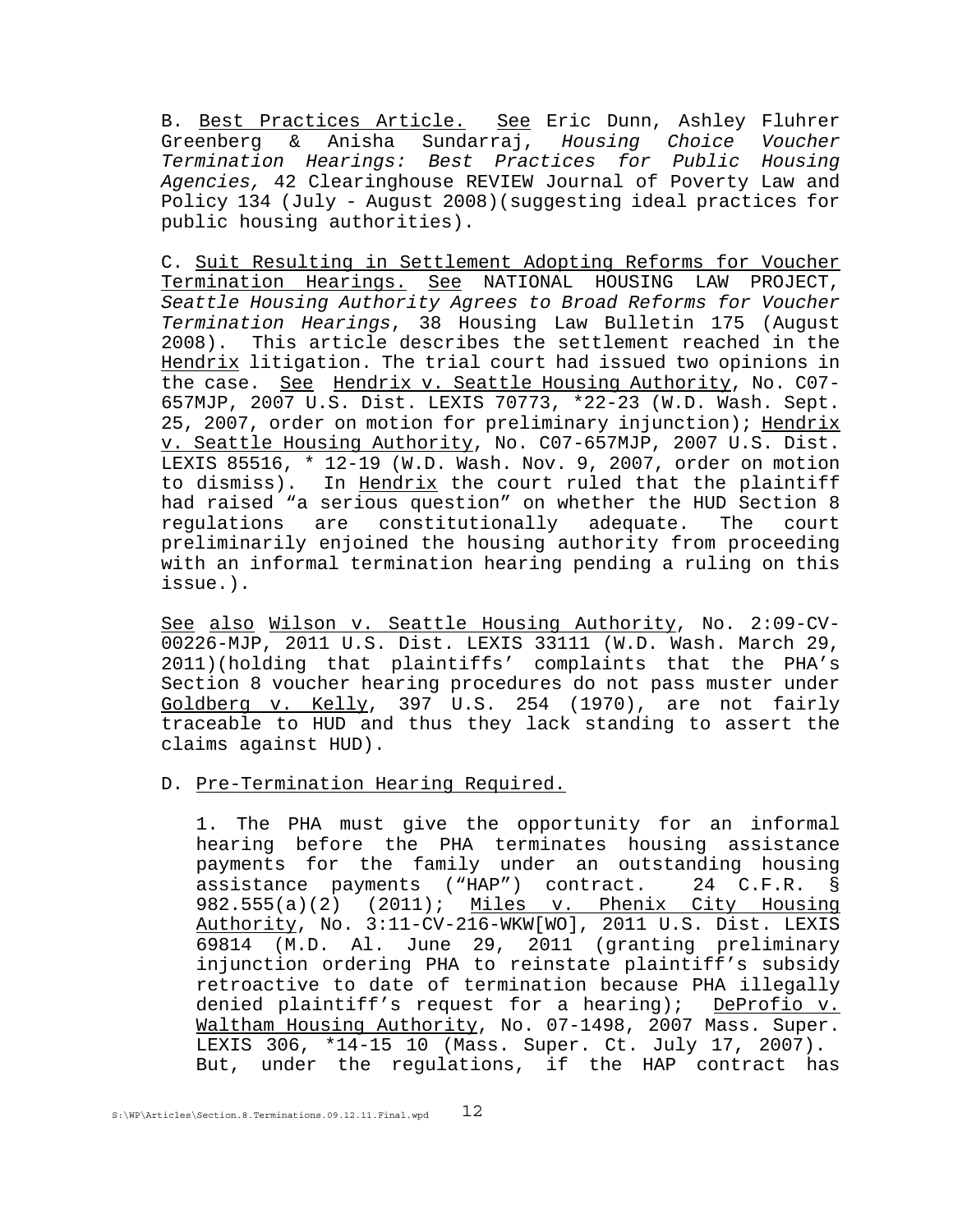expired, the PHA may stop the payments and refuse to issue a new voucher, or enter into a new housing assistance payments contract, or approve a new lease pending a See id. This means for tenants in these circumstances that they may face eviction for nonpayment. Thus, in such cases, it is important to push the PHA to quickly grant the hearing on the proposed termination. When the regulations do not require a pre-termination hearing, it may be possible still to craft a due process argument for a pre-termination hearing.

2. The PHA must proceed with the hearing in a "reasonably expeditious" manner upon the request of the family. Id. at § 982.555(d); Lowery v. District of Columbia Housing Authority, No. 04-1868 (RMC), 2006 U.S. Dist. LEXIS 13319, \*28 (D. D.C. March 14, 2006) ("However, Ms. Lowery was entitled to a "reasonably expeditious" hearing on the matter so that she would not be stuck in limbo: without a voucher, without access to a voucher, without a hearing on her eligibility for a voucher, and, therefore, without housing.").

E. Discovery.

1. Discovery by the Family. The PHA must give the family the opportunity to examine any PHA documents that are "directly related" to the hearing. 24 C.F.R. § 982.555(e)(2)(i) (2011). The family must be allowed to copy any such documents at its own expense.  $Id.$  If the PHA does not make a document available for examination upon request, it may not rely on the document at the hearing. Id. It is extremely important in every case to send a written request to the PHA for discovery to prevent surprises at the hearing.

2. Discovery by the PHA. The PHA may provide as part of its hearing procedure that the PHA must be given the opportunity to examine at the PHA offices before the hearing any family documents that are directly relevant to the hearing.  $\underline{Id.}$  at § 982.555(e)(2)(ii) (2011). The PHA must be allowed to copy any such document at the PHA's expense. Id. And, if the family does not make the document available, the family may not rely on the document at the hearing.

3. HUD defines "documents" to include records and regulations.  $Id.$  at § 982.555(e)(2)(iii).

4. PHA Duty to Provide Copy of Criminal Records. See 24 C.F.R. § 982.553(d)(2) (2011); Carter v. Montgomery Housing Authority, No. 2:09-cv-971-MEF-CSC (WO), 2009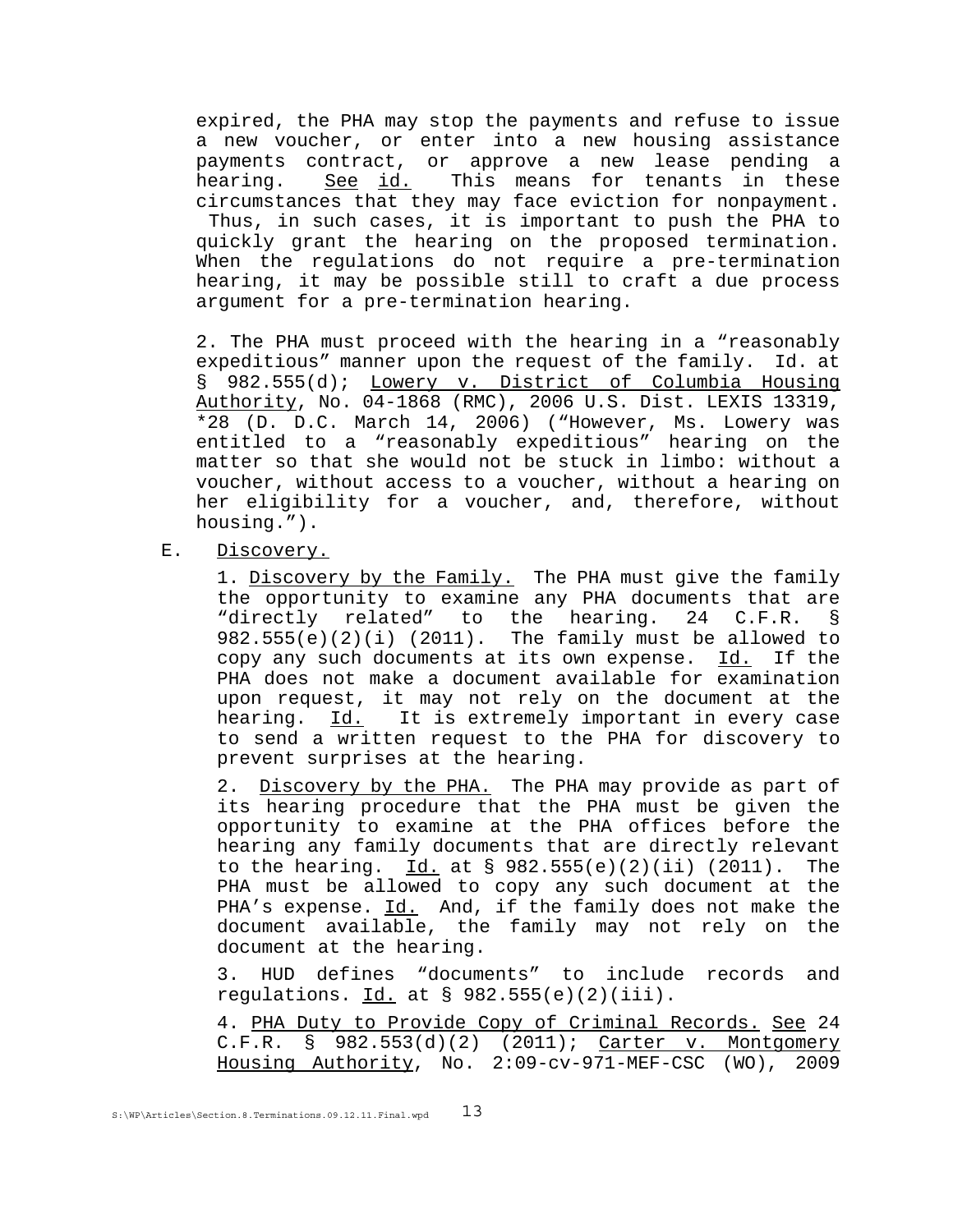U.S. Dist. LEXIS 102352 (M.D. Al. Nov. 3, 2009) (granting preliminary injunction because PHA failed to provide plaintiffs with their criminal records prior to termination hearing). If the PHA proposes to terminate assistance for criminal activity as shown by a criminal record, the PHA must provide both the tenant and the person who is the subject of the criminal record with a copy and provide the family with the opportunity to dispute the accuracy and relevance of that record. 24 C.F.R.  $\S$  982.553(d)(2). The PHA may not charge the tenant for the costs of any criminal records check. Id. at § 982.553(d)(3).

F. Right to Legal Representation.

1. The family has the right, at its own expense, to be represented by an attorney or other representative. Id. at §982.555(e)(3).

2. Tenants with Mental Disabilities.

See Vance v. Housing Opportunities Comm. of Montgomery County, 332 F. Supp.2d 832, 841-42 (D. Md. 2004)(indicating that hearing defective because tenant with mental disabilities not told where he could go to obtain free legal services for representation at hearing on termination of supportive housing benefits).

See Chavis v. City of Poughkeepsie Office of Social Development, 860 N.Y.S.2d 200 (N.Y. App. Div. 2008.) In this case, the hearing officer had excluded from the hearing the advocate for the participant, who was disabled because of mental retardation, because of the possibility the advocate might be a witness. The hearing officer terminated the voucher on the ground that the participant had intentionally failed to report that her ex-husband resided with her. The appellate court reverses and remands for a hearing at which the participant could have legal representation.

G. Hearing Officer. The PHA appoints the hearing officer, and must appoint someone other than the person who made or approved the decision or a subordinate of this person. 24 C.F.R. § 982.555 (e)(4)(i) (2011).

1. The hearing officer may not also serve as the advocate presenting the case for the PHA. See Stevenson v. Willis, 579 F. Supp. 2d 913, 920 (N.D. Ohio 2008)(ruling that plaintiff stated a due process claim under § 1983 in alleging that the hearing officer also acted as the advocate for the PHA.); Woods v. Willis, No. 3:09CV2412, 2010 U.S. Dist. LEXIS 108197, \*\*14-17 (N.D. Ohio Sept.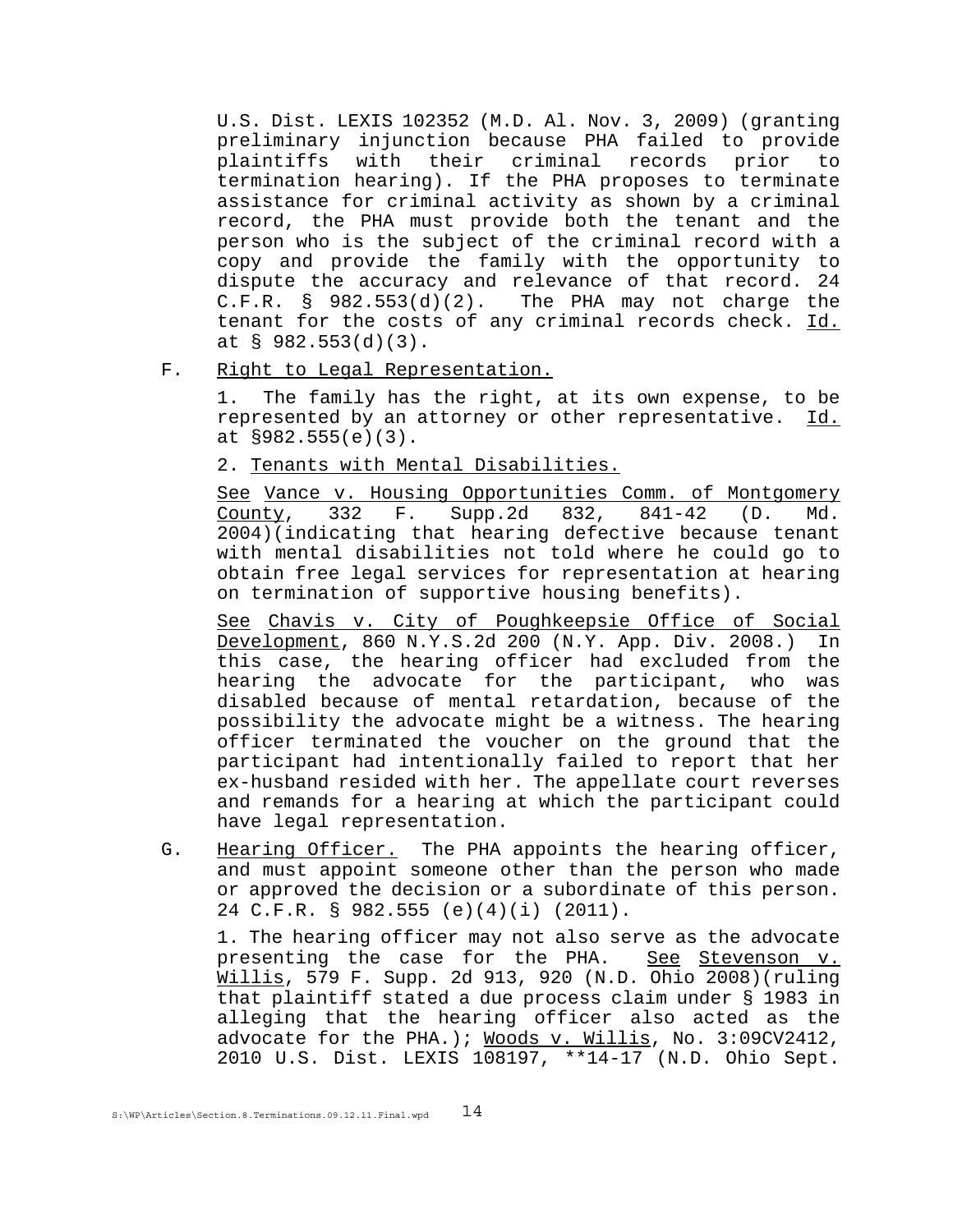27, 2010)(when single individual performs dual functions of advocate and adjudicator, it raised "serious constitutional concerns").

2. See Costa v. Fall River Housing Authority, 903 N.E.2d 1098, 1106-07 (Mass. 2009)(because one of the persons on five person grievance panel had approved the termination, the voucher participant had not been given a proper hearing before an impartial hearing officer). Advocates should scrutinize the PHA's file before the hearing for signs that the designated hearing office participated in<br>the decision. If it is discovered that the hearing If it is discovered that the hearing officer had a role in the decision to terminate, a written objection should be lodged with the PHA.

3. Hearing Officer May not Engage in Post-Hearing Fact Finding. See 24 C.F.R. § 982.555(e)(6) (2011); Loving v. Brainerd Housing and Redevelopment Authority, No. 08-1349 (JRT/RLE), 2009 U.S. Dist. LEXIS 8664, \*19-22 (D. Minn. Feb. 5, 2009) (refusing to dismiss claims asserting that hearing officer improperly communicated with HUD officials following the hearing); Lyons v. Tuscarawas Metropolitan Hous. Auth., No. 2007AP080051, 2008 Ohio App. LEXIS 2697 (Ohio Ct. App. 2008) (reversing voucher termination because the hearing officer independently gathered evidence after the hearing).

- H. Subpoenas. No subpoena power exists. Tomlinson v. Machin, No. 8:05-cv-1880-T-30MSS, 2007 U.S. Dist. LEXIS 3032, at \*20 (M.D. Fla. Jan. 16, 2007). Thus, if a witness is unwilling to attend the hearing, the advocate should attempt to obtain an affidavit from the witness to present to the hearing officer.
- I. Evidence at the Hearing.

1. Right to Question Witnesses. The family has the right to question any witnesses. 24 C.F.R. § 982.555(e)(5)(2011); see also 55 Fed. Reg. 28538, 28541 (July 11, 1990) (final rule on termination for drugrelated and violent criminal activity) ("Participants have the right to cross examine any witnesses upon which a PHA relies."); Edgecomb v. Housing Authority of the Town of Vernon, 824 F.Supp. 312 (D. Conn. 1993) (right to cross-examine adverse witnesses); but see, Costa v. Fall River Housing Authority, 903 N.E.2d 1098, 1108-09 (Mass. 2009)("[T]he clear import of the regulations's first sentence [24 C.F.R. § 982.555(e)(5)]is that the PHA and the recipient have a right to "question" only those persons who actually appear and testify as "witnesses."). (brackets added); Robinson v. District of Columbia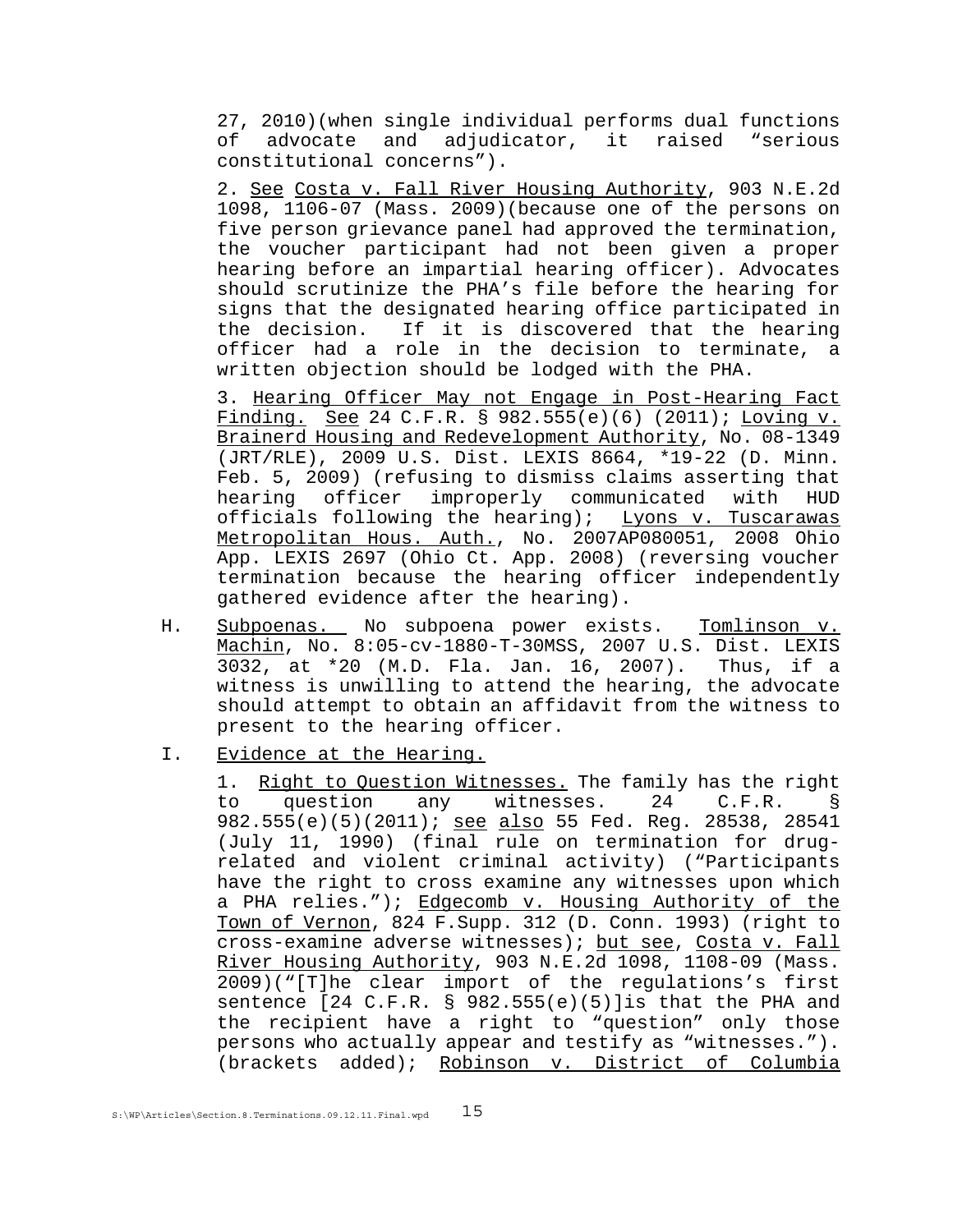Housing Authority, 660 F. Supp. 2d 6, 14-17 (D.D.C. 2009)(right to cross examine witnesses applies only to witnesses who actually testify at the informal hearing).

Because hearsay evidence is admissible at voucher termination hearings, the right to question witnesses essentially means that the participant has the right to question witnesses who appear at the hearing. PHAs are not precluded from using witness statements and not producing the witness. But the probative value of any such witness statements must be examined in light of the standard articulated in Basco v. Machin, 514 F.3d 1177, 1182 (11th Cir. 2008).

2. Rules of Evidence. Rules of evidence applicable to judicial proceedings do not apply. 24 C.F.R. § 982.555(e)(5) (2011). But, HUD recognized that participants can challenge the probative value of evidence. See 55 Fed. Reg. 28538, \_\_\_\_\_\_\_ (under comments on "Adequacy of Hearing and Review Requirements")(July 11, 1990) ("As with other informal hearings, formal rules of evidence normally do not apply, but participants can raise issues challenging the probative value of any evidence offered by the PHA."). If the PHA introduces anonymous letters or telephone calls, it must be pointed out to the hearing officer that such statements should be given no weight at all.

3. Hearsay. PHAs often rely on hearsay at the termination hearings. Hearsay is admissible. See Basco v. Machin, 514 F.3d 1177, 1182-83 (11<sup>th</sup> Cir. 2008); Williams v. Hous. Auth. of Raleigh, 595 F. Supp.2d 627, 631-33 (E. D. N.C. 2008), aff'd, 2009 U.S. App. LEXIS 2570  $(4<sup>th</sup> Cir. Feb. 10, 2009)$ ; Gammons v. Mass. Dep't. of Housing and Community Development, 502 F. Supp. 2d 161, \*10-11 (D. Mass. 2007); Robinson v. District of Columbia Housing Authority, 660 F. Supp. 2d 6, 11-14 (D.D.C. 2009); Costa v. Fall River Housing Authority, 903 N.E.2d 1098, 1111 (Mass. 2009) ("[H]earsay evidence may form the basis of a PHA's decision to terminate Section 8 assistance so long as that evidence contains substantial indicia of reliability").

a. Test for Determining Probative Value of Hearsay. The best articulation of the weight, if any, that should be given to particular hearsay testimony was set forth by the 11<sup>th</sup> Circuit in Basco. The Eleventh Circuit in Basco explained the standard courts should apply in weighing hearsay as follows: "As was held in U.S. Pipe and Foundry Company v. Webb,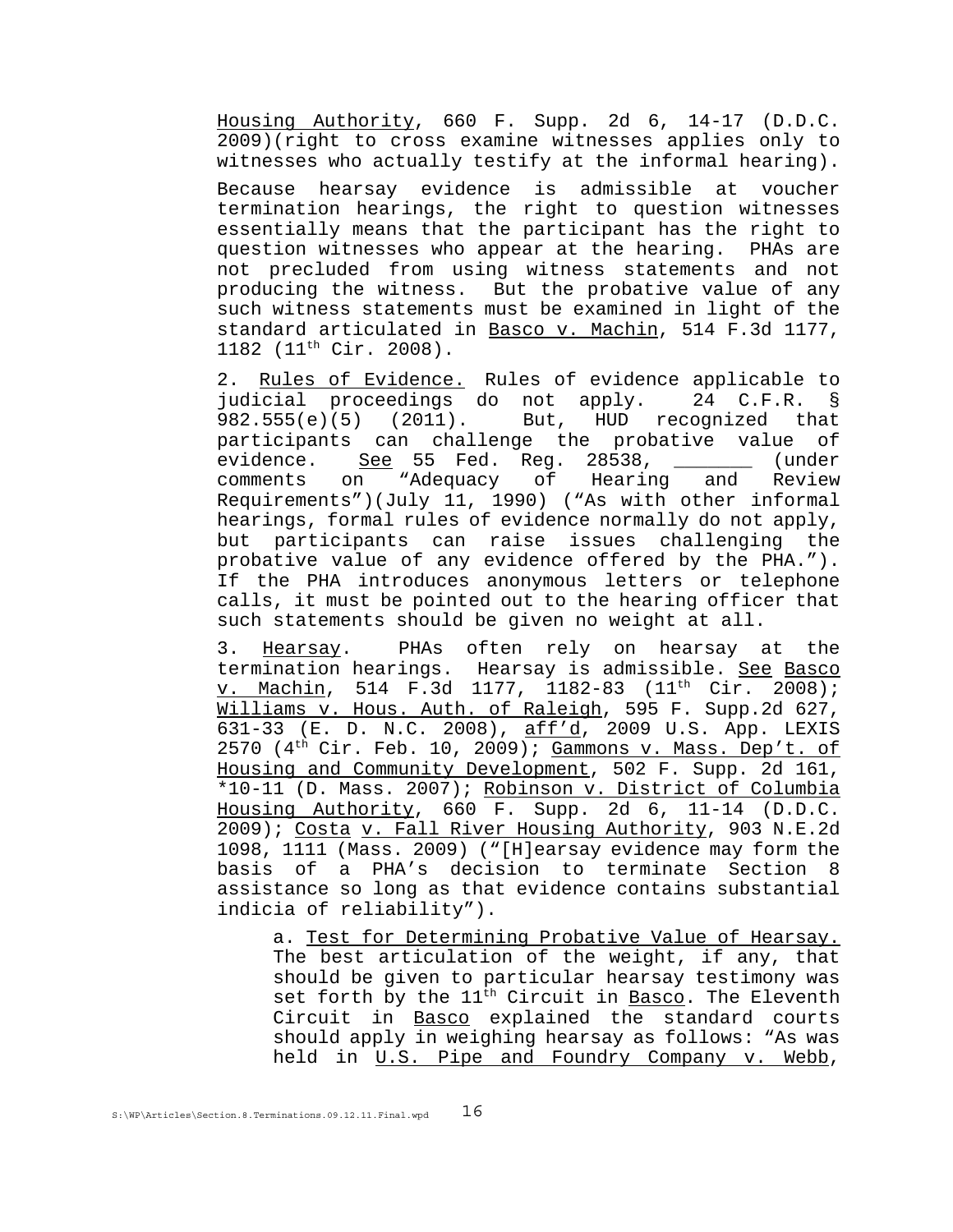'hearsay may constitute substantial evidence in administrative proceedings as long as factors that assure the 'underlying reliability and probative value' of the evidence are present.' 595 F.2d 264,  $270$  ( $5<sup>th</sup>$  Cir. 1979). The reliability and probative force of such evidence depend on 'whether (1) the out-of-court declarant was not biased and had no interest in the result of the case; (2) the opposing party could have obtained the information contained in the hearsay before the hearing and could have subpoenaed the declarant; (3) the information was not inconsistent on its face; and (4) the information has been recognized by courts as inherently reliable.'" 514 F.3d at 1182.

The Basco decision is the best articulation of the analytical standard courts are should apply in determining the probative value of hearsay evidence. Basco's subsequent impact on other courts is examined in an article in the Housing Law Bulletin. See NATIONAL HOUSING LAW PROJECT, *The Impact of Basco v. Machin on Section 8 Voucher Termination Cases*, 41 Housing Law Bulletin 180 (August 2011) (discussing two cases in which the courts relied on Basco to overrule voucher terminations and five cases in which courts applied Basco standard and found evidence sufficient to uphold termination).

In light of its decision in Basco, the Eleventh Circuit subsequently vacated and remanded a district court decision upholding a voucher termination based wholly upon hearsay. See Ervin v. Hous. Auth. of Birmingham District, 281 Fed. Appx. 938 (11<sup>th</sup> Cir. 2008).

In Badri v. Mobile Housing Board, No. 11-0328-WS-M, 2011 U.S. Dist. LEXIS 93767 (S.D. Al. Aug. 22, 2011) the court granted a preliminary injunction and ordered the defendant to restore any missed housing assistance payments. It held that the hearsay evidence on which the hearing officer's decision was based entirely did not constitute sufficient probative evidence under the Basco standard.

In Sanders v. Sellers-Earnest, 768 F. Supp.2d 1180 (M.D. Fl. 2010), the court granted a preliminary injunction on ground that police reports that stated the ex-boyfriend claimed he lived with plaintiff did not constitute sufficient evidence that ex-boyfriend had lived with plaintiff in violation of her obligations).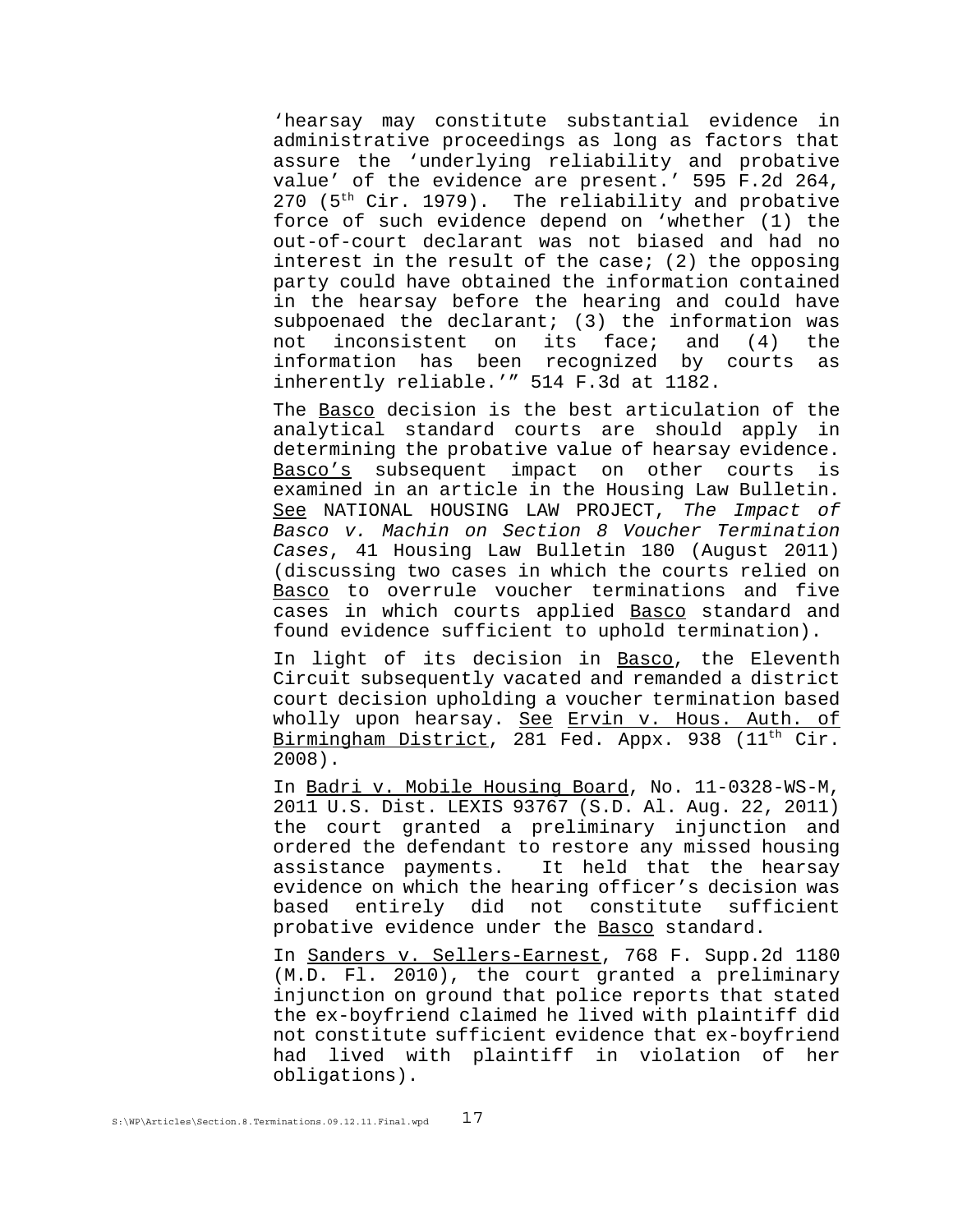Courts in reviewing decisions by a hearing office upholding a voucher termination are more likely to uphold a decision based on hearsay statements in government records and police reports than a decision based on a handwritten complaint by someone who does not appear at the hearing and who may have ulterior motives. See Badri, 2011 U.S. Dist. LEXIS 93767 at \*\*10-14; Basco v. Machin, 514 F.3d 1177, 1182-83 (11<sup>th</sup> Cir. 2008). Thus, it is vital to present contradictory evidence at the hearing to counter the hearsay evidence and to set up a possible court challenge.

b. Decision Based Purely on Hearsay. Some courts have held that a termination decision based purely on hearsay contradicted by the participant is arbitrary and capricious and violates due process. See Sanders v. Sellers-Earnest, 768 F. Supp.2d 1180, 1185-88 (M.D. Fl. 2010) (rejecting termination based on hearsay statement of ex-boyfriend in police report); Edgecomb v. Housing Authority of the Town of Vernon, 824 F. Supp. 312 (D. Conn. 1993) (ordering reinstatement of Section 8 voucher participant because hearing officer's decision based solely on hearsay police report and newspaper articles); Woods v. Willis, No. 3:09CV2412, 2010 U.S. Dist. LEXIS 108197, \*\*12-13 (N.D. Ohio Sept. 27, 2010)(refusing to dismiss case where termination based solely on hearsay evidence); (Kurdi v. Du Page County Housing Authority, 514 N.E.2d 802 (Ill. App. Ct. 1987) (reversing Section 8 voucher termination based on hearsay testimony); see also Consolidated Edison Co. v. National Labor Relations Board, 305 U.S. 197, 230, 59 S. Ct. 206, 217, 83 L.Ed. 126 (1938) ("Mere uncorroborated hearsay or rumor does not constitute substantial evidence."); but see Costa v. Fall River Housing Authority, 903 N.E.2d 1098, 1106-07 (Mass. 2009) ("[H]earsay evidence may form the basis of a PHA's decision to terminate Section 8 assistance so long as that evidence contains substantial indicia of reliability"; declining to follow Edgecomb v. Housing Authority of Vernon, but holding that PHA's reliance on newspaper article was improper).

In evaluating whether to challenge a termination decision based solely on hearsay, the hearsay should be analyzed under the Basco standards. If the hearsay is lacking in probative value under the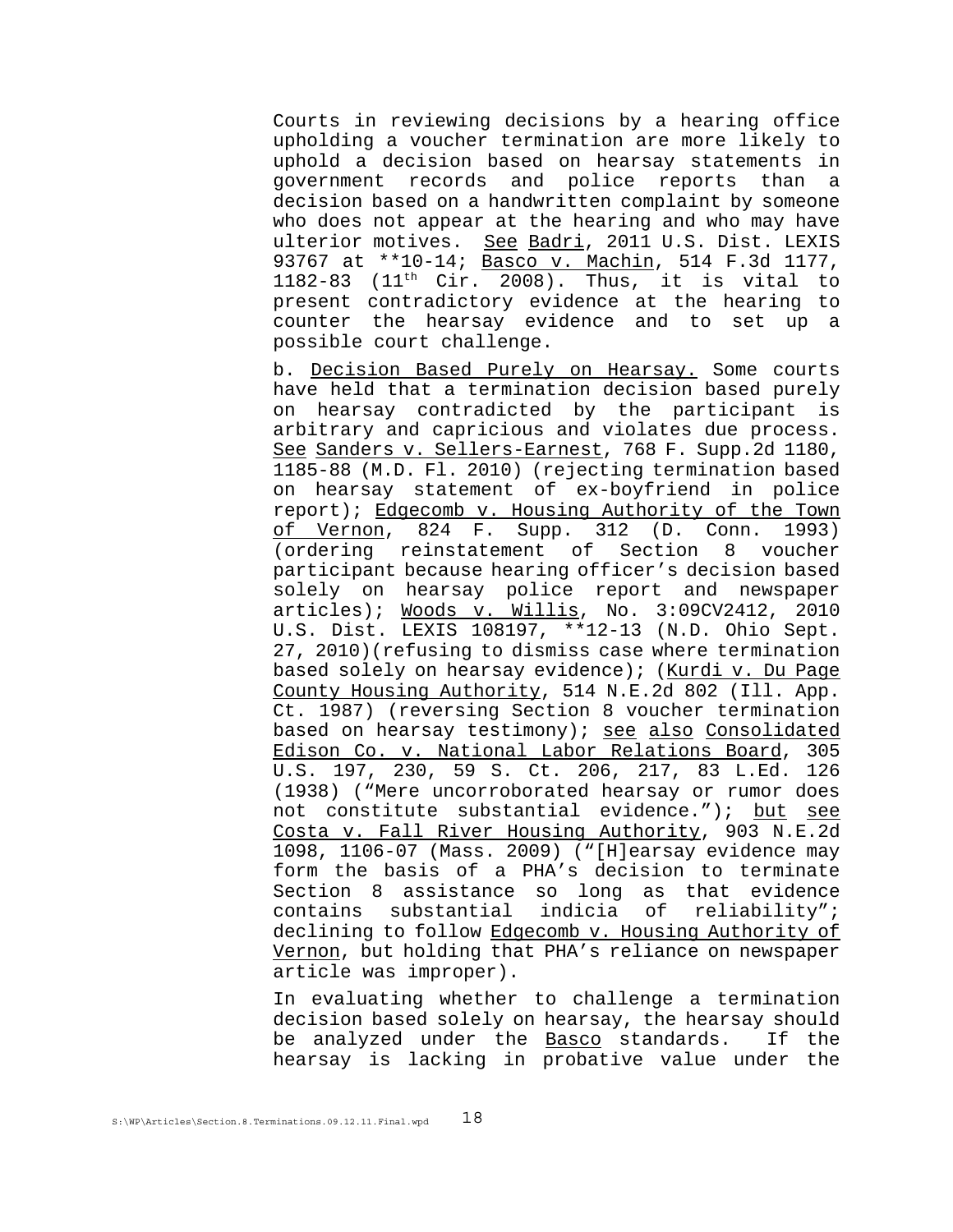Basco standard, the courts are more likely to overturn the voucher termination.

c. Double Hearsay in Police Reports. See Young v. Maryville Housing Authority, No. 3:09-CV-37, 2009 U.S. Dist. LEXIS 56539, \*20-23 (E.D. Tenn. July 2, 2009) (noting that the police report on which the hearing officer relied consisted entirely of an officer's summary of statements made by the parties and was double hearsay; holding that plaintiff should have been given the opportunity to crossexamine the officer and the complaining party with respect to the statements attributed to them in the police report and relied on by the hearing officer.)

 d. Failure to Object to Hearsay at the Hearing. See Dowling v. Bangor Housing Authority, 910 A.2d 376, 380-81 (Me. 2006)(upholding termination based in part on notes by housing counselor of conversation with landlord indicating the tenant initiated illegal side agreement, because the tenant did not object at the hearing to the PHA's consideration of the note without producing the landlord for cross-examination). Two judges dissented, arguing that "whether hearsay evidence is, standing alone, substantial evidence that can support administrative findings must be resolved on a case-by-case basis" and in a manner consistent with "fundamental fairness." Id. at 387. Accord Gammons v. Mass. Dep't. of Housing and Community Development, 502 F. Supp. 2d 161, \*10 (D. Mass. 2007)(participant waived right to complain about hearsay by not objecting at hearing).

e. Cases Upholding Decision Based Upon Hearsay. See NATIONAL HOUSING LAW PROJECT, *The Impact of Basco v. Machin on Section 8 Voucher Termination Cases*, 41 Housing Law Bulletin 180 (August 2011) (discussing five cases with hearsay evidence in which courts applied Basco standard to uphold the voucher termination); Tomlinson v. Machin, No. 8:05-cv-1880-T-30MSS, 2007 U.S. Dist. LEXIS 3032, at \*18-20 (M.D. Fla. Jan. 16, 2007) (holding that hearsay statements and copies of documents may be considered by the hearing officer without regard to rules of evidence and without presence of the witnesses); Steward v. Mulligan, 849 N.Y.S.2d 175, 175 (N.Y. App. Div. 2008) ("While the bulk of the respondents' proof constituted hearsay, it was sufficient to serve as the basis for the determination.")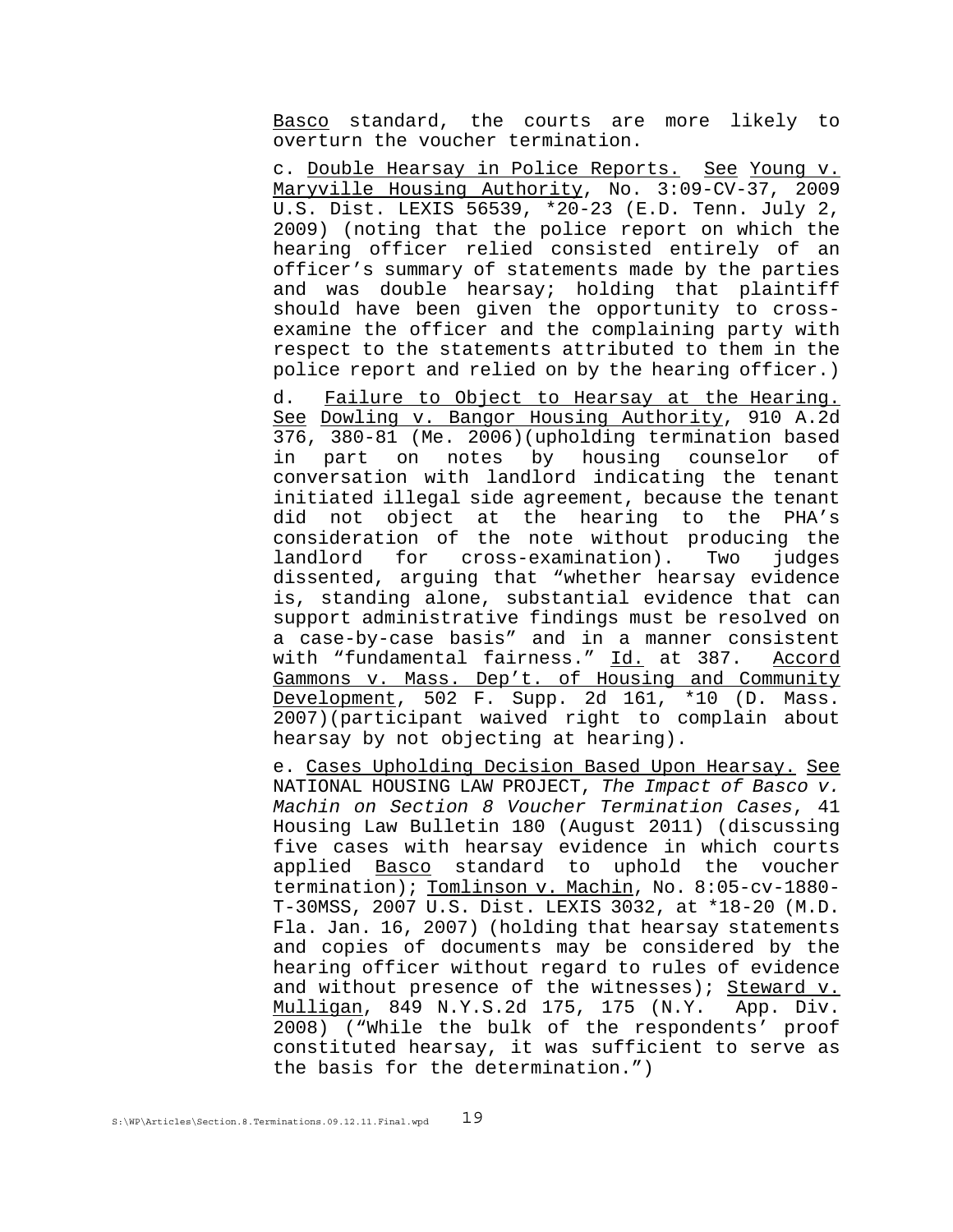### 4. Consideration of Circumstances.

a. The hearing officer may consider all relevant circumstances such as the seriousness of the case, the extent of participation or culpability of individual family members, mitigating circumstances related to the disability of a family member and the effects of termination of the voucher on other family members who were not involved. 24 C.F.R. § 982.552(c)(2)(i)(2011); see NATIONAL HOUSING LAW PROJECT, *Courts Revisit Procedural Protections for Voucher Terminations,* 36 Housing Law Bulletin 103, 107-08(May 2006) (discussing recent developments with respect to hearing officers and consideration of circumstances).

b. Hearing Officer Must Affirmatively Indicate Whether or Not Exercising Discretion Under § 982.552(c)(2)(i) (2011). See Carter v. Lynn Housing Authority, 880 N.E.2d 778, 785-86 (Mass. 2008), reversing, 851 N.E.2d 437 (Mass. App. Ct. 2006)(Decision of hearing officer must "reflect factual determinations relating to the individual circumstances of the family (based on a preponderance of the evidence at the hearing), demonstrate that he is aware of his discretionary authority under 24 C.F.R. §  $982.552(c)(2)(i)$ , to take all relevant circumstances (including mitigated circumstances) into account, and indicate whether he either did or did not choose to exercise that discretion in favor of mitigating the penalty..."); Daniels v. City of Des Moines Municipal Housing Agency, No. 0-582/10-0196, 2010 Iowa App. LEXIS 947, \*\* 16-21 (Iowa Ct. App. Sept. 9, 2010) (unpublished) (reversing termination decision because the record did not show the hearing officer was aware he had any discretion to consider individual circumstances); see also Wojcik v. Lynn Housing Authority, 845 N.E.2d 1160, 1169 (Mass. App. Ct. 2006 (holding that hearing officer does have the authority to exercise discretion and to decline to terminate benefits so long as that decision is on the facts found by the hearing officer).

c. With respect to consideration of mitigating circumstances, one court has distinguished between grounds that are mandatory and permissive under the regulations. When the basis for termination is one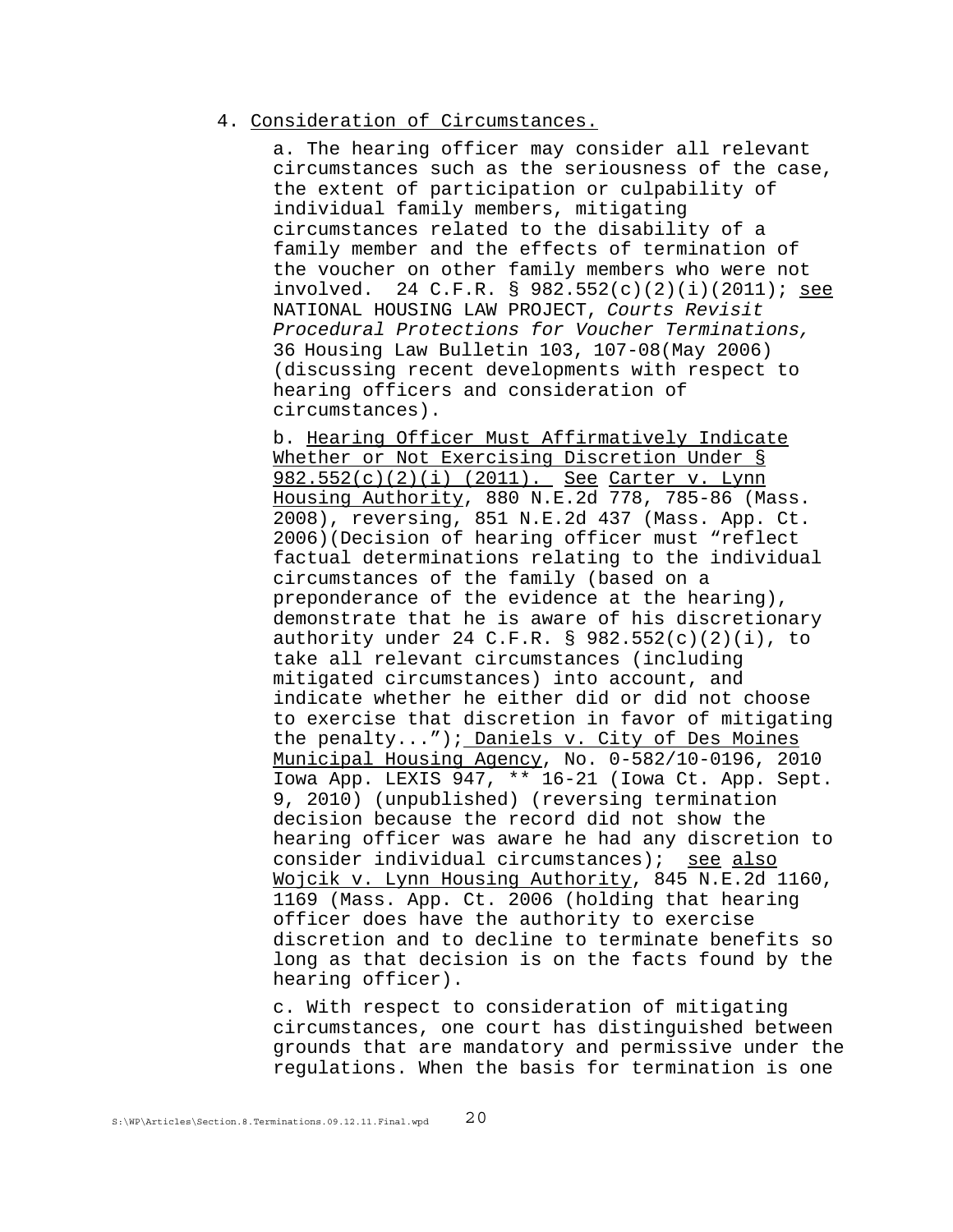of the discretionary grounds listed in §  $982.552(c)$ rather than one of the mandatory grounds listed in § 982.552(b), "the agency must consider some circumstances particular to the individual case, otherwise section 982.552's distinction between mandatory and discretionary terminations becomes meaningless. Gaston v. CHAC, Inc., 872 N.E.2d 38, \*15 (Ill. App. Ct. 2007) (upholding trial court reversal of voucher termination on basis of failure to report family income).

d. Failure to Consider Circumstances Arbitrary. Some courts have held that failure to consider all the circumstances is arbitrary. See e.g., State ex rel Smith v. Housing Authority of St. Louis, 21 S.W.3d 854, 857 (Mo. Ct. App. 2000) (affirming trial court judgment overturning termination by PHA hearing officer and acknowledging that circumstances should be considered; here the participant claimed that her adult son, who had engaged in drug activity, although listed on her section 8 recertification documents as a household member did not in fact live with her).

Although several unpublished Minnesota court decisions had held that a PHA must consider mitigating circumstances, the Minnesota Court of Appeals disapproved that reasoning in Peterson v. Washington County Housing and Redevelopment Authority, \_\_\_ N.W.2d \_\_\_, No. A10-2053, 2011 Minn. App. LEXIS 108, \*\* 11-15 (Minn. Ct. App. Aug. 15, 2011) (holding that a hearing officer is **not** required to take account of mitigating factors; noting that in three prior unpublished opinions the court had held that the PHA must consider mitigating circumstances and thus effectively overruling them).

e. Holding that Consideration of Circumstances is Discretionary. Other courts have held that it is discretionary on the part of the PHA and hearing officer whether to consider mitigating circumstances. See Lawrence v. Town of Brookhaven Department of Housing, 393 Fed. Appx. 791, \*7-8 (2d Cir. 2010) (affirming district court's conclusion that consideration of circumstances is discretionary); Robinson v. District of Columbia Housing Authority, 660 F. Supp. 2d 6, 16-17 (D.D.C. 18, 2009) (distinguishing Carter v. Lynn Housing Authority, 880 N.E.2d 778, 785-86 (Mass. 2008); Peterson v. Washington County Housing and Redevelopment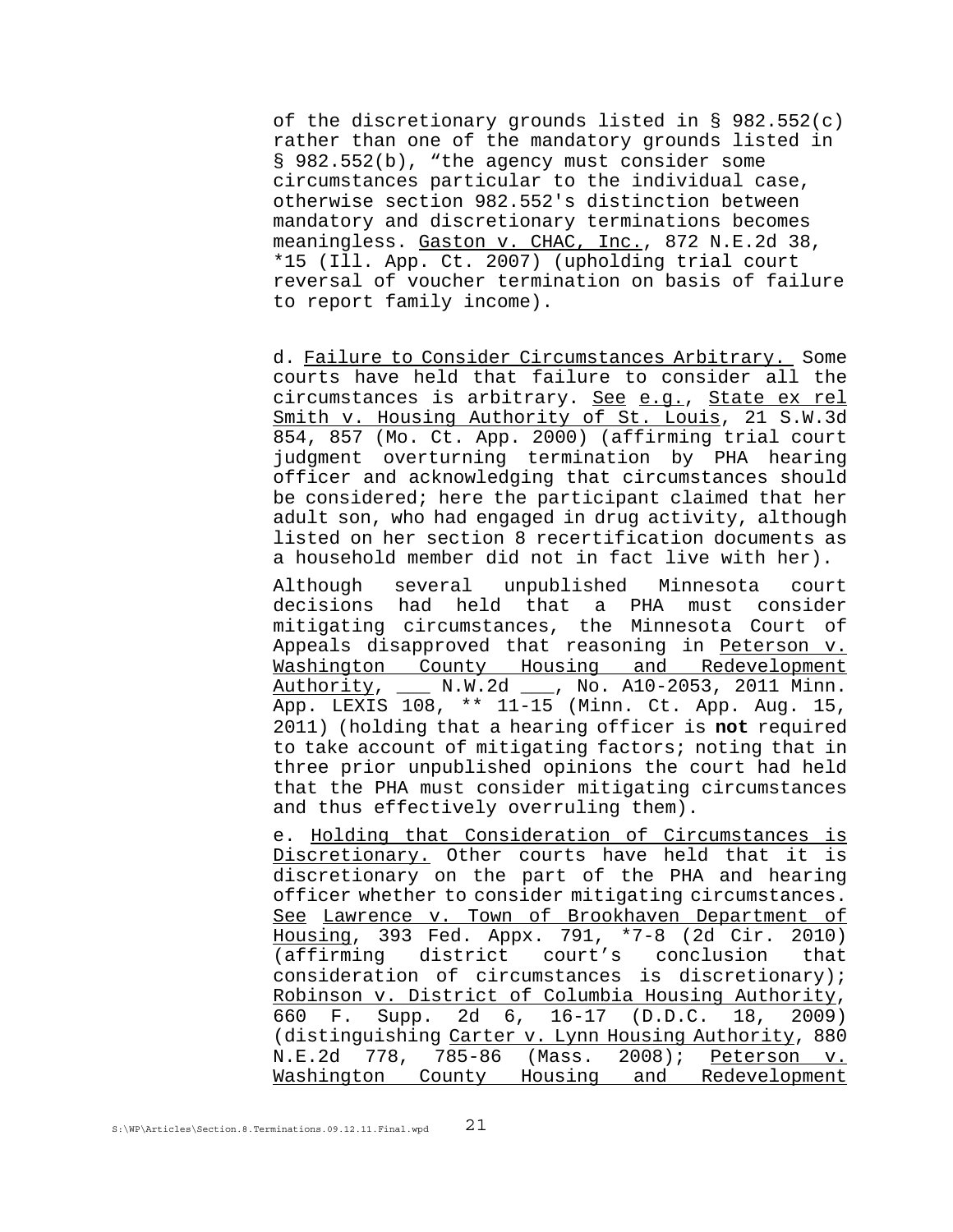Authority, \_\_\_ N.W.2d \_\_\_, No. A10-2053, 2011 Minn. App. LEXIS 108, \*\* 11-15 (Minn. Ct. App. Aug. 15, 2011) (holding that a hearing officer is **not** required to take account of mitigating factors; noting that in three prior unpublished opinions the court had held that the PHA must consider mitigating circumstances and thus effectively overruling them).

f. Unintentional Errors in Providing Information. See **Smith v. Hamilton County, Ohio**, No. C-060315, 2007 Ohio App. LEXIS 1603, \*13-15 (Ohio Ct. App. April 13, 2007)(PHA may not terminate participants who make "trivial or minor errors in filling out required forms"). See discussion of case at VI-B-2.

g. Offense Does Not Justify Termination. New York appears to be the sole state in which state law allows the court to reverse a termination that is "disproportionate to the offense."

i. See Gist v. Mulligan, 886 N.Y.S.2d 172 (N.Y. App. Div. 2009) (acknowledging that the participant violated the rules by failing to appear for a recertification appointment and two subsequent appointments, but finding that termination was "so disproportionate to the offenses committed as to be shocking to one's sense of fairness," because the participant was incarcerated at the time of the appointments and was unable to attend).

ii. Riggins v. Lannert, 796 N.Y.S.2d 93 (N.Y. App. Div. 2005) (acknowledging that hearing officer's decision finding that voucher holder had violated her obligations by defaulting on payments under a repayment agreement supported by substantial evidence **but** holding that termination "so disproportionate to offenses as to be shocking to one's sense of fairness" and remanding for imposition of lesser penalty.

iii. Sicardo v. Smith, 853 N.Y.S.2d 639(N.Y. App. Div. 2008) (upholding finding that voucher holder had failed to notify PHA that her former husband was living with her, but holding that termination was "so disproportionate to the offense as to be shocking to one's sense of fairness and remanding for imposition of lesser penalty). These cases can be relied on in support of clients who have committed minor or unintentional violations of their obligations.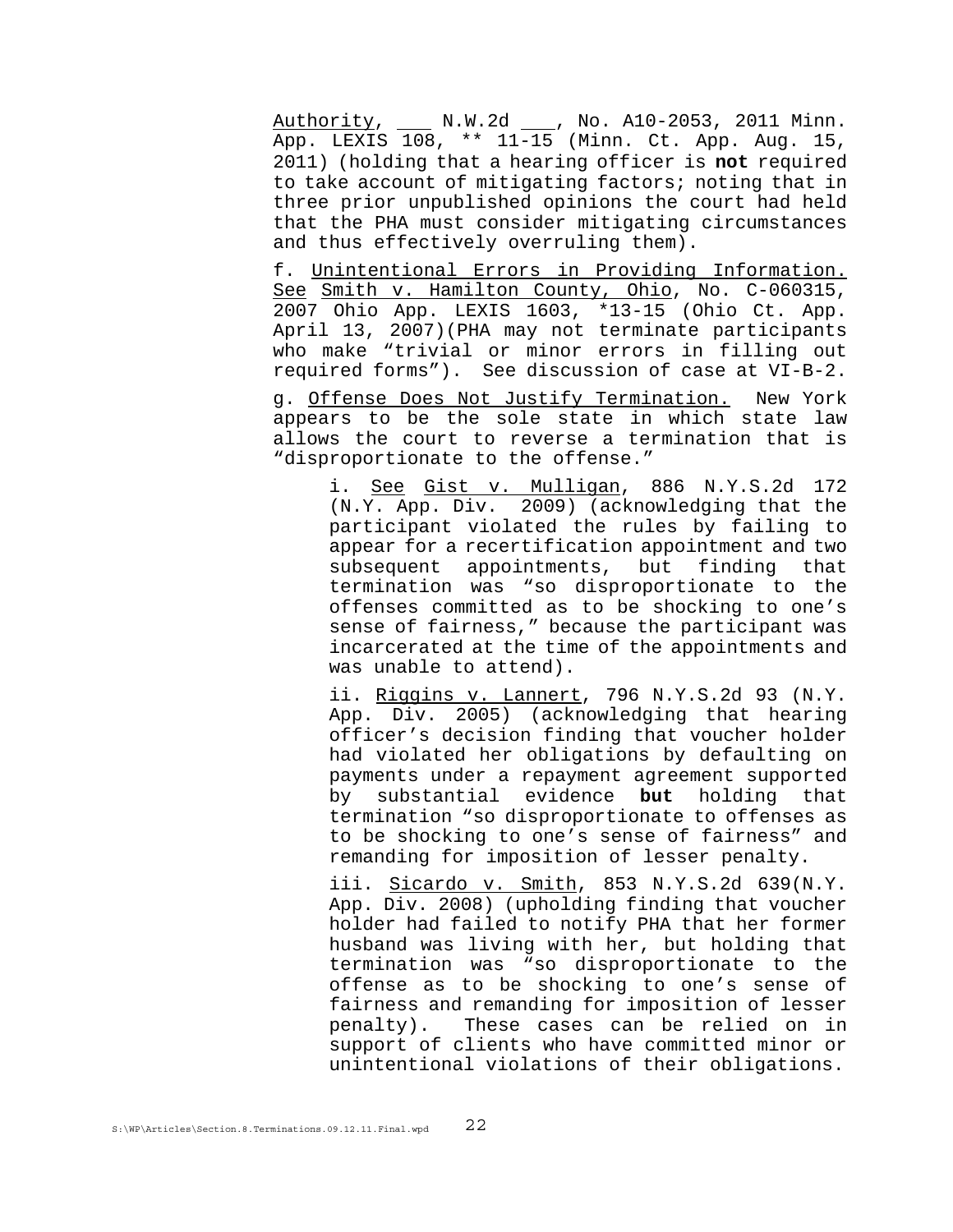iv. Bush v. Mulligan, 869 N.Y.S.2d 569 (N.Y. App. Div. 2008). In this case the voucher holder began receiving Social Security benefits in July 2004, but she did not report the income to the PHA until her recertification in February 2005. The hearing officer terminated her from the program for failing to report the income change. The court reverses on the basis that the evidence showed the participant suffers from vascular dementia, a progressive disease that affected her memory and ability to handle her affairs. In light of this evidence, the court says that the decision to terminate the participant based upon fraud was not supported by substantial evidence and termination would shock one's sense of fairness.

 h. The hearing officer may impose a requirement that family members who participated in or were culpable for the violation not reside in the unit. 24 C.F.R.  $\S$  982.552(c)(ii) (2011).

i. When the basis for termination is illegal use of drugs or alcohol abuse, the PHA may consider whether the household member is participating in or has completed a supervised drug or alcohol rehabilitation program.  $Id.$  at § 982.552(c)(iii).

j. It is important to determine prior to the hearing whether the basis for the defense of the termination action will be an admission of the conduct and a request for exercise of discretion by the hearing officer. When the PHA clearly has grounds to terminate, it is vital to provide the hearing officer with evidence in support of an argument that the hearing officer consider all the circumstances and not terminate the assistance. That could, for example, consist of letters of support from persons in positions of responsibility or certificates of completion of anger management or counseling classes. It might consist of the testimony at the hearing of a mental health caseworker or even the landlord. It might be testimony relating to the hardship that termination would impose or testimony showing the participant has taken steps to prevent such conduct in the future. Creative advocacy is demanded. It is crucial to prevail at the hearing level in cases that turn on the exercise of discretion because a court is much less likely to hold that a termination decision is arbitrary and capricious when it turns on the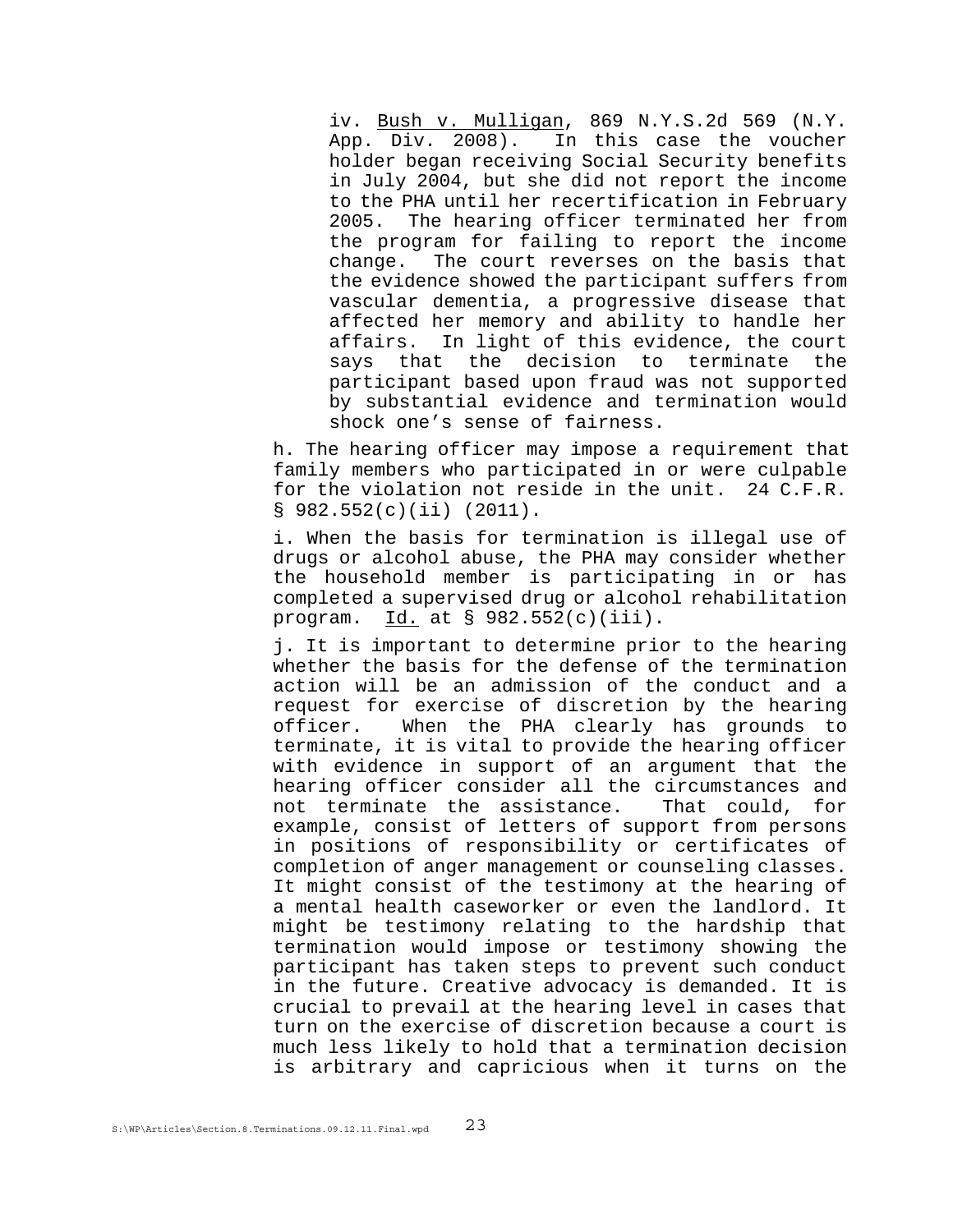exercise of discretion by the hearing officer. See, e.g., Eddings v. Dewey, No. 3:06CV506-HEH, 2006 U.S. Dist. LEXIS 74373 (E.D. Va. October 2, 2006), aff'd., 261 Fed. Appx. 638 (4<sup>th</sup> Cir. 2008) (per curiam)(affirming decision of the hearing officer terminating voucher for failing to report change in family composition within thirty days; stating that nothing precluded the PHA from terminating assistance for an unintentional violation and granting deference to PHA decision). The participant in Eddings first reported that her husband was incarcerated at her annual review six months after he had been incarcerated. The hearing officer declined to exercise discretion and terminated the subsidy.

### 5. Reasonable Accommodations.

a. If the family includes a person with disabilities, the hearing officer must consider request for reasonable accommodations. Id. at  $\S$  982.552(c)(iv); 24 C.F.R. § 8.33 (2011); Gaston v. CHAC, Inc., 872 N.E.2d 38, \*15-16 (Ill. App. Ct. 2007) (upholding trial court reversal of voucher termination on basis of failure to report family income in part because of hearing officer's failure to consider whether reasonable accommodation required). Any requests for a reasonable accommodation should be in writing and submitted to the hearing officer at or prior to the hearing. By reducing the request to writing, the advocate will avoid proof problems if the termination decision is challenged in court.

b. In Garcia v. Washington County Department of Housing Services, No. CV 05-1780-MO, 2006 U.S. Dist. LEXIS 100044 (D. Or. March 31, 2006), the court refused to dismiss a lawsuit by a former Section 8 voucher holder who was terminated because he was using the voucher at a home owned by his brother. Mr. Garcia claimed that the PHA violated the reasonable accommodation provision of the Fair Housing Act and Section 504 when it refused to allow him to use his voucher at his brother's home on the ground that it would violate the regulations prohibiting renting from a person related by blood when the owner also resides in the unit. He argued that without the voucher assistance his brother could not afford to allow him to reside in his home and serve as his care giver and he did not have the resources to obtain another care giver. The court held that Mr. Garcia had stated claims against the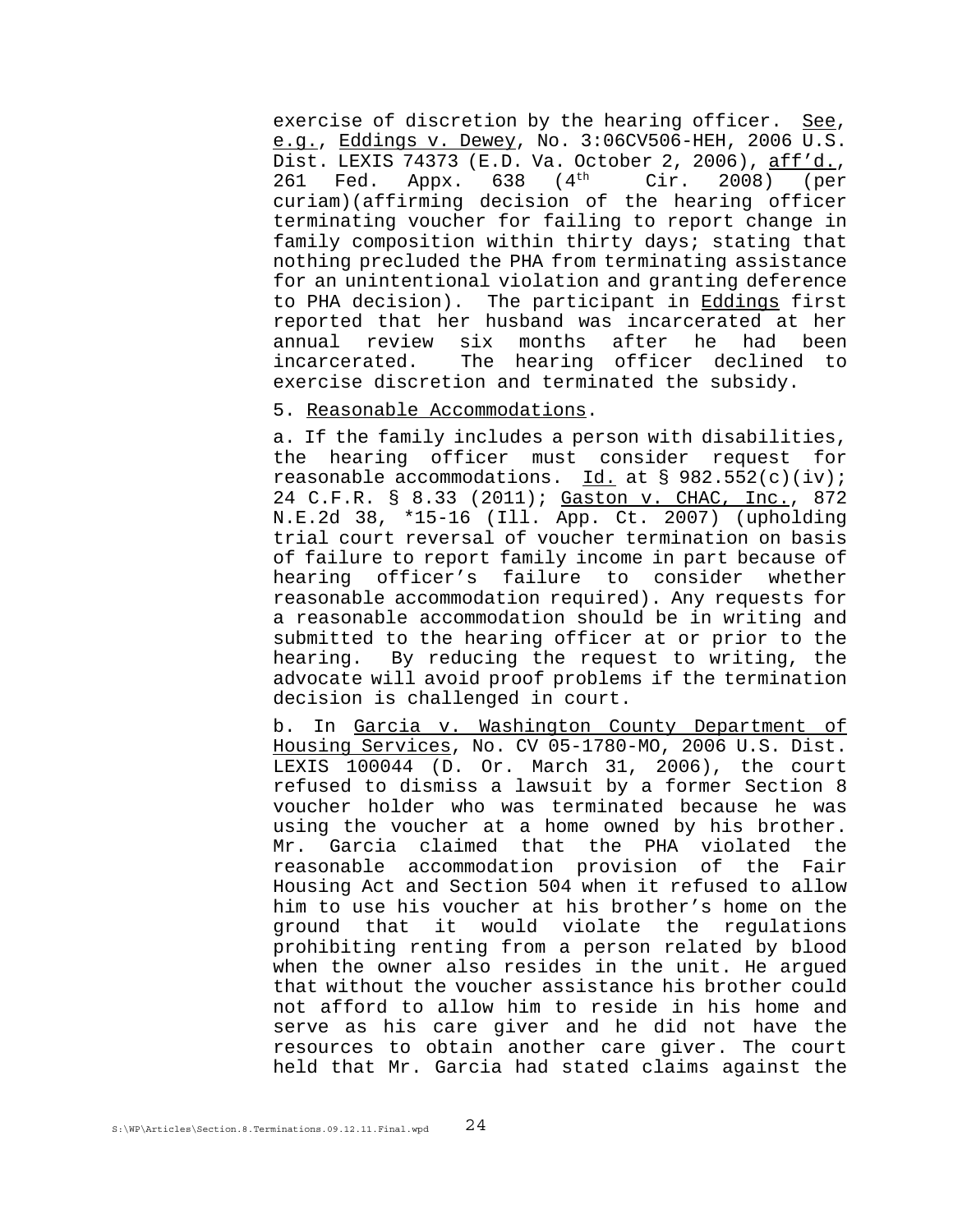PHA for its failure to grant the requested accommodation.

c. Participants with Disabilities – PHA Duty to Include in the Notice of Termination Notice of Right to Request Reasonable Accommodation. See Price v. Rochester Housing Authority, No. 04-CV-6301P, 2006 U.S. Dist. LEXIS 71092, \*27 (W. D. N.Y. Sept. 29, 2006)([D]ue process requires RHA to include language in termination letters issued to participants in the Shelter Plus Care Program notifying them of the right to request a reasonable accommodation of any disability in connection with the termination decision."). That same reasoning would also apply to PHAs seeking to terminate the housing voucher of a tenant with disabilities.

d. Reasonable Accommodation & Violent Criminal Activity. See Super v. D'Amelia & Associates, No. 3:09cv831 (SRU), 2010 U.S. Dist. LEXIS 103544 (D. Conn. Sept. 30, 2010). In Super a former Section voucher participant filed suit after her voucher was terminated when she pleaded guilty to first degree assault. At the termination hearing she requested that the PHA grant her a reasonable accommodation to permit her to maintain her rent subsidy while she underwent court-ordered mental health treatment. The hearing officer ruled that Super's assault conviction "eliminated her Section 8 eligibility and that no accommodation could be made for her." Id. at \* 7. Super filed suit. The court refused to dismiss the case, reasoning that "[a]n extension of Section 8 benefits can serve as an accommodation when there is evidence to support the plaintiff's contention that continued rental subsidies will effectively allow her to use and enjoy her dwelling without posing a threat to her neighbors and public." Id. at \*\*27-28.

6. Violence Against Women Act Amendments. With the enactment of the amendments to the Violence Against Women Act in January 2006, the PHA cannot terminate assistance when the basis for the proposed termination is criminal activity directly related to domestic violence, stalking, or dating violence if the tenant or immediate member of the tenant's family is a victim. See 42 U.S.C.A. 1437f(o)(7)(C),(D) (West Pamph. Supp. 2010).

a. Final Rule. See 75 Fed. Reg. 66246 (Oct. 27, 2010) (effective Nov. 26, 2010) (conforming HUD's regulations to the self-implementing statutory protections for victims of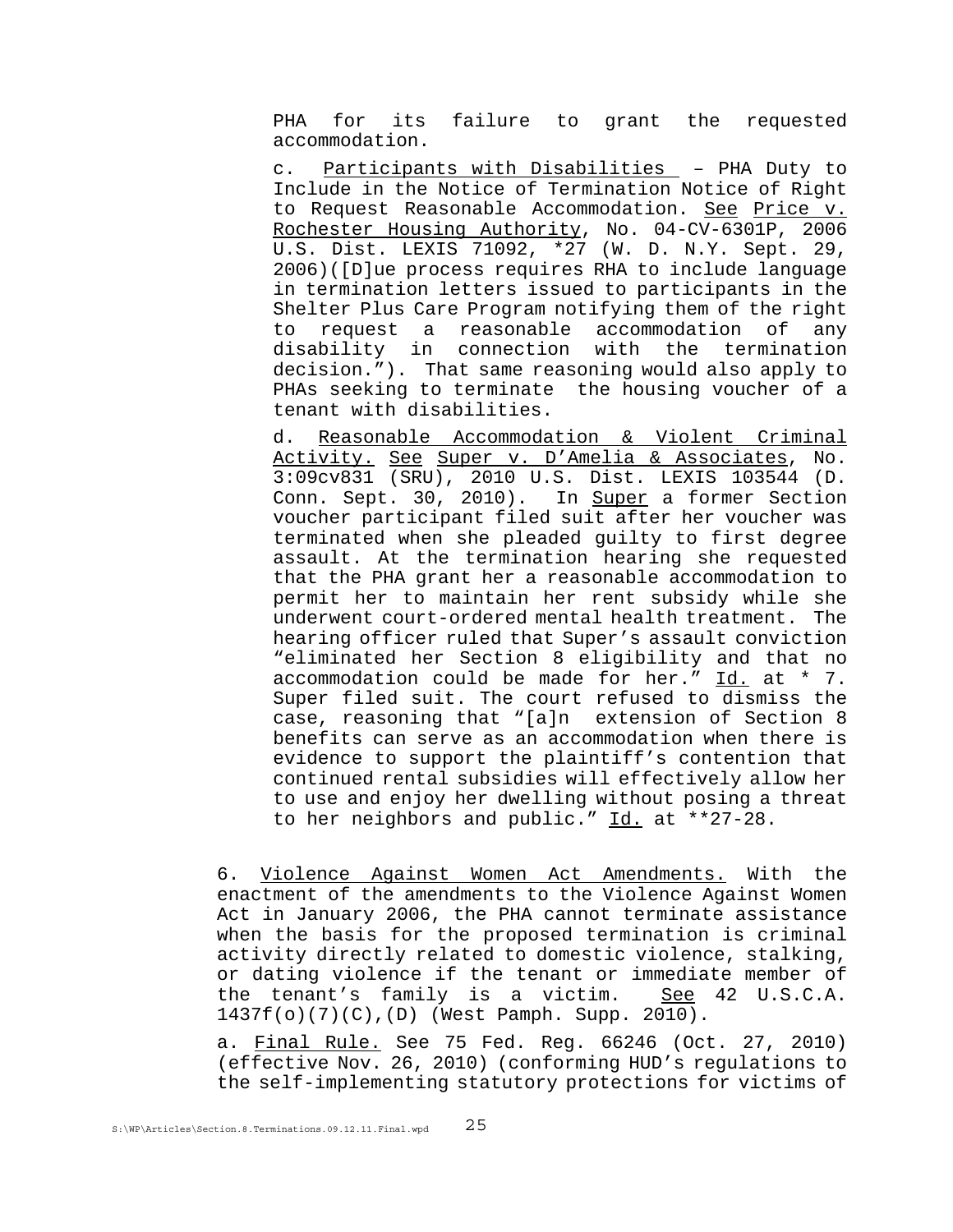domestic violence) (codified generally at 24 C.F.R. § 5.2001 - § 5.2009 (2011); see also 24 C.F.R. § 982.551(e), (*l*); § 982.552 (c)(2)(v) (2011). The final rule replaced an earlier interim rule. See 73 Fed. Reg. 72336 (Nov. 28, 2008) (interim rule effective December 29, 2008).

b. The regulations clarify that an incident of actual or threatened domestic violence, dating violence, or stalking may not be construed as a serious or repeated lease violation by the victim for which the voucher assistance of the victim may be terminated. See § 982.551(e) (2011).

c. The regulations also provide that criminal activity directly related to domestic violence, dating violence, or stalking, engaged in by a member of the tenant's household or any guest or other person under the tenant's control, shall not be cause for termination of the voucher assistance of the victim if the tenant or immediate family member is the victim. See § 982.551(*l*).

d. Self-Certification. Under the statute and HUD's interpretation, see 24 C.F.R. § 5.2007 (2011), victims of domestic violence may self-certify that they are victims and must then be afforded the VAWA statutory protections from eviction and termination of their voucher. Form HUD-50066 is currently available on HUD's website at: http://www.hud.gov/offices/adm/hudclips/forms/

## files/50066.doc

Self-certification is a powerful tool. It seems to mean that even if an individual is arrested and charged with domestic violence, he/she can self-certify that he/she is in fact the victim and obtain the protections of the Act. That would preclude termination of the voucher by the PHA.

e. Compare Metro North Owners, LLC v. Thorpe, 870 N.Y.S.2d 768 (N.Y. Civ. Ct. Dec. 25, 2008) (holding that section 8 voucher tenant was a victim of domestic violence and thus landlord could not terminate her tenancy for the incident of violence that had occurred) with Hammond v. Akron Metropolitan Housing Authority, C.A. No. 25425, 2011 Ohio App. LEXIS 2241, \*\*9-11 (Ohio Ct. App. June 1, 2011) (holding that although Hammond testified she had been a victim of violence, the PHA did not terminate her subsidy for any reason related to any incident of domestic violence and thus had not violated the VAWA regulations).

f. See Meister v. Kansas City, Kansas Housing Authority, No. 09-2544-EFM, 2011 U.S. Dist. LEXIS 19166 (D. Kan. Feb. 25, 2011). Here, the plaintiff challenged the termination of her voucher for excess damages to unit. She claimed the damages had resulted from domestic violence by the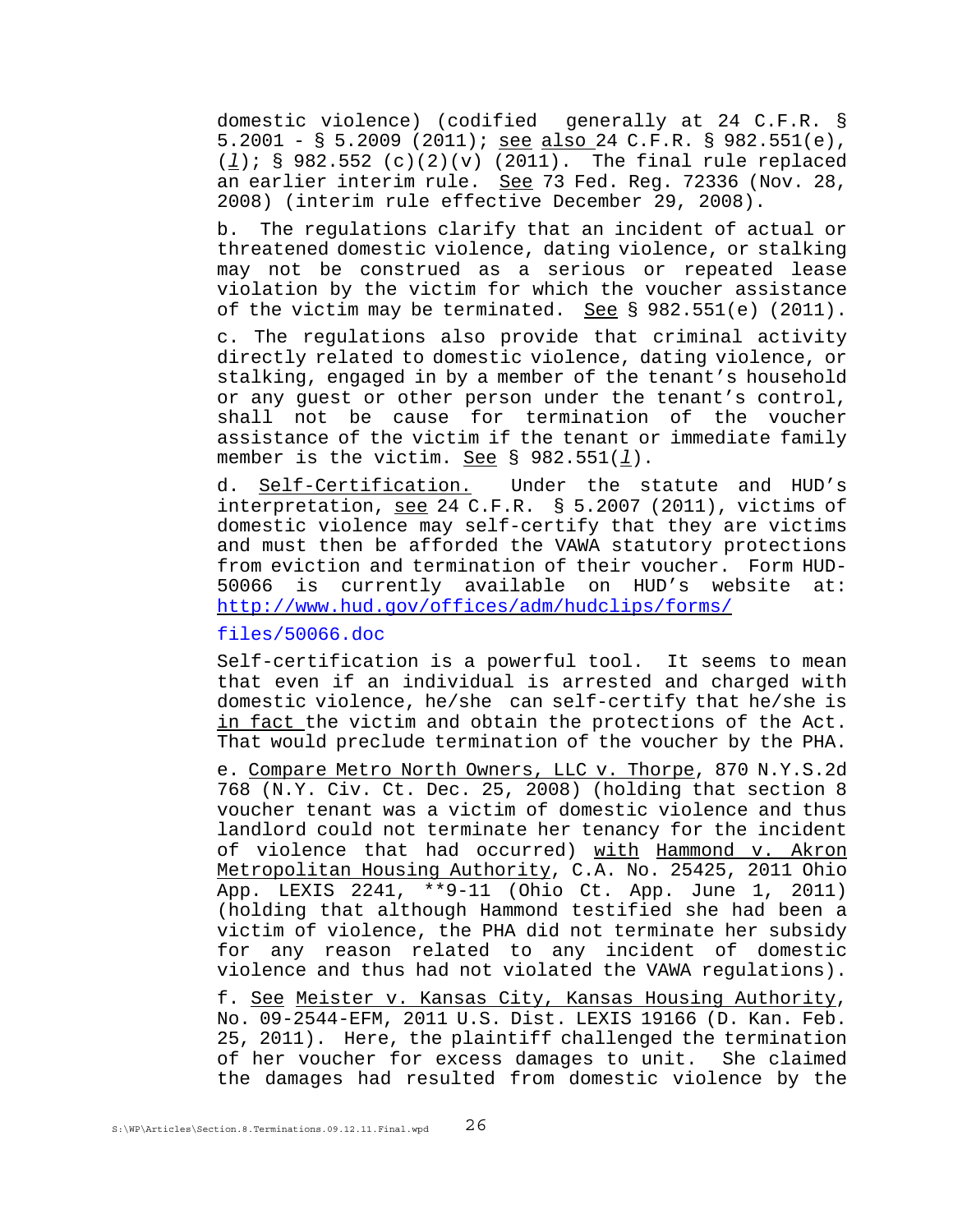father of one of her sons. The court declined to rule whether she had a right of action under VAWA enforceable under  $\S$  1983. Id. at \*\*11-16. But the court holds that fact issues existed on whether the termination constituted illegal sex discrimination in violation of the Fair Housing Act. Id. At \*\* 17-21/

7. Failure of PHA to Comply with Participant's Request to Contact Third Person in Event of Problems During Tenancy. With the issuance of HUD Notice H-2009-13 and PIH-2009- 36(HA) on September 15, 2009, HUD implemented 42 U.S.C. § 13604 and directed PHAs to give applicants the opportunity to designate a individual or organization to facilitate contact and to assist in resolving issues arising during the tenancy. With respect to existing tenants, HUD said PHAs "should provide" them the opportunity to provide contact information at the time of their net annual recertification.

If a participant has designated a contact person or organization and the PHA fails to contact that person when a problem arises, the participant can contend that the PHA's failure to comply estops the PHA from terminating assistance. This could apply, for instance, in cases of missed inspections or missed appointments. If the PHA attempts to terminate on one of these grounds and failed to communicate with the contact person, the PHA should not be able to terminate the participant's voucher assistance.

8. Limited English Proficiency Issues. See 72 Fed. Reg. 2732 (Jan. 22, 2007) (final guidance to recipients of federal financial assistance on Title VI prohibition against national origin discrimination affecting limited English proficient persons). When a voucher termination may have resulted in part because of communication problems with an individual with limited English speaking ability, HUD's guidance should be relied on in defending a voucher termination action.

9. Effect of Guilty Plea in Criminal Proceeding. See Costa v. Fall River Housing Authority, 903 N.E.2d 1098, 1114 (Mass. 2009) (holding that guilty pleas are not conclusive of the underlying facts, but evidence of them).

J. No Hearing Transcript or Recording Required. The regulations do not impose a requirement that the hearing be transcribed. And, due process does not require a transcript. See Montgomery v. Housing Authority of Baltimore City, 731 F. Supp.2d 439 (D. Md. 2010) (denying motion for temporary restraining order requesting that PHA be required to permit the participant to record hearing by court reporter or tape recorder); Mortle v. Milwaukee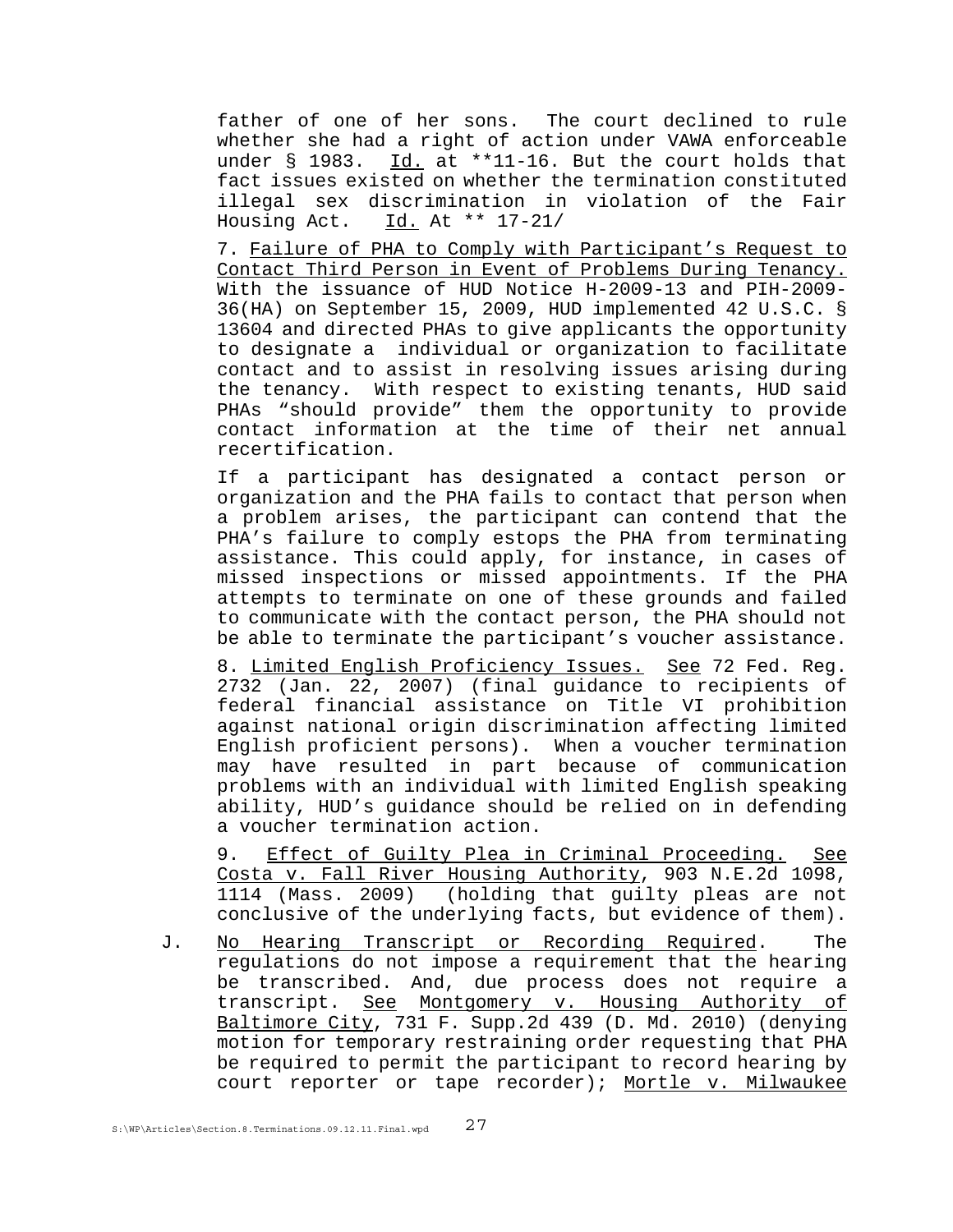County and Milwaukee County Housing Choice Voucher Program, No. 2007AP166, 2007 Wisc. App. LEXIS 1062, \*15-16 (Wis. Ct. App. Dec. 4, 2007). State law may impose such a requirement if the decision is subject to review under the state administrative review act. See id. at \*16-17 (although due process does not require a transcript, state law here requires a record that permits meaningful review)

K. Decision.

1. Decision Must State Reasons for Decision. The hearing officer must issue a written decision stating briefly the reason for the decision. See 24 C.F.R. §982.555(e)(6)(2011). "Factual determinations relating to the individual circumstances of the family shall be based on a preponderance of the evidence presented at the hearing." Id. at § 982.555(e)(6). "The hearing officer is expected under the regulations to render a 'decision' that deals with individual circumstances." Wojcik v. Lynn Housing Authority, 845 N.E.2d 1160, 1169 (Mass. App. Ct. 2006).

2. Adequate Explanation and Analysis.

a. HUD's Interpretation. HUD in its final rule on the requirements for termination hearings explained the requirement as follows: "The statement of decision required by the regulation must be truly informative as to the reasons for the decision. This would include a short statement of the elements of fact or law on which the decision is actually based. A bare and conclusory statement of the hearing decision, that does not let the participant know the basic reasons for the decision, will **not satisfy** the regulatory requirement." 49 Fed. Reg. 12215, 12230 (March 29, 1984) (comment on final rule) (emphasis added).

i. See Boykins v. Community Development Corp. of Long Island, No. 10-CV-3788 (JS) (ARL), 2011 U.S. Dist. LEXIS 28650, \*\*9-14 (E.D. N.Y. March 21, 2011) (ruling that hearing officer's decision violated due process because it did not explain factual basis for decision).

ii. Compare Brantley v. West Valley City Housing Authority, No. 2:08CV573DAK, 2009 U.S. Dist. LEXIS 10824 (D. Utah Feb. 4, 2009) (ruling that written decision violated due process because it was conclusory with no stated reasons to support it; it failed to apply facts or mention the participant's arguments) with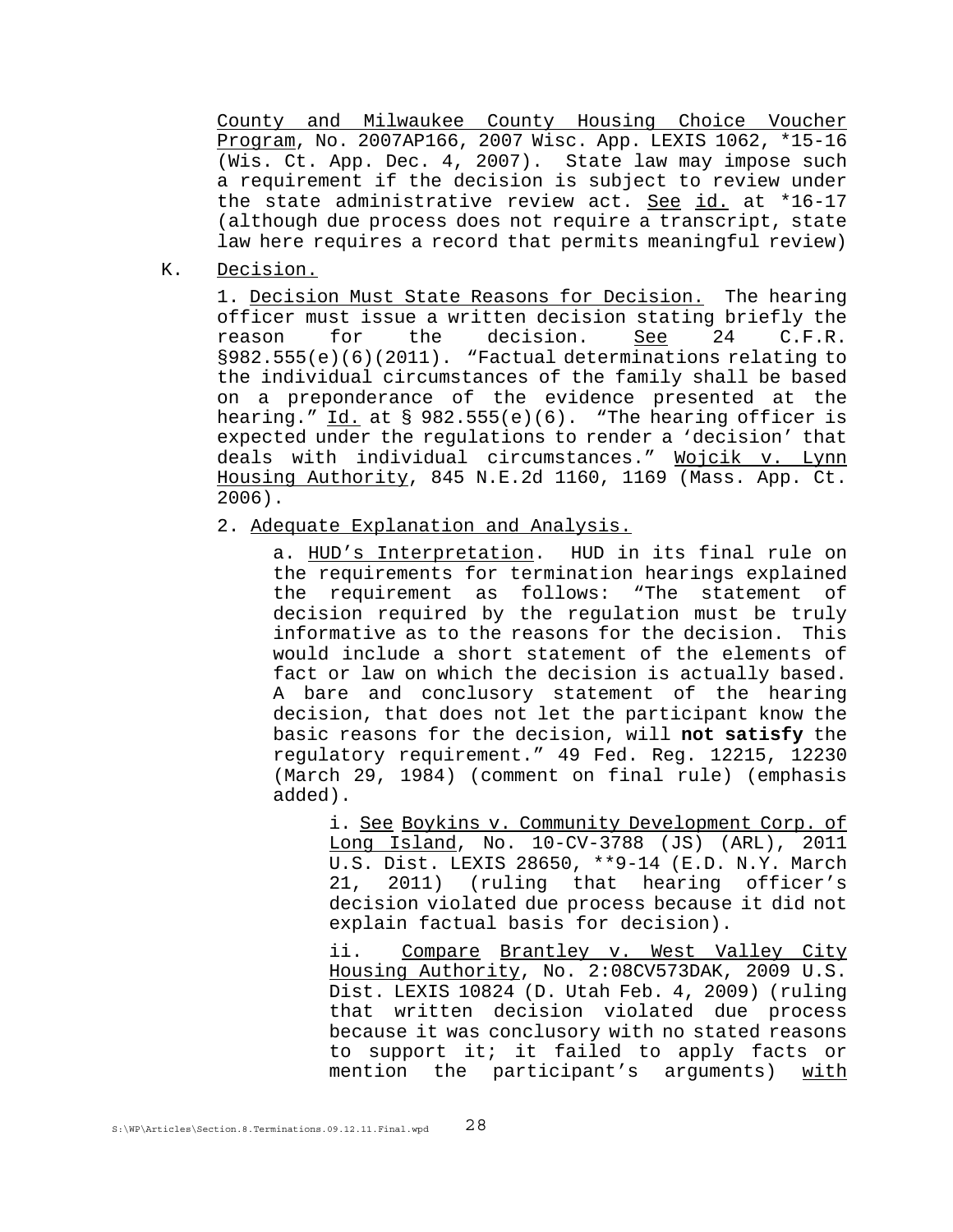Baldwin v. Housing Authority of City of Camden, No. 09-6583, 2011 U.S. Dist. LEXIS 4537 (D. N.J. Jan. 18, 2011), aff'd., No. 11-1451, 2011 U.S. App. LEXIS 17729 (3rd Cir. Aug. 24, 2011) (finding sufficient a decision by the hearing officer merely stating that termination upheld because Ms. Baldwin had failed to supply required information on household composition).

iii. See also Costa v. Fall River Housing Authority, 903 N.E.2d 1098, 1112-14 (Mass. 2009) (hearing decision did not adequately explain factual determinations of the hearing panel).

iv. Pittman v. Dakota County Community Development Agency, No. A07-2063, 2009 Minn. App. Unpub. LEXIS 92, \*9 (Minn. Ct. App. Jan. 20, 2009) (hearing decision inadequate because it failed to explain why certain evidence offered by participant was disregarded; hearing officer did not address mail received by alleged unauthorized guest at another address or court order placing unauthorized visitor at another address or social worker's testimony that she had been to participant's unit on number of occasions and had not seen any indication that the alleged unauthorized person lived with her).

b. Explanation of Whether Hearing Officer Chose to Exercise Discretion with respect to Mitigating Circumstances. See Carter v. Lynn Housing Authority, 880 N.E.2d 778, 785-86 (Mass. 2008), reversing, 851 N.E.2d 437 (Mass. App. Ct. 2006)(Decision of hearing officer must "reflect factual determinations relating to the individual circumstances of the family (based on a preponderance of the evidence at the hearing), demonstrate that he is aware of his discretionary authority under 24 C.F.R. § 982.552(c)(2)(i), to take all relevant circumstances (including mitigated circumstances) into account, and indicate whether he either did or did not choose to exercise that discretion in favor of mitigating the penalty..."

c. Judicial Interpretations of Adequacy of Decision. See Edgecomb v. Housing Authority of the Town of Vernon, 824 F.Supp. 312, 316 (D. Conn. 1993). In Edgecomb the court also ruled that the hearing officer failed to issue a sufficient written decision. The hearing officer's conclusory statement stated "there was a preponderance of evidence that indicated that a family member did engage in such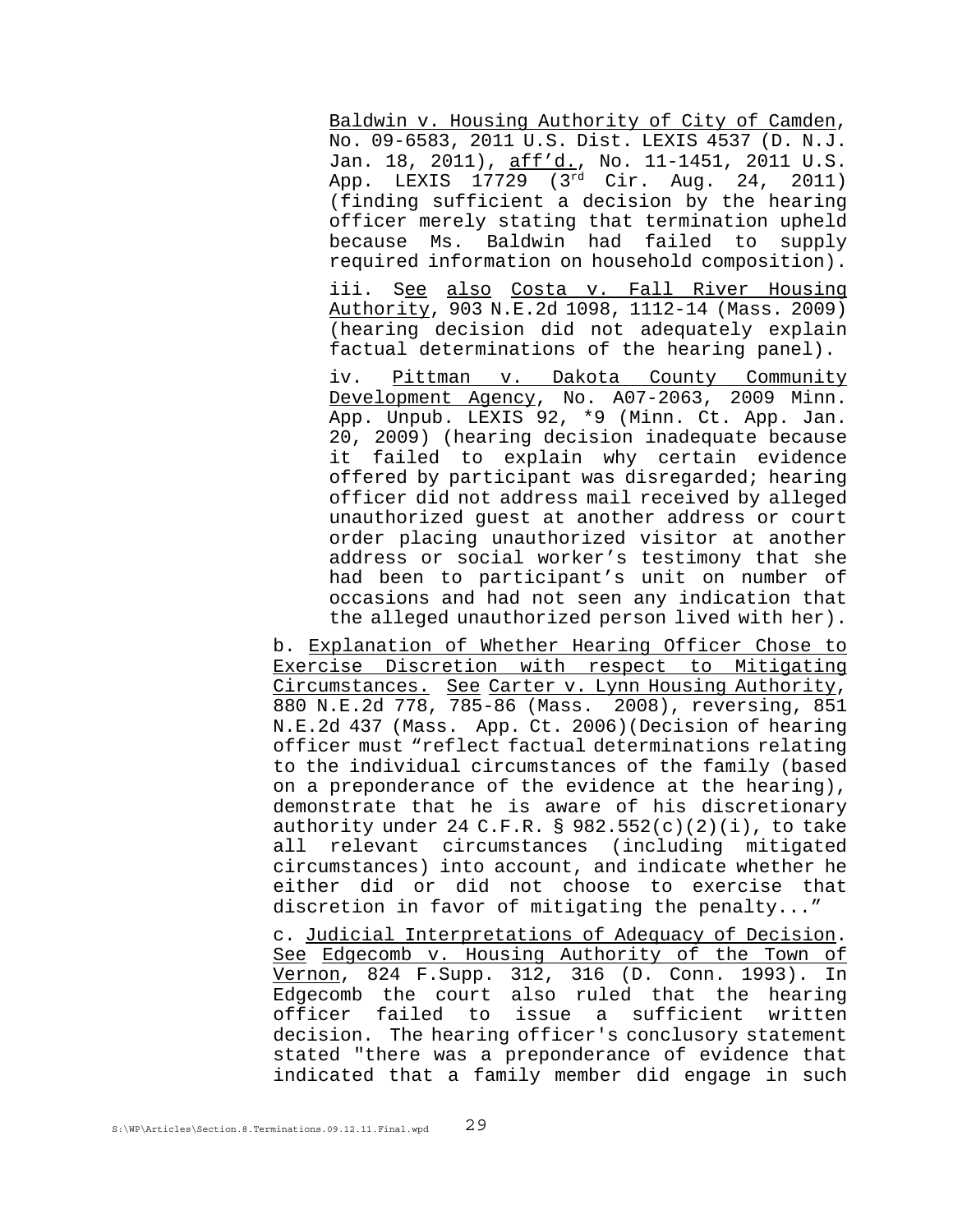drug related activity while on the Section 8 Program." The decision did not state the elements of fact or law on which the decision to uphold the termination was based. Nor did the hearing officer specify the reasons for her determination or indicate the evidence on which it rested. The court concludes this decision was contrary to HUD regulations. See id. at 316. See also, Pratt v. Housing Authority of City of Camden, No. 05-0544(NLH), 2006 U.S. Dist. LEXIS 70575, \*31-37 (D. N.J. Sept. 27, 2006)(failure of the hearing officer to state how participant's conduct qualified as criminal activity violated due process and HUD regulations); see generally, Baldwin v. Housing Authority of City of Camden, 278 F. Supp.2d 365, 386 (D.N.J.2003) (denial of voucher applicant on basis of creditworthiness; hearing decision is arbitrary and constitutes an abuse of discretion if the hearing officer fails to exercise "reasonable and legal decision-making skills"); Driver v. Housing Authority of Racine County, 713 N.W.2d 670, 677-78 (Wis. Ct. App. 2006) ("Both decision letters from HARC fall appallingly short of the mark. They contain no facts related to the incidents.... Moreover, they do not state the elements of law motivating the court's conclusion.... They cite no policy, regulation, or other authority indicating what a "family obligation" is or how the plaintiffs' acts or omissions fail to meet the pertinent legal requirements."); Jipson v. South Portland Hous. Auth., No. AP-07-60, 2008 Me. Super. LEXIS 101 (Me. Super. Ct. May 2, 2008) (review under state law review process finding decision inadequate to permit meaningful judicial review; remanding for issuance of decision by hearing officer that describes the rule the participant violated; states how it was violated; and explains how and why the hearing officer reached her decision).

3. Preponderance of the Evidence. Fact determinations shall be based on a preponderance of the evidence presented at the hearing. 24 C.F.R.  $§982.555(e)(6)$  (2011);

a. See Young v. Maryville Housing Authority, No. 3:09-CV-37, 2009 U.S. Dist. LEXIS 56539, \*23-26 (E.D. Tenn. July 2, 2009) (holding that decision lacked substantive evidence to support hearing officer's decision when it was based on hearsay in police report and gave no weight to plaintiff's statements disputing the account by the complaining party set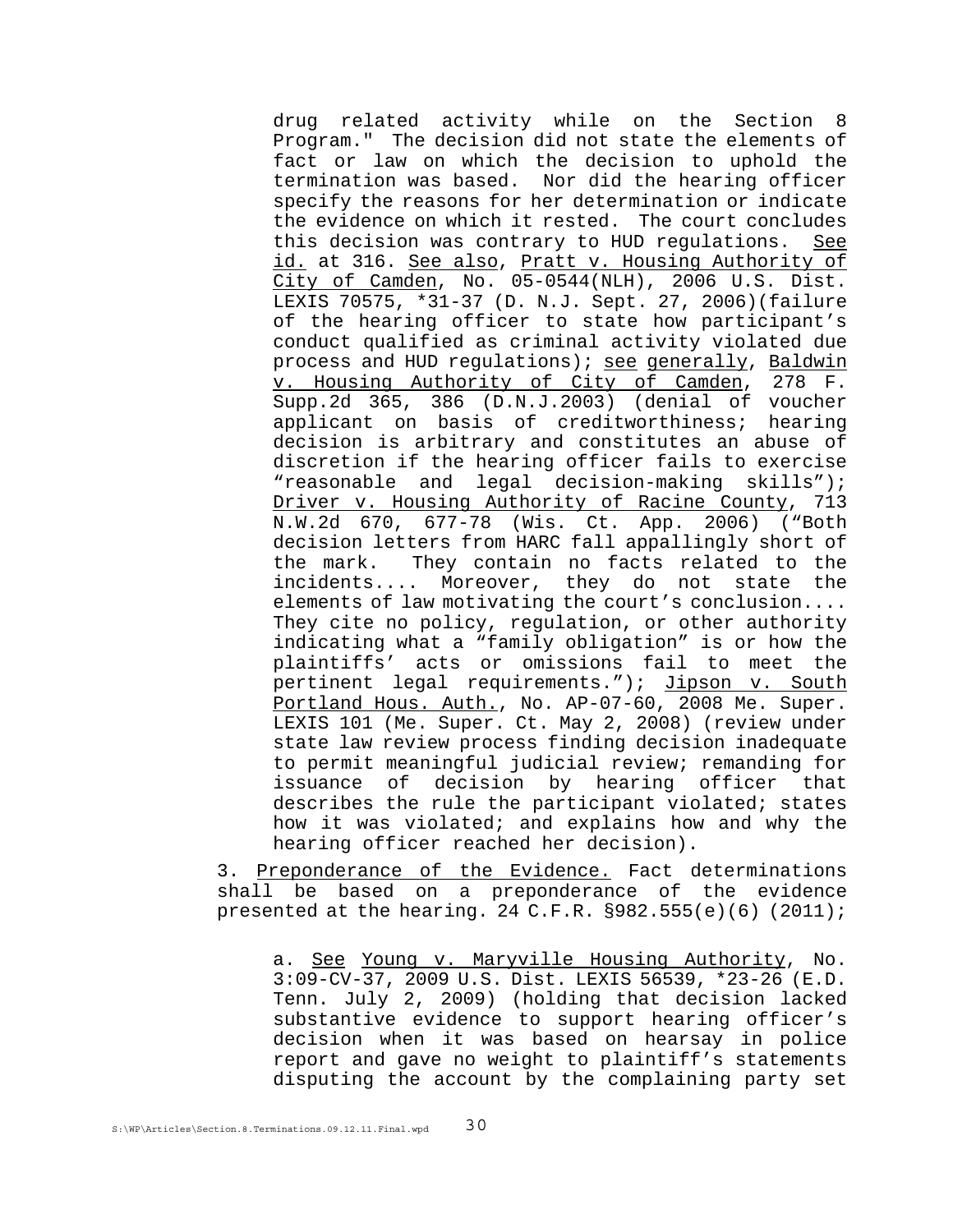forth by the police officer in his report); Pena

v. Mulligan, 820 N.Y.S.2d 809 (N.Y. App. Div., Sept. 19, 2006) (anonymous letter not sufficient to establish that §8 participant's estranged husband living with her); Rinzin v. Olmsted County Hous. & Redevelopment Auth., No. A07-2344, 2008 Minn. App. Unpub. LEXIS 1371 (Minn. Ct. App. Nov. 25, 2008) (review of termination under state law appeal procedure for administrative decisions; reversing voucher termination for unauthorized persons living in the unit; reasoning that the termination decision was not supported by substantial evidence because it was based only on failure to provide copy of lease or a written statement from alleged household member's landlord and not on a determination that the testimony of the participant and alleged household member was not credible); but see, Robinson v. District of Columbia Housing Authority, 660 F. Supp. 2d 6, 17-19 (D.D.C. 2009)(finding that the PHA complied with preponderance of evidence standard).

b. The hearing officer cannot engage in independent fact-finding after the hearing and base the decision on such fact determinations; the decision must be based on facts presented at the hearing. See Lyons v. Tuscarawas Metropolitan Hous. Auth., No. 2007AP080051, 2008 Ohio App. LEXIS 2697 (Ohio Ct. App. 2008) (reversing voucher termination because the hearing officer independently gathered evidence after the hearing); cf. Singleton v. Drew, 485 F. Supp. 1020, 1024 (E.D. Wis. 1980 (public housing denials).

c. Burden of Proof. See Basco v. Machin, 514 F.3d 1177, 1181-82 (11<sup>th</sup> Cir. 2008)(holding that the PHA has burden of persuasion to establish a prima facie case of a violation); see also See Carter v. Olmsted County Hous. & Redevelopment Auth., 574 N.W.2d 725, 731 (Minn. Ct. App. 1998)("Federal section 8 regulations do not address burdens of proof, but U.S. Supreme Court precedent indicates that, where deprivations of benefits necessary for survival are concerned, the initial burden of proof must fall on the government.").

d. To the extent the court's ruling in Tomlinson v. Machin, No. 8:05-cv-1880-T-30MSS, 2007 U.S. Dist. LEXIS 3032, at \*20-25 (M.D. Fla. Jan. 16, 2007), holds that the burden of persuasion may be placed on the voucher holder, it has been effectively overruled by Basco. In Tomlinson the court upheld a provision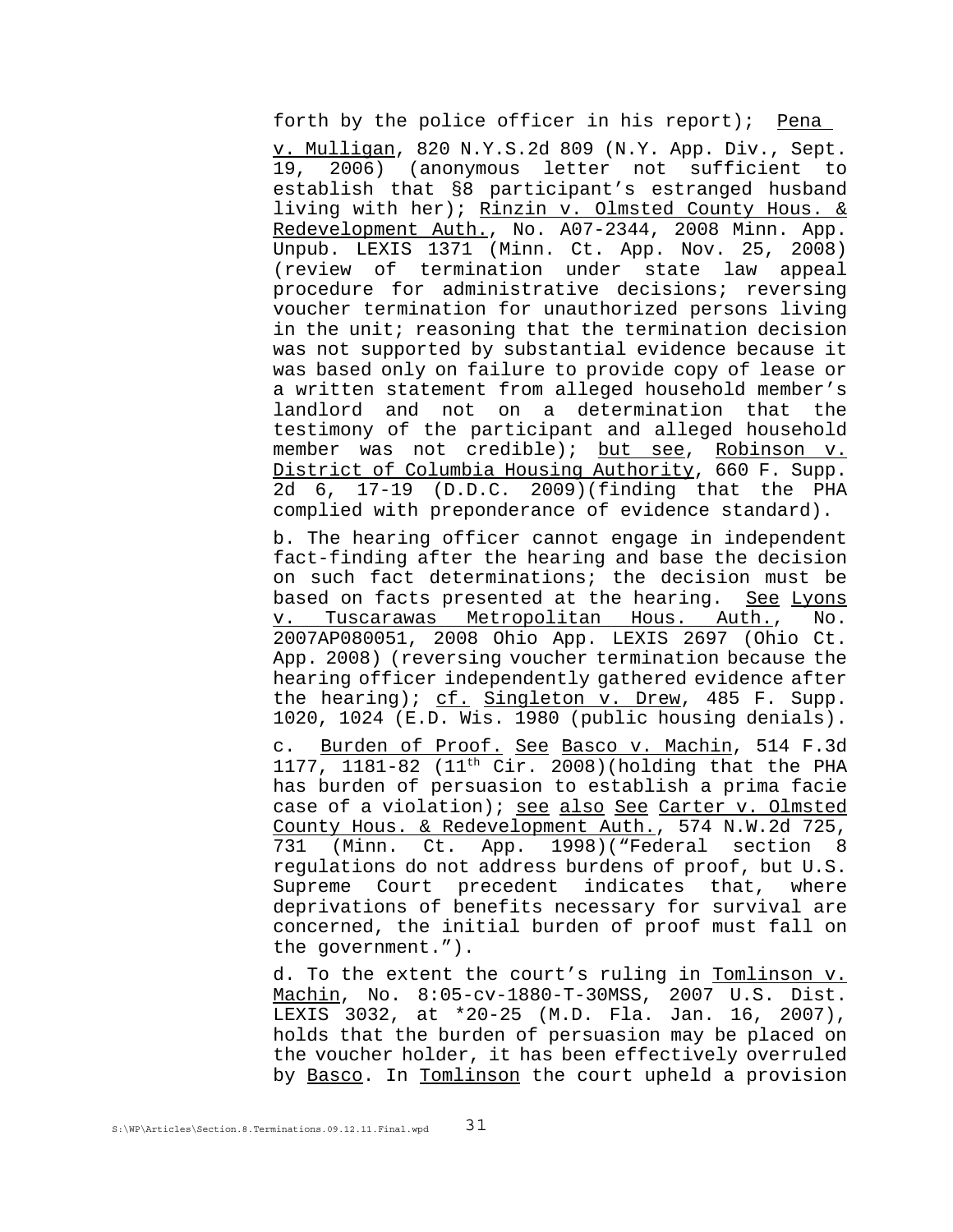in the Section 8 Administrative Plan placing burden of proof that the individual is a visitor on the family. But, the court noted that the PHA presented substantial evidence to show that the tenant did permit an unauthorized person to live with her, and the tenant offered no evidence of any other address for the visitor and no explanation of why he gave the tenant's address as his address.

e. Decision Based on Factual Finding that is the Opposite of Uncontradicted Testimony of an Incredible Witness. See NLRB v. Walton Mfg. Co., 369 U.S. 404, 408 (1962), quoting Dyer v. MacDougall, 201 F.2d 265, 269 (2d Cir. 1952) ("[T]he demeanor of a witness '... may satisfy the tribunal, not only that the witness' testimony is not true, but that the truth is the opposite of his story...'").

i. The issue in such a case would be whether such a finding by the hearing officer would be based on a preponderance of the evidence. See 24 C.F.R. § 982.555(e)(6) (2011).

ii. See Williams v. Hous. Auth. of Raleigh, 595 F. Supp. 2d 627, 631-32 (E. D. N.C. 2008), aff'd, 2009 U.S. App. LEXIS 2570  $(4<sup>th</sup> Cir. Feb.$ 10, 2009) (PHA hearing officer permitted to assess credibility and infer opposite of the testimony of the witness).

4. Decision Must Be Based on Grounds Stated in the Notice of Termination. The hearing officer must base the decision on grounds stated in the termination notice. Ellis v. Ritchie, 803 F. Supp. 1097, 1106, n. 14 (E.D. Va. 1992) (court cannot uphold termination on grounds not stated by the PHA in its notice because of due process requirements); State ex rel Smith v. Housing Authority of St. Louis, 21 S.W.3d 854, 858 (Mo. Ct. App. 2000) (PHA could not terminate voucher for failure to notify of change in family composition when only ground for termination stated in the notice was son's drug activity).

5. Effective Date of the Termination Decision. The hearing officer must promptly give the participant a copy of the hearing decision. 24 C.F.R. § 982.555(e)(6) (2011). The regulations do not specifically address when the decision is to be made effective. At least one court has held that a termination effective the day after the hearing was proper. See Caswell v. City of Detroit Housing Comm., 418 F.3d 615, 620-21 ( $6<sup>th</sup> Cir. 2005$ ). This too should be a point of advocacy. When it is clear that the hearing officer will terminate the voucher subsidy,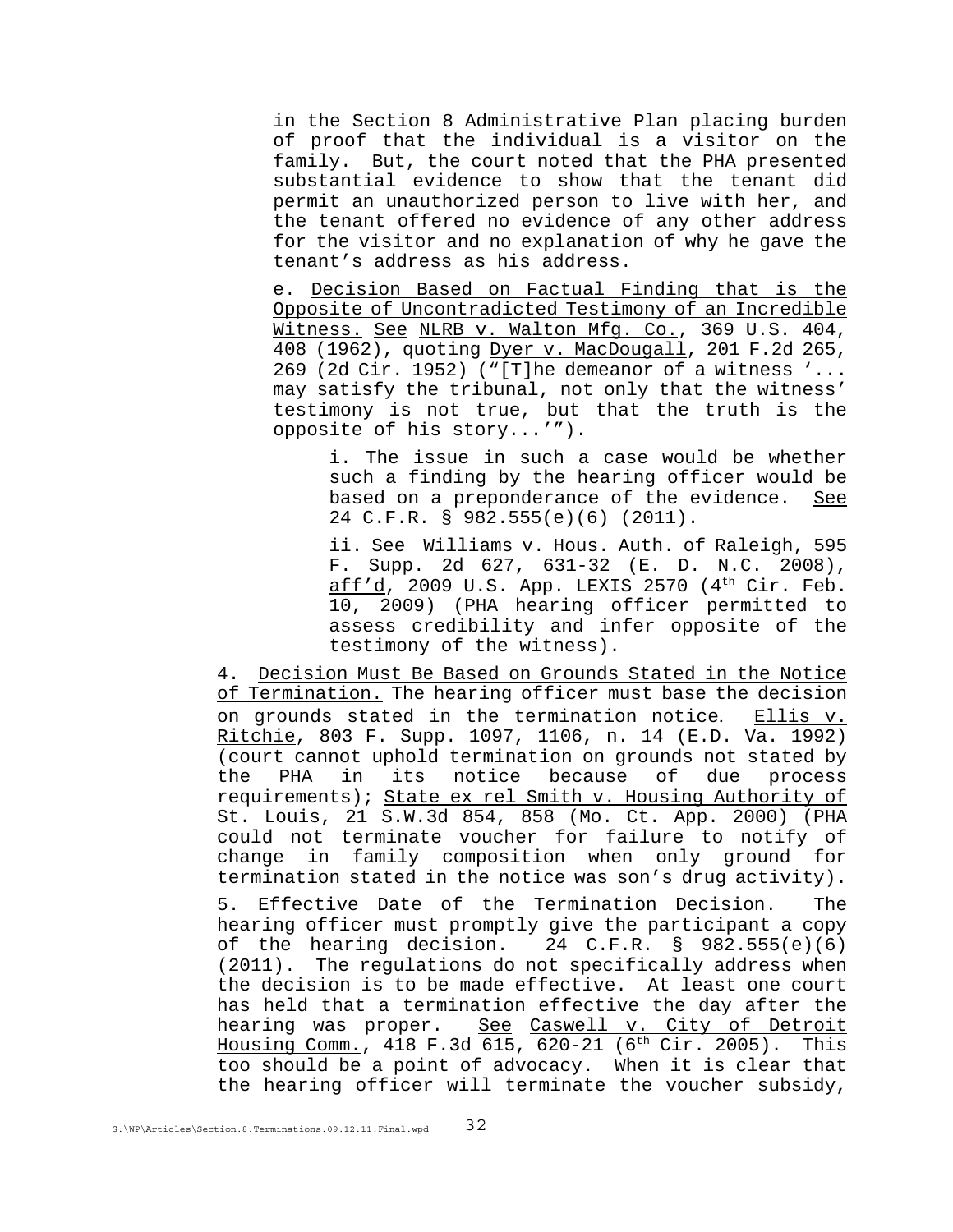the advocate should ask the hearing officer to make the decision effective thirty, sixty, or ninety days in the future to allow the family time to transition to other housing to the extent that is possible for the family.

6. Participant's Liability for Full Rent Following Termination. At least in New York, a Section 8 tenant who has signed the Section 8 lease agreeing only to pay the tenant's share of the rent is not liable for the Housing Authority's share of the rent following termination, but can be held responsible for paying the fair use and occupancy of the premises. See Douglas v. Nole, No. SP001635, 2008 N.Y. Misc. LEXIS 4159 (N.Y. Dist. Ct. July 15, 2008) (unpublished). But, when a tenant has signed a lease other than the form Section 8 lease and agreed in the lease to pay the full rent, the tenant could be held liable for the full rent following the termination of the housing assistance payments contract.

7. PHA's Right to Disregard Decision. See 24 C.F.R. §982.555(f) (2011).

a. The PHA is not bound by a hearing decision:

a. Concerning a matter of which the PHA is not required to provide an opportunity for an informal hearing under the regulations or that otherwise exceeds the authority of the hearing officer; or

b. If the decision is contrary to HUD regulations or requirements, or otherwise contrary to federal, state, or local law.

c. If the PHA determines that it is not bound by a hearing decision, the PHA must promptly notify the family of the reasons for the determination.

### Id.

b. See Tinnin v. Section 8 Program of the City of White Plains, 706 F. Supp. 2d 401 (S.D. N.Y. 2010). Here the PHA terminated plaintiff's voucher for selling cocaine from her apartment. The hearing officer reinstated plaintiff, but found that no mitigating factors were present. Id. at 403. The PHA disregarded the hearing officer's decision. Ms. Tinnin sued. The court held that the PHA properly disregarded the decision because the hearing officer had found termination was justified and no mitigating factors existed. It refused to remand the case.

c. See Landry v. Maine State Hous. Auth., No. 07-AP-076, 2008 Me. Super. LEXIS 136 (Me. Super. Ct June 26, 2008) (affirming a decision by the PHA to disregard a hearing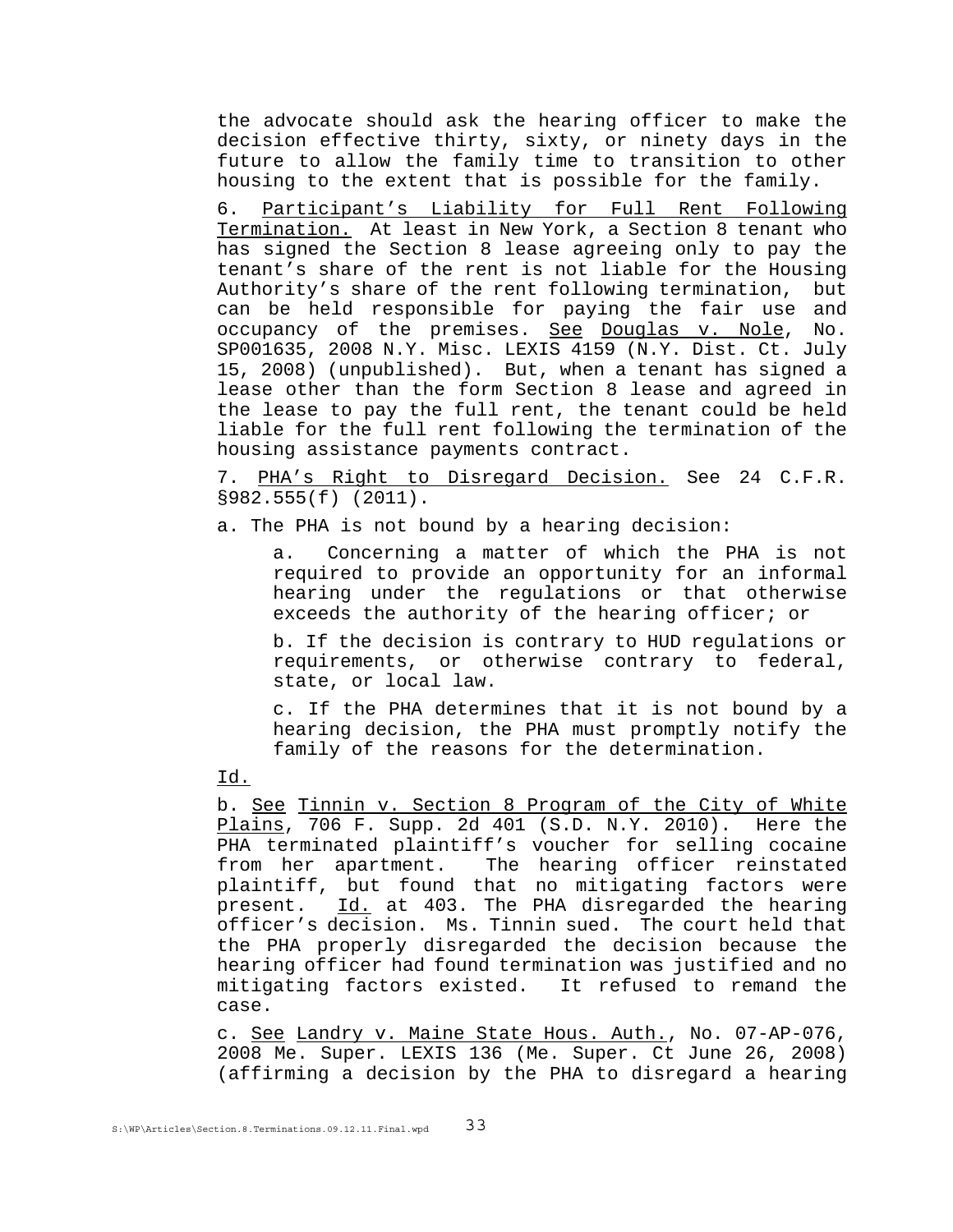officer's decision that set aside a voucher termination by the PHA for eviction for nonpayment of rent; concluding that nonpayment of rent is serious lease violation and PHA must terminate voucher and therefore properly disregarded hearing officer's decision). This case points out the problem with the mandatory language of the regulation that a PHA "must terminate program assistance for a family evicted... for serious violation of the lease." See 24  $C.F.R. \S 982.552(b)(2) (2011).$  Even though the language is mandatory, it can be argued that the mandatory termination requirement is modified by the regulation allowing the PHA to consider all the circumstances. See id. at  $\S$  982.552(c)(2) (2011). When the hearing officer has done that, the court should not overturn the hearing officer's decision.

d. Preclusive Effect of Hearing Decision Depends on State Law. See Lawrence v. Town of Brookhaven Department of Housing, 393 Fed. Appx. 791 (2d Cir. 2010). The court held that New York law did not require the PHA to give claimpreclusive effect to an earlier informal hearing decision refusing to terminate the participant's voucher. The court also noted that the failure of a PHA to give preclusive effect to a state administrative hearing in which there is no clear-cut right under state law does not violate due process. Id. at \*4.

L. Judicial Review.

1. No Federal Statute Provides for Judicial Review. Because the voucher statute does not provide for an express or implied private right of action for judicial review of voucher terminations, participants must challenge termination decisions either through a state administrative procedure act that provides for judicial review of PHA decision or state a claim under 42 U.S.C. § 1983. When the state administrative procedure act does not apply to PHA voucher termination decisions, a participant family's claim must be premised on § 1983.

2. Review Under Either State Administrative Procedures Act or 42 U.S.C. § 1983. In some states, PHA decisions on voucher terminations are subject to review under the state's administrative procedure act. See, e.g., Bouie v. New Jersey Department of Community Affairs, 972 A.2d 401, \*24-32 (N.J. Super. Ct. App. Div. 2009) (holding that a Section 8 termination hearing is a contested case subject to the New Jersey Administrative Procedure and its protections). If the state administrative procedure act does not apply, the participant must challenge the decision by filing suit in state or federal court under 42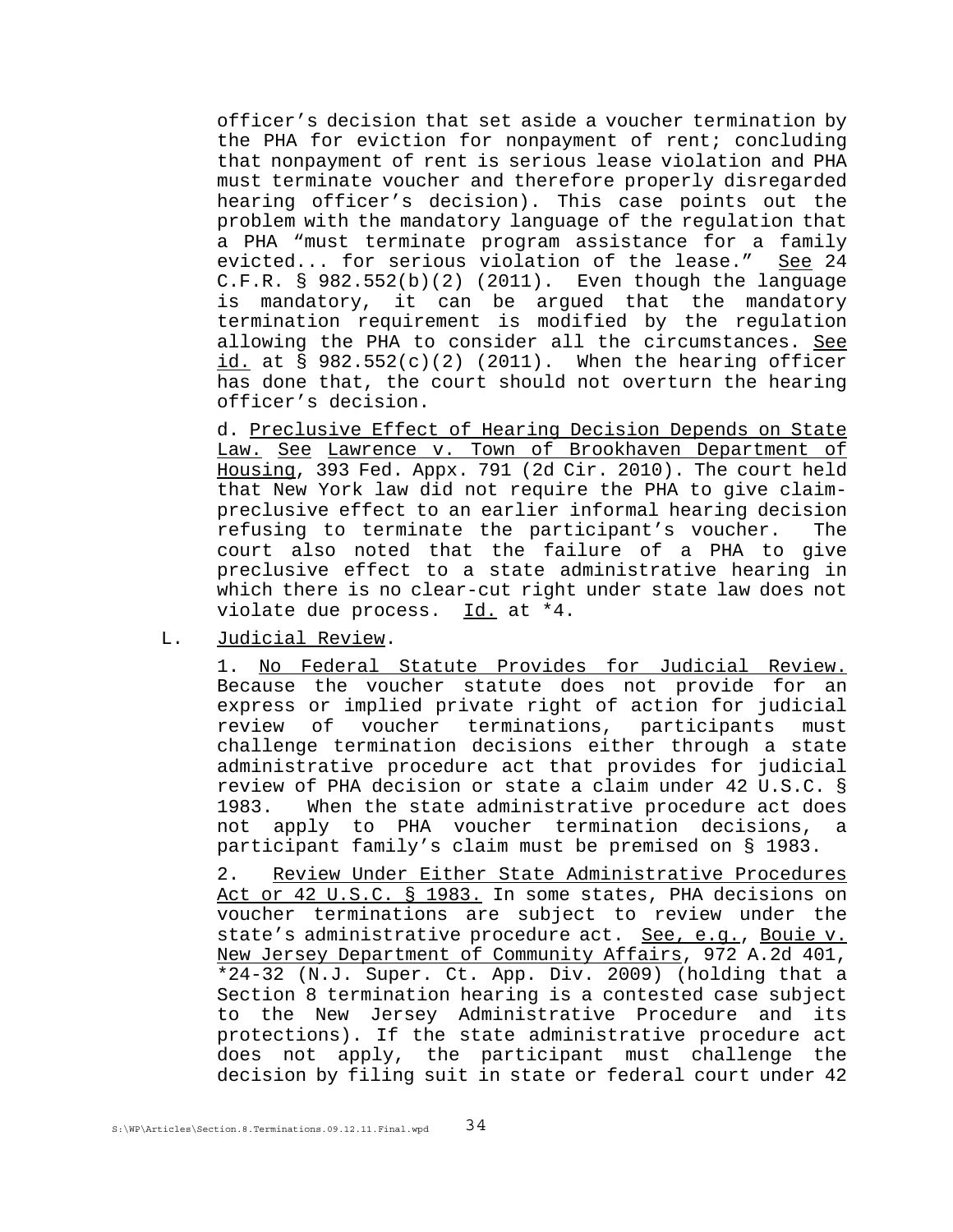U.S.C. §1983.

3. State Law Remedy May Preclude Suit Under § 1983. If state law provides an adequate remedy to challenge a termination, the participant does not have a claim for relief under § 1983. See Collins v. City of Kenosha Housing Authority, 789 N.W. 2d 342 (Wis. Ct. App. 2010) (applying U.S. Supreme Court decision in Parratt v. Taylor, 451 U.S. 527 (1981), overruled on other grounds by Daniels v. Williams, 474 U.S. 327 (1986)). Thus, in those states where state law provides for judicial review, advocates should use that process unless the state law remedy is inadequate.

4. Suit under 42 U.S.C. §1983.

Because § 1437f(o) does not create an express or implied right of action to sue for wrongful termination, plaintiffs must seek relief under § 1983. See Swift v. McKeesport Housing Authority, 726 F. Supp. 2d 559, 570-72 (W.D. Pa. 2009); Robinson v. District of Columbia Housing Authority, 660 F. Supp. 2d 6, 11 (D.D.C. 2009)("It is undisputed that an improper termination of a housing subsidy can give rise to a claim under § 1983.").

Some courts have ruled against plaintiffs on the ground that the voucher termination decision was not attributable to a final decision-maker. In order to hold the PHA liable under § 1983, the alleged violation of due process or federal law must be attributable to the enforcement of a municipal policy, practice, or decision of a final policymaker. See Swift v. McKeesport Housing Authority, 726 F. Supp. 2d 559, 571-78 (W.D. Pa. 2009) (dismissing challenge to voucher termination decision on ground that plaintiff had failed to allege sufficient facts to establish municipal liability); Hill v. Ypsilanti Housing Commission, No. 09-13562, 2010 U.S. Dist. LEXIS 82556, \*\*8-11 (E.D. Mi. Aug. 10, 2010)(dismissing claim against PHA because no evidence suggesting that employee who denied hearing had final authority to establish PHA policies); Ross v. Houston Housing Authority, No. H-09- 2361, 2010 U.S. Dist. LEXIS 41927,\* 10-12 (S.D. Tex. April 29, 2010) (granting summary judgment to PHA on § 1983 claim for wrongful voucher termination on basis that Board of PHA was official policy-maker and plaintiff had not presented evidence of any official policy promulgated by the Board that caused the violation of due process rights). To avoid dismissal on this ground, plaintiffs should always ask the Executive Director or the Board of the PHA to reverse any decision of the hearing officer prior to filing suit challenging the termination decision.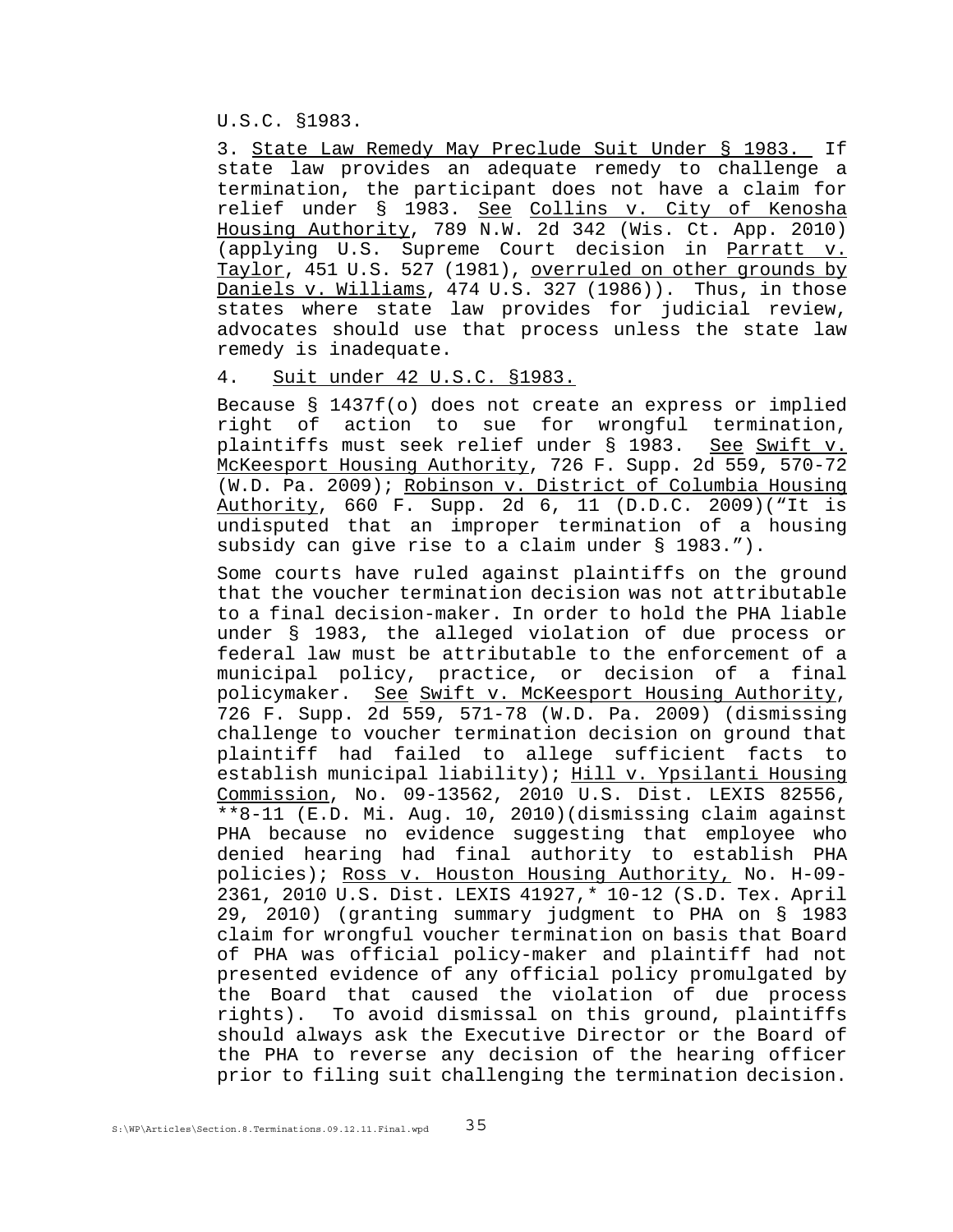When the claim has been presented to the Executive Director, the PHA will not have grounds to dismiss on this basis.

When a termination decision is challenged solely on the basis that the decision is not in accord with the regulations (as contrasted with a due process challenge), plaintiffs should be prepared to address whether they have an enforceable statutory right for which a claim may be maintained under 42 U.S.C. §1983. See e.g., Colvin v. Housing Authority of Sarasota, 71 F.3d 864, n.1 (11th Cir. 1996) (per curiam) (noting that defendants did not raise issue whether plaintiffs had private right of action and thus waived it); Ritter v. Cecil County Office of Housing and Community Development, 33 F.3d 323, 327 n.3  $(4<sup>th</sup> Cir.$ 1994) (noting that parties had not raised issue of whether plaintiff had right created by statute protecting her from termination of her voucher except for cause); see generally, Langlois v. Abington Housing Authority, 234 F. Supp. 2d 33, 46-55 (D. Mass. 2002) (discussion of right to maintain § 1983 action to challenge PHAs' Section 8 preferences).

See Gammons v. Mass. Dep't. of Housing and Community Development, 523 F. Supp. 2d 76,\*13-25 (D. Mass. Nov. 28, 2007); Stevenson v. Willis, 579 F. Supp. 2d 913, \*16-24 (N.D. Ohio 2008).

Gammons is an interesting decision, because the court (erroneously in my opinion) applies the statute that created the public housing tenant grievance procedure, 42 U.S.C. § 1437d(k), to voucher termination cases. See 523 F. Supp. 2d at \*11-12. It concludes that a tenant who claims her voucher has been arbitrarily terminated because a hearing officer's decision is not based on a preponderance of the evidence brought forth at the hearing states a claim under § 1983. Id. at \*23. But, it further concludes that a claim that a hearing officer failed to consider all relevant circumstances does not state a claim under § 1983 because the provision is couched in precatory terms ("may consider"). Id. at \*23-24.

Stevenson also rules that Congress intended that 42 U.S.C. § 1437d(k) benefit § 8 Voucher Program participants and thus concludes that the plaintiff may maintain her § 1983 claims for violations of the regulations at 24 C.F.R. § 982.555 (2011). Stevenson, 2008 U.S. Dist. LEXIS 76213, at \*16-24.

See Caswell v. City of Detroit Housing Comm., 418 F.3d 615, 618-21 ( $6<sup>th</sup>$  Cir. 2005). In Caswell, the plaintiff attempted to state a claim under § 1983 for the PHA's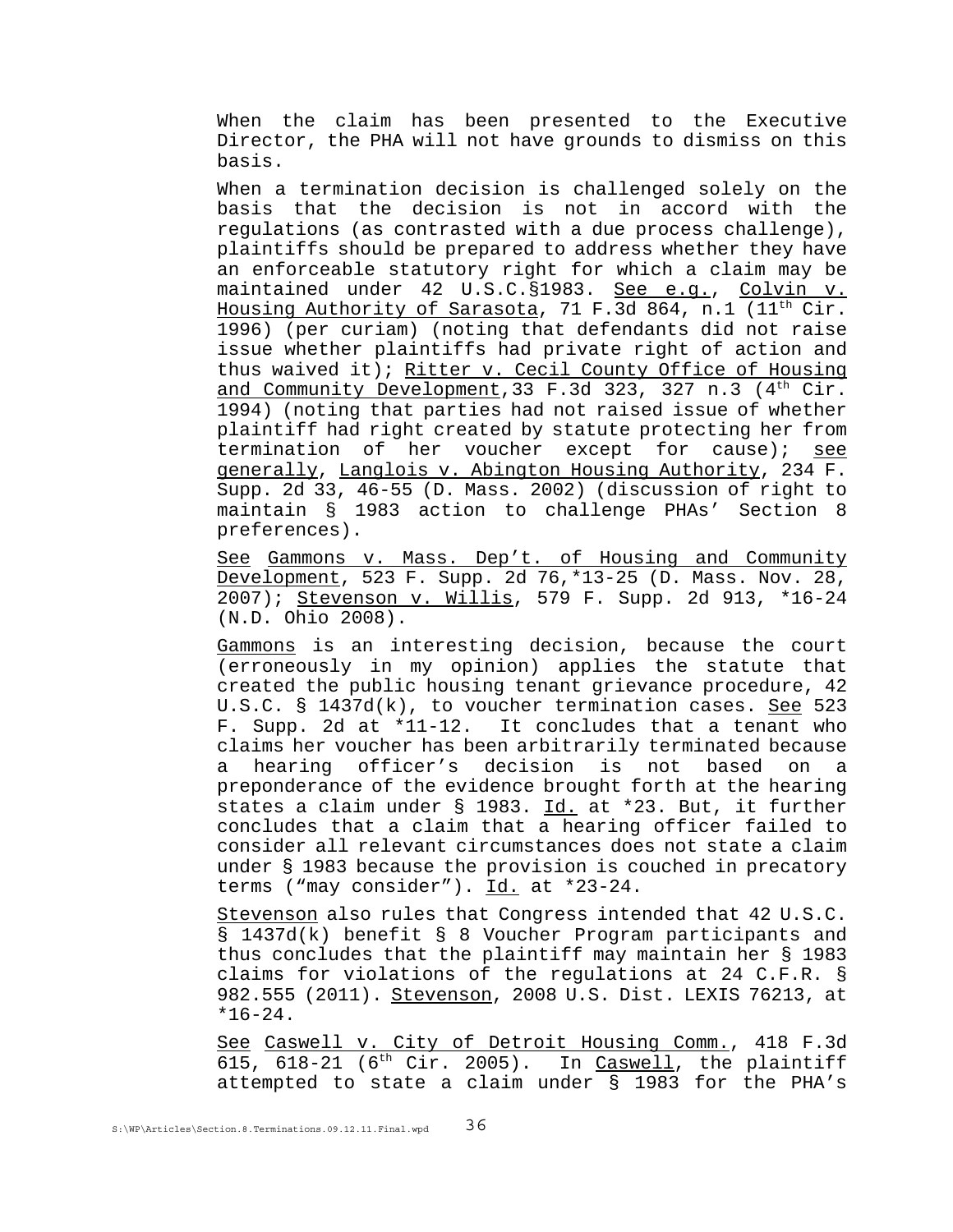violation of § 982.311(b) by terminating his voucher before his eviction was finalized in state court. The Sixth Circuit held that because the plaintiff could point to no specific statutory provision that confers a right relevant to the PHA's alleged violation of §982.311(b), the plaintiff could not maintain a §1983 claim for this alleged violation. The plaintiff did not attempt to state a supremacy clause claim. See also Gammons v. Mass. Dep't. of Housing and Community Development, 502 F. Supp. 2d 161,\*9, n.2 (D. Mass. 2007), *quoting* Johnson v. City of Detroit, 446 F.3d 614, 627 (6<sup>th</sup> Cir. 2006) ("Section 8 does not provide 'an individual entitlement enforceable under § 1983.'"); but see Hill v. Ypsilanti Housing Commission, No. 09-13562, 2010 U.S. Dist. LEXIS 82556, \*\*11-18 (E.D. Mi. Aug. 10, 2010) (holding that because plaintiff alleged a violation of her constitutional right to due process rather than a federal statutory right to Section 8 benefits, plaintiff stated a claim enforceable under § 1983).

5. Due Process and Supremacy Clause Claims. Given the possibility a court will hold that a plaintiff cannot challenge a voucher termination premised solely on violation of the regulations under § 1983, plaintiffs should try to state constitutional due process claims. When the plaintiff alleges that the PHA violated a regulation, the plaintiff should always assert a due process claim under § 1983 as well as a claim under § 1983 for violation of the regulation. Cf. U.S. v. Heffner, 420 F.2d 809, 811 ( $4<sup>th</sup> Cir. 1969$ ) ("An agency of the government must scrupulously observe rules, regulations, or procedures which it has established. When it fails to do so, its action cannot stand and courts will strike it down.")

If a plaintiff can identify a conflict between state and federal law with regard to the voucher program, the plaintiff should also plead a cause of action based on the supremacy clause to the extent possible. See generally, LAUREN K. SAUNDERS, Clearinghouse REVIEW Journal of Poverty Law and Policy, "Preemption as an Alternative to Section 1983," (March-April 2005); Planned Parenthood v. Sanchez, 403 F.3d 324, 329-35(5<sup>th</sup> Cir. 2005) (holding that plaintiffs had implied right of action under supremacy clause to seek injunctive relief from state statute preempted by federal spending clause legislation regardless of whether they had enforceable statutory rights under § 1983).

6. Scope of Judicial Review. The Federal Administrative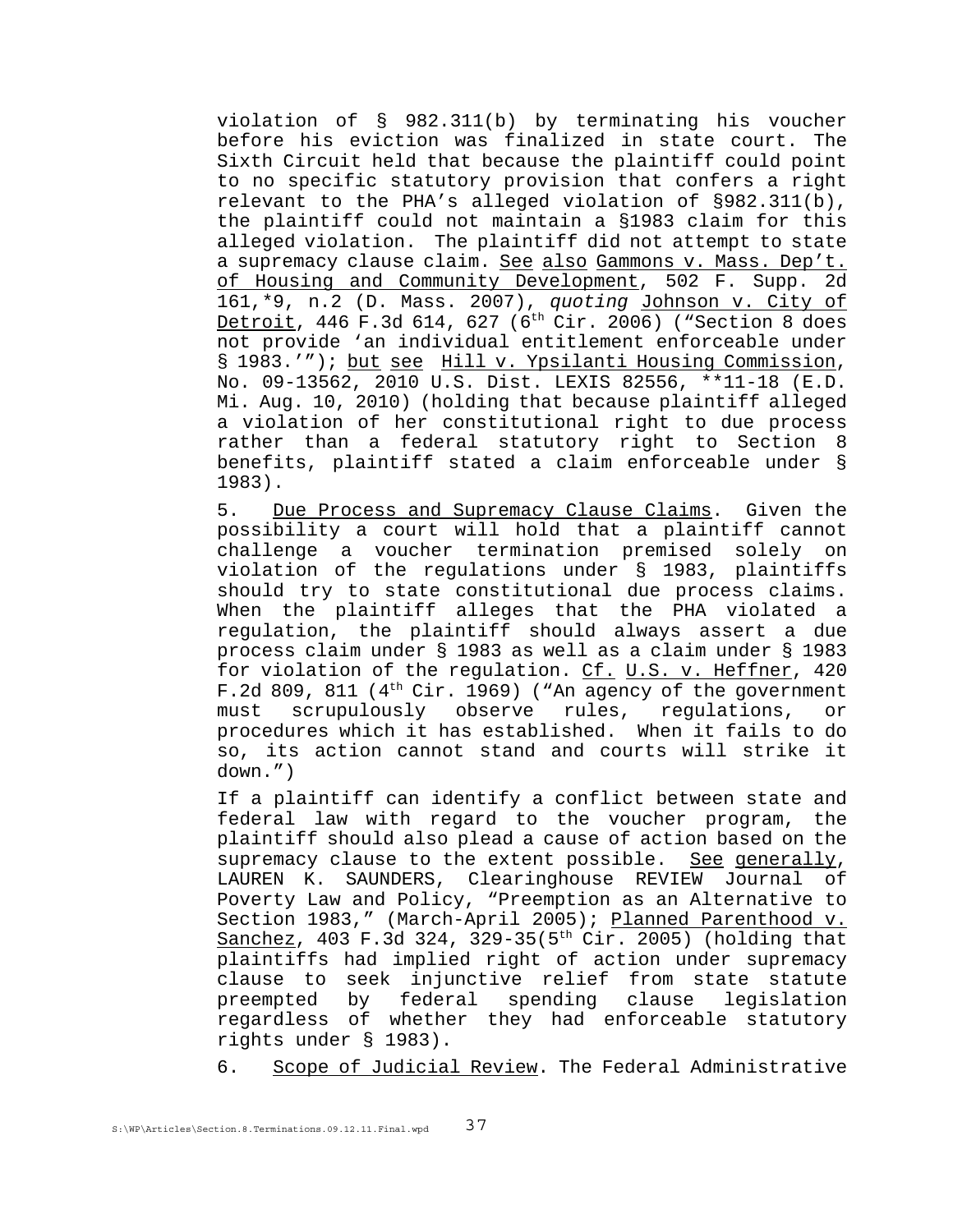Procedure Act does not apply because PHAs are not federal agencies. Ritter v. Cecil County Office of Housing and Community Development, 33 F.3d 323, 327  $(4<sup>th</sup> Cir. 1994)$ ; Baldwin v. Housing Authority of City of Camden, New Jersey, 278 F. Supp. 2d 365, 374 (D. N.J. 2003).

The court should review the decision to determine whether it is contrary to the regulations or the law. Ritter, 33 F.3d at 328.

7. Review Standard Under § 1983. See Clark v. Alexander, 85 F.3d 146, 151-52 ( $4<sup>th</sup>$  Cir. 1996) (deference must be given to hearing officer's finding, but they must be supported by substantial evidence). The best most accurate test of the review standard for the courts is set forth in Baldwin v. Housing Authority of City of Camden, New Jersey, 278 F. Supp. 2d 365, 374 (D. N.J. 2003).

a. Reasonable Deference. If the PHA's actions are consistent with constitutional requirements and federal housing regulations, then the court should grant the decision reasonable deference, meaning that the action should be upheld unless it is found to be arbitrary or capricious. Id. at 374 (quoting Clark v. Alexander, 85 F.3d 146, 152 (4<sup>th</sup> Cir. 1996)). The court must accord deference to the factual findings of the PHA. Gammons v. Mass. Dep't. of Housing and Community Development, 502 F. Supp. 2d 161, \*12, (D. Mass. 2007); Gammons v. Mass. Dep't. of Housing and Community Development, No. 07-10110-PBS, 2007 U.S. Dist. LEXIS 87289,\*24-25 (D. Mass. Nov. 28, 2007).

b. De Novo Review. To the extent the PHA's actions are inconsistent with constitutional requirements or federal regulations, de novo review applies. Baldwin, 278 F. Supp.2d at 374; Pratt v. Housing Authority of City of Camden, No. 05-0544(NLH), 2006 U.S. Dist. LEXIS 70575 (D. N.J. Sept. 27, 2006).

8. Review Standard Under State Administrative Procedure Act. This will vary by state, depending on the standard set by state law for administrative review of agency decisions. The standard is likely a substantial evidence standard. A termination decision violates due process if the PHA fails to follow its own rules and procedures for termination. See Goldfarb v. New York City Housing Authority, No. 4000353/11, 2011 N.Y. Misc. LEXIS 3684, \*\* 2-3 (N.Y. Sup. Ct. July 11, 2011).

9. Court Limited to Record Before Hearing Officer? Whether a court will consider evidence not presented to the hearing officer may turn on whether the action is a § 1983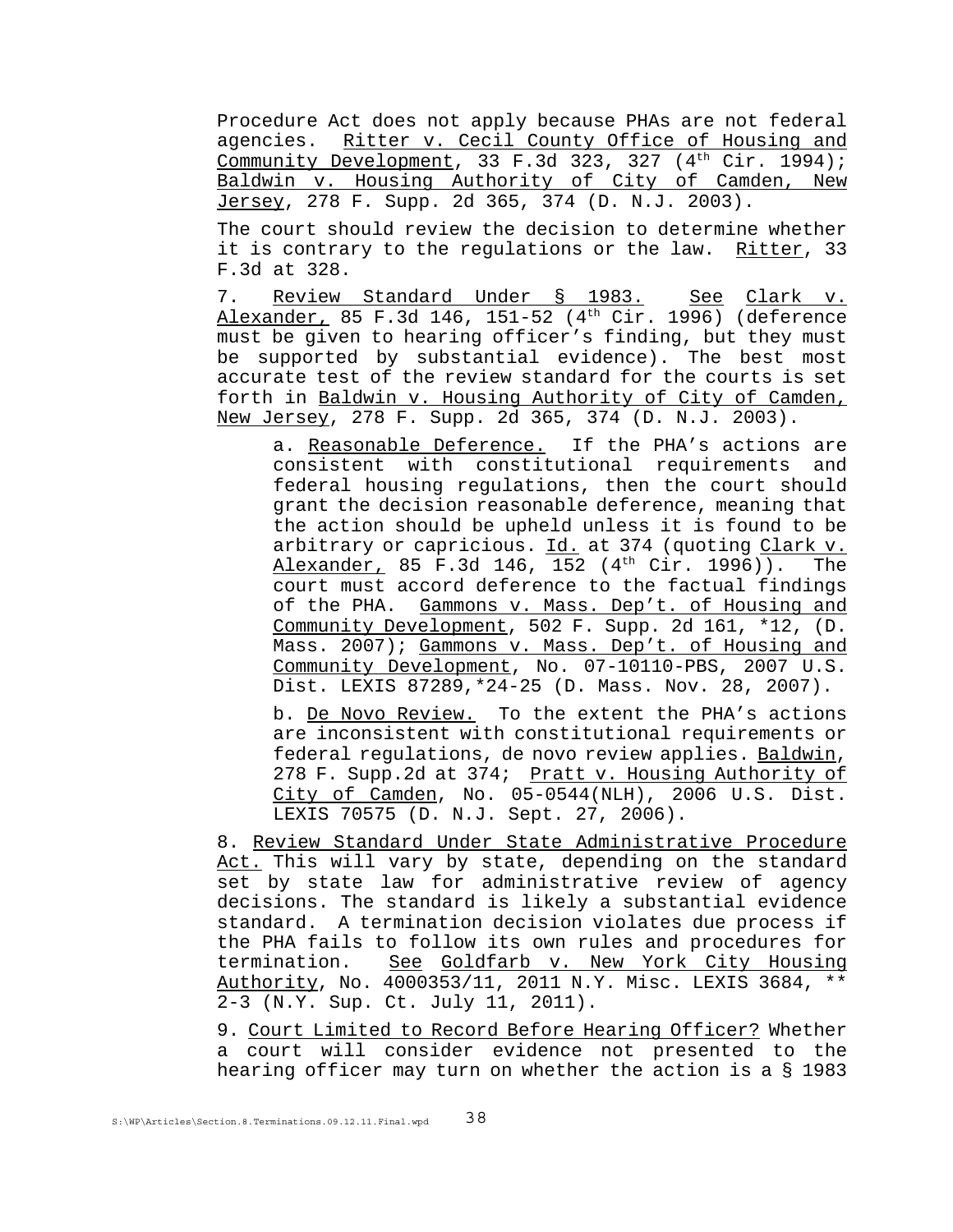lawsuit or a state court action under the state's administrative review act. Because there is no transcript of the hearing, a reviewing court in a § 1983 action may also consider testimony or documents not presented at the hearing in considering a challenge to a termination decision. But, where state law provides for administrative review on the record at the hearing, this will not be the case.

Moreover, even in a § 1983 action the court may be inclined to judge the propriety of the hearing officer's decision on the testimony and documents presented at the hearing. See Williams v. Hous. Auth. of Raleigh, 595 F. Supp.2d 627, 631 (E. D. N.C. 2008), aff'd, 2009 U.S. App. LEXIS 2570 (4<sup>th</sup> Cir. Feb. 10, 2009) (noting that the court conducted a bench trial to determine "what happened at and following the hearing"). Thus, it is important to introduce all testimony at the hearing before the hearing officer. See Gaston v. CHAC, Inc., 872 N.E.2d 38, \*17 (Ill. App. Ct. June 18, 2007) (review of voucher termination under state law administrative appeal; refusing to consider PHA documents that were not part of the record before the hearing officer). When a participant first seeks representation after the hearing has occurred and failed to present relevant testimony or documents to the hearing officer, I recommend sending a letter asking the hearing officer to reconsider and presenting the evidence in the request for reconsideration. If suit is necessary, one can then argue the court must also consider that information in determining whether the decision to terminate is arbitrary.

10. Remedies.

a. Injunctive Relief. Participants may either seek to enjoin the termination or seek retroactive reinstatement.

b. Preliminary Injunctive Relief. See, e.g., Sanders v. Sellers-Earnest, 768 F. Supp.2d 1180 (M.D. Fl. 2010) (granting preliminary injunction on ground that police reports did not constitute sufficient evidence that ex-boyfriend had lived with plaintiff); Jackson v. Jacobs, 971 F. Supp. 560 (N.D. Ga. 1997) (granting preliminary injunction to restore plaintiff's voucher); Badri v. Mobile Housing Board, No. 11-0328- WS-M, 2011 U.S. Dist. LEXIS 93767 (S.D. Al. Aug. 22, 2011) (granting preliminary injunction and ordering defendant to restore any missed housing assistance payments); Miles v. Phenix City Housing Authority, No. 3:11-CV-216-WKW[WO], 2011 U.S. Dist. LEXIS 69814,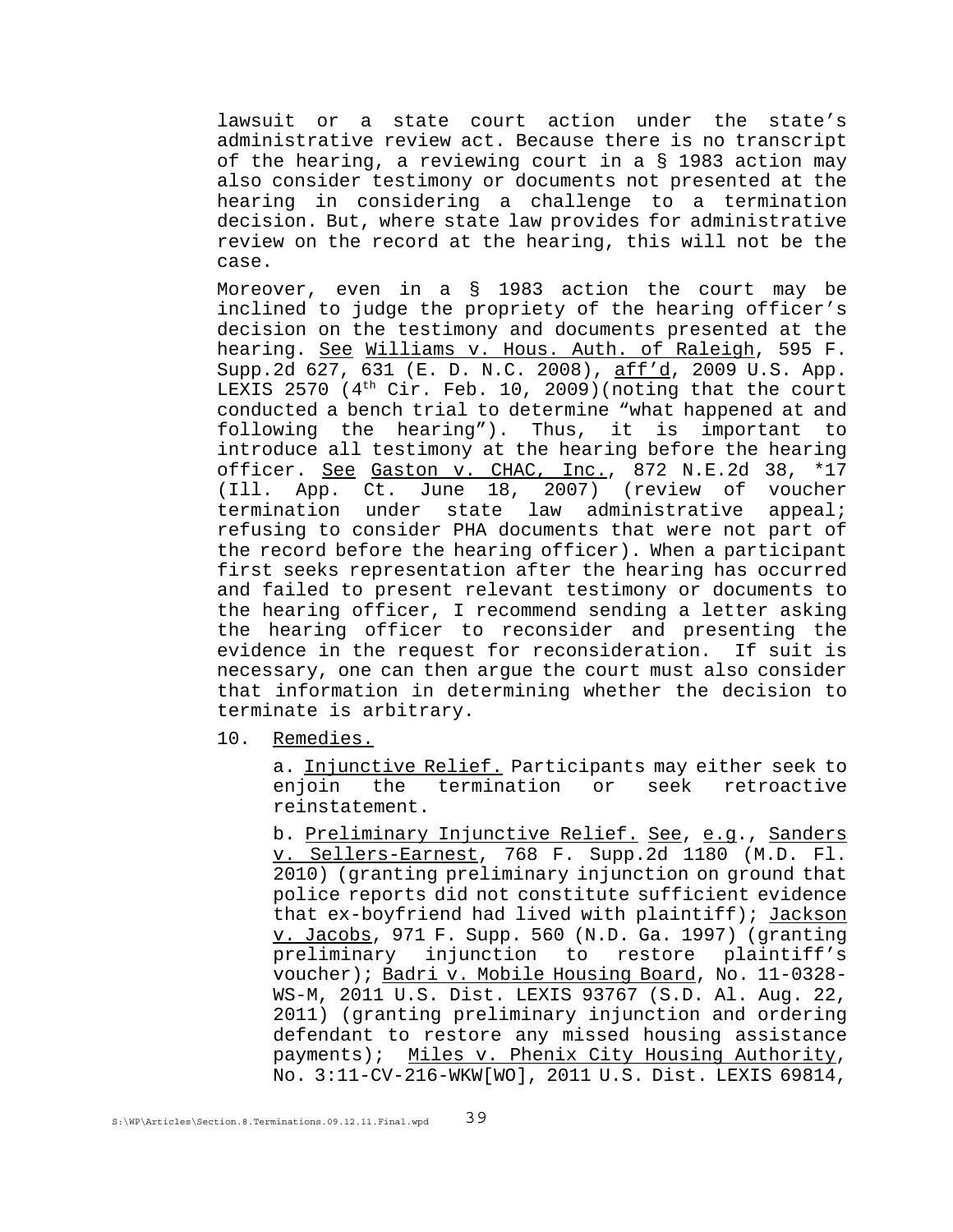(M.D. Al. June 29, 2011)(granting preliminary injunction ordering PHA to reinstate plaintiff's subsidy retroactive to date of termination nine months prior to court's order); Perkins-Bey v. Housing Authority of St. Louis County, No. 4:11CV310 JCH, 2011 U.S. Dist. LEXIS 25438 (E.D. Mo. March 14, 2011) (granting preliminary injunction prohibiting PHA from terminating plaintiff's voucher assistance); Carter v. Montgomery Housing Authority, No. 2:09-cv-971-MEF-CSC (WO), 2009 U.S. Dist. LEXIS 102352 (M.D. Al. Nov. 3, 2009) (granting preliminary injunction because PHA failed to provide plaintiffs with their criminal records prior to termination hearing); Young v. Maryville Housing Authority, No. 3:09-CV-37, 2009 U.S. Dist. LEXIS 56539, \*26-32 (E.D. Tenn. July 2, 2009) (granting preliminary injunction reinstating plaintiff's voucher assistance that had been terminated almost one year prior to the issuance of the preliminary injunction); Hendrix v. Seattle Housing Authority, No. C07-657MJP, 2007 U.S. Dist. LEXIS 70773 (W.D. Wash. Sept. 25, 2007) (granting preliminary injunction enjoining the housing authority from proceeding with an informal termination hearing pending determination by court whether the HUD regulations and housing authority procedures are constitutionally adequate); Williams v. Hous. Auth. of Raleigh, No. 5:05-CV-219-BO(1), 2005 U.S. Dist. LEXIS 46791, (E. D. N.C. April 14, 2005) (granting preliminary injunction enjoining section 8 termination); see also Gammons v. Mass. Dep't. of Housing and Community Development, 502 F. Supp. 2d 161 (D. Mass. 2007) (denying preliminary injunction seeking reinstatement of section 8 voucher subsidy).

c. Injunctive Relief and Timing of Filing Suit. See Lawrence v. Town of Brookhaven Dep't of Housing, Community Development & Intergovernmental Affairs, No. 07-CV-2243, 2007 U.S. Dist. LEXIS 94947, \*15-19 (E.D. N.Y. Dec. 26, 2007)(ruling that because plaintiff filed suit more than two months after her benefits had been terminated, plaintiff's request for preliminary injunction reinstating the voucher was mandatory rather than prohibitory and thus plaintiff had to meet an elevated standard of "a clear or substantial likelihood of success.") Id. at \*16-17. A party can avoid this problem by filing prior to the effective date of the termination of the benefits as announced by the hearing officer.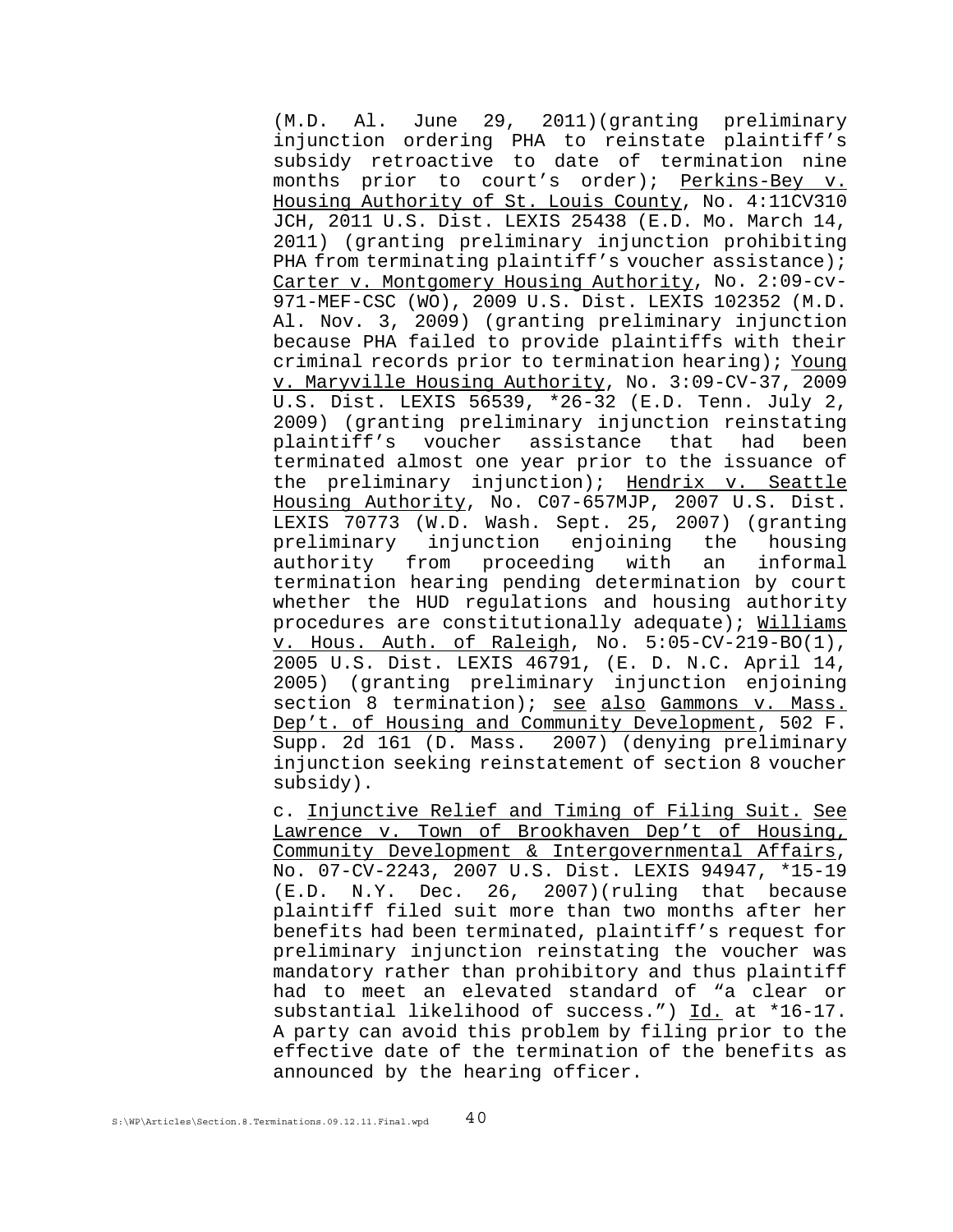d. Damages Against PHA. Participants may recover actual damages resulting from a wrongful termination. Those damages might include, for example, relocation costs and increased rent payments paid by the participant following the wrongful termination. If the court finds that valid grounds for termination existed but the PHA violated procedural due process, the participant may recover nominal damages. See Edgecomb v. Housing Authority of the Town of Vernon, 824 F. Supp. 312 (D. Conn. 1993) (awarding nominal damages of \$1.00).

e. Damages Against PHA Employees. In addition, if a PHA employee violated well established law, then suit against that employee in his individual capacity is appropriate. See Davis v. Mansfield Metropolitan Housing Authority, 751 F.2d 180, 186  $(6<sup>th</sup> Cir. 1984)$ (denial of application; upholding \$900 award against the PHA executive director who actively participated in unconstitutional denial of application); Baldwin v. Housing Authority of City of Camden, 278 F. Supp.2d 365, 387-89 (finding fact questions precluded summary judgment for executive director on his claim of qualified good faith immunity); Hill v. Ypsilanti Housing Commission, No. 09-13562, 2010 U.S. Dist. LEXIS 82556, \*\*21-24 (E.D. Mi. Aug. 10, 2010)(denying defendants' motion for summary judgment on basis of qualified immunity; plaintiff adequately alleged violation of clearly established constitutional right); Woods v. Willis, No. 3:09CV2412, 2010 U.S. Dist. LEXIS 108197, \*\*22-25 (N.D. Ohio Sept. 27, 2010)(refusing to dismiss claims against employees sued in individual capacities); but see, Boykins v. Community Development Corp. of Long Island, No. 10- CV-3788 (JS) (ARL), 2011 U.S. Dist. LEXIS 28650, \*\*21-23 (E.D. N.Y. March 21, 2011) (dismissing claims against employee who sent insufficient termination notice and employee who provided an affidavit of results of investigation); Pratt v. Housing Authority of City of Camden, No. 05-0544(NLH), 2006 U.S. Dist. LEXIS 70575, \*37-39 (D. N.J. Sept. 27, 2006) (holding that four named PHA employees entitled to qualified immunity from liability for violating plaintiff's due process rights); Lawrence v. Town of Brookhaven Dep't of Housing, Community Development & Intergovernmental Affairs, No. 07-CV-2243, 2007 U.S. Dist. LEXIS 94947, \*55-58 (E.D. N.Y. Dec. 26, 2007) (reserving decision on whether the Section 8 coordinator was entitled to qualified immunity).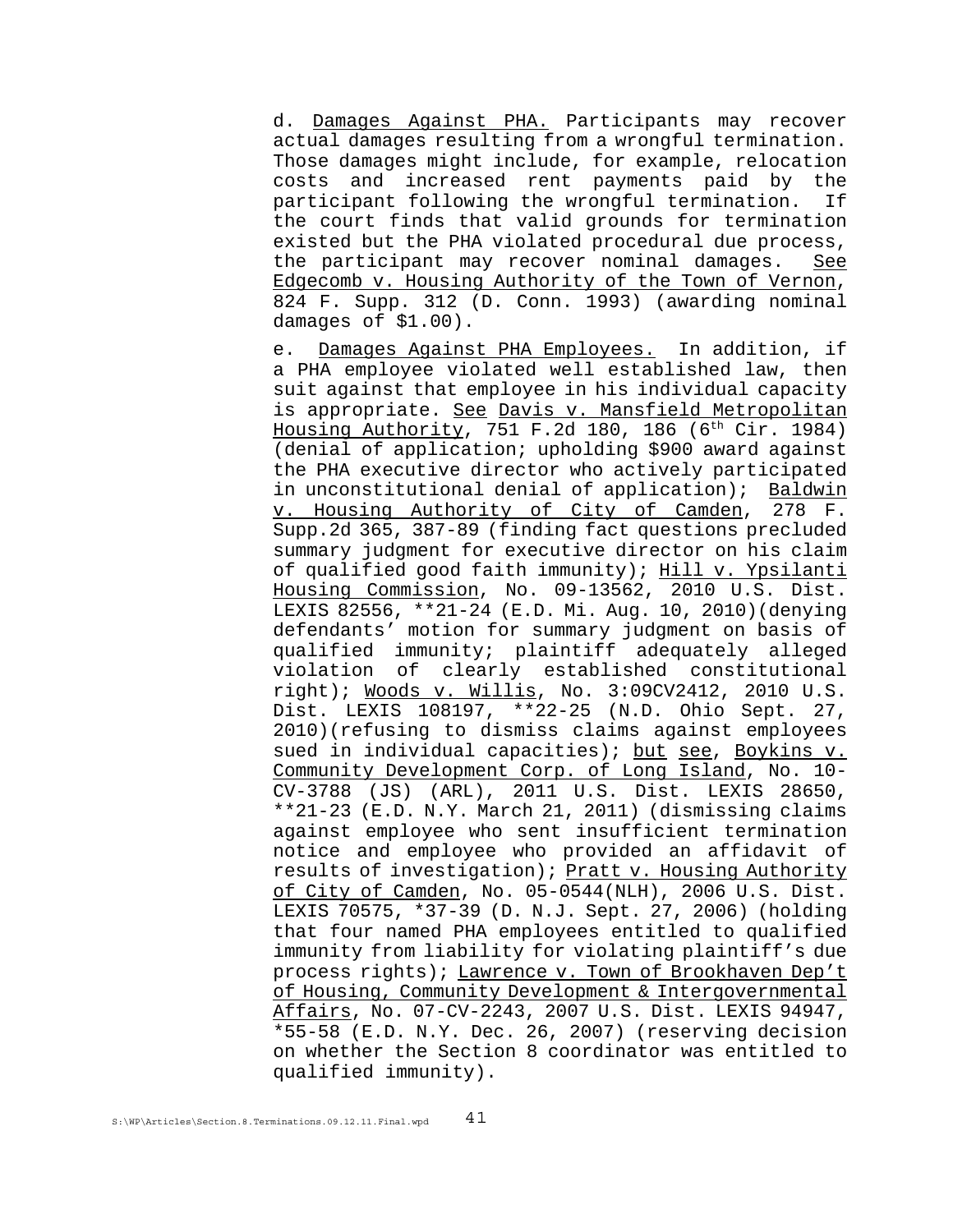f. Hearing Officer: Absolute Quasi-Judicial Immunity. See Lopez v. Johnson, No. 1:09-cv-02174-LJO-JLT, 2010 U.S. Dist LEXIS 72410, \*\* 7-8 (E.D. Calif. July 19, 2010); Woods v. Willis, No. 3:09CV2412, 2010 U.S. Dist. LEXIS 108197, \*\*25-30 (N.D. Ohio Sept. 27, 2010)(hearing officer entitled to quasi-judicial immunity).

When the participant has been wrongfully terminated and has paid the landlord the full monthly rent to remain in possession after the termination, the participant may recover from the PHA under § 1983 the monthly housing assistance payments the PHA failed to pay. See DeProfio v. Waltham Housing Authority, No. 07-1498, 2007 Mass. Super. LEXIS 306, \*16 (Mass. super. Ct. July 17, 2007); but see Evans v. Hous. Auth. of City of Raleigh, N.C., No. 5:04-CV-291-FL (E.D. N.C. June 25, 2008) (finding no actual damages and awarding nominal damages of \$1.00, court costs, and attorney's fees; declining to award plaintiff the unpaid voucher subsidy for period that voucher was illegally terminated, reasoning that the lease did not remain in effect after the termination of the voucher and the landlord permitted the plaintiff to stay so long as she paid her monthly share of the rent under the terminated contract).

g. No Claim Against HUD. Actions challenging a § 8 voucher termination must be brought against the PHA. A participant has no claim against HUD, because HUD's oversight is committed to agency discretion and the participant has an adequate remedy against the PHA. Copeland v. United States, No. 08-60588-CIV-Cohn/Seltzer, 2008 U.S. Dist. LEXIS 103072, \*15-18 (S.D. FL. Dec. 22, 2008) (dismissing lawsuit against HUD in case in which HUD had investigated termination and notified the plaintiff that the termination was in accordance with the law.)

- VI. Examples of Voucher Termination Decisions.
	- A. Termination for Eviction by the Landlord. A participant may be terminated if the participant is evicted by the landlord. See 24 C.F.R. § 982.552(c)(1)(ii) (2011). But, the family is entitled to a pre-termination hearing; the PHA may not simply terminate upon the basis that a court has evicted the participant.

1. Eviction means "physically evicted, not legal process permitting an eviction." DeProfio v. Waltham Housing Authority, No. 07-1498, 2007 Mass. Super. LEXIS 306, \*13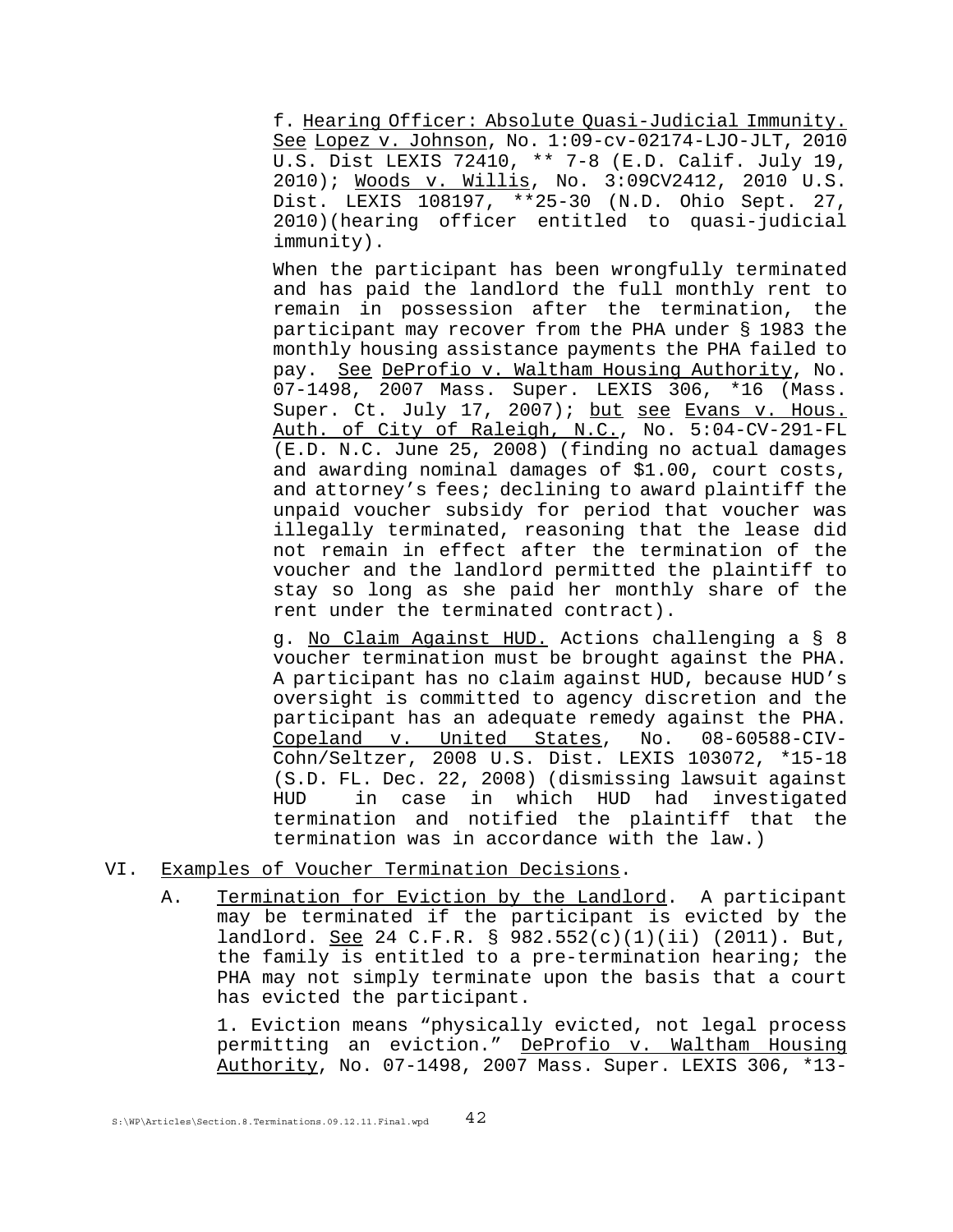14, n. 10 (Mass. Super. Ct. July 17, 2007) (refusing to accept PHA's argument that tenant is considered evicted by virtue of having signed an agreed judgment giving landlord possession, with tenant right to remain for two additional months contingent upon making rent payments; reversing voucher termination by PHA); see also Banks v. Housing Authority of City of Omaha, 795 N.W.2d 632 (Neb. 2011) (sidestepping issue whether plaintiff could be terminated for having been evicted when he moved prior to court hearing on the eviction; affirming termination because of violent criminal activity); Morford-Garcia v. Metropolitan Council Housing and Redevelopment Authority, No. A08- 2203, 2009 Minn. App. Unpub. LEXIS 1334, \*\*3-6 (Minn. App. Dec. 22, 2009) (holding that substantial evidence supported hearing officer's decision that the participant had been evicted because writ was issued and posted after the participant failed to vacate in accordance with an agreement announced in court in an eviction action; court rejected argument that no eviction occurred because the writ was subsequently canceled).

2. See Colvin v. Housing Authority of City of Sarasota, 71 F.3d 864 (11th Cir. 1996) (per curiam). In this case the PHA terminated plaintiff's Section 8 subsidy after she was evicted from her unit without giving her an opportunity for an administrative hearing on the termination. Plaintiff claimed that the PHA's actions violated due process and the federal regulations for the Section 8 Existing Housing Program. The court rejects the due process claim, finding that the state court eviction proceeding provided the plaintiff with all the process to which she was due. Id. at 866. But the court holds that the plaintiff had a right to a hearing on the termination, and the state court proceeding did not satisfy that right. This is clearly correct. Moreover, the issue in the eviction suit (whether a lease violation has occurred) is different from the issue presented by termination of the Section 8 subsidy.

3. Gray v. Allegheny County Hous. Auth., 8 A.3d 925 (Pa. Commw. Ct. 2010). Here the Section 8 participant challenged a hearing officer's decision terminating his voucher assistance after a judgment of eviction was entered against him for unpaid rent and court costs. Mr. Gray subsequently paid the judgment but after he had been evicted. The trial court reversed the termination, and the PHA appealed. The appellate court held that the hearing officer wrongly concluded that an eviction established a per se serious lease violation for which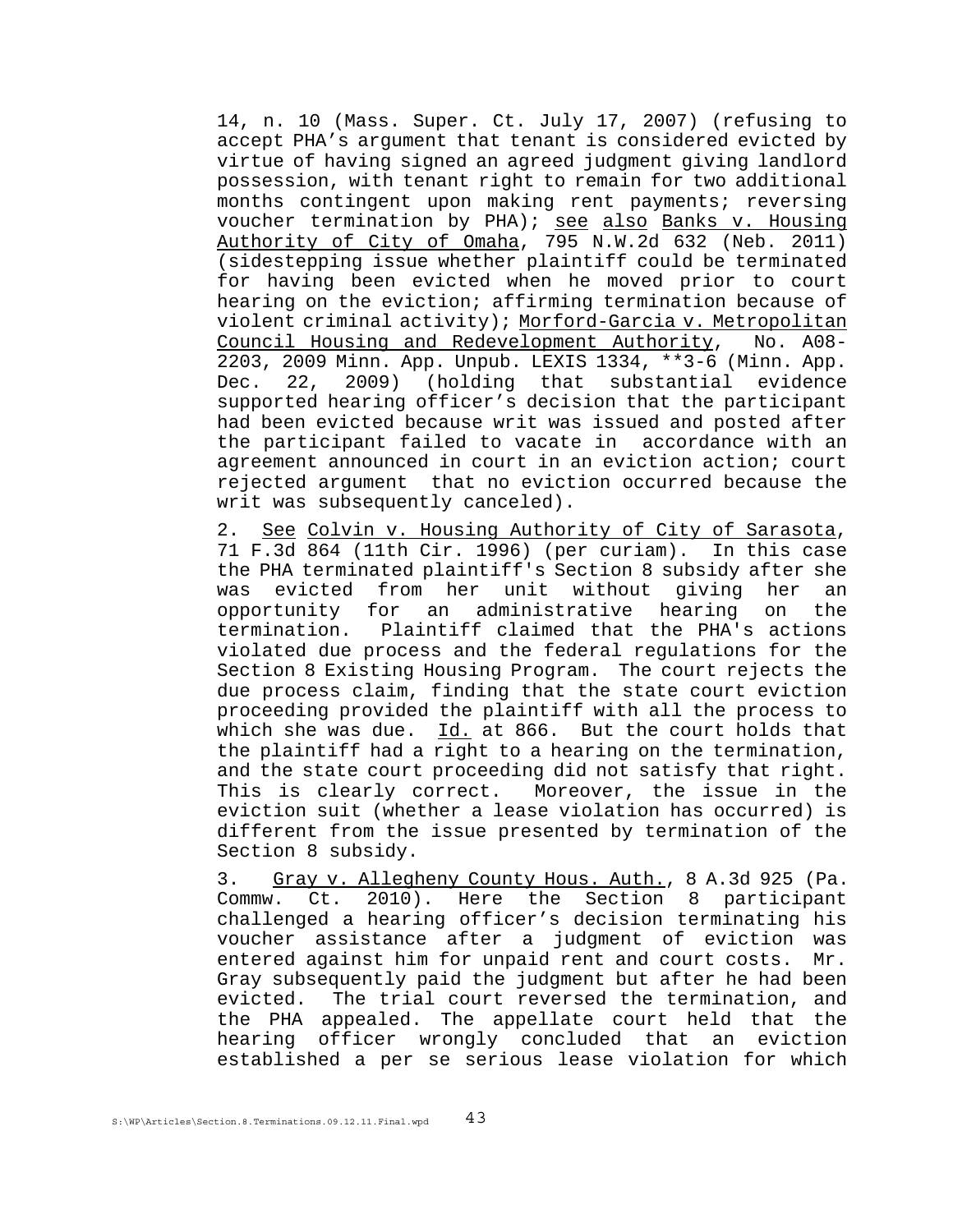termination was mandated. Id. at 930. Because Mr. Gray would not have been evicted had he paid the judgment by the date given by the eviction court, the appellate court held that whether the landlord had influenced him not to pay was relevant to whether his failure to pay rent was a serious lease violation. It remanded the case for a determination of whether Mr. Gray did not pay the judgment by the date given by the eviction court, because the landlord had told him he would still be evicted. Id. At 929-30.

4. Cole v. Metropolitan Council HRA, 686 N.W. 2d 334 (Minn Ct. App. 2004) (upholding § 8 termination when tenant evicted by default judgment for excessive damages and drug activity; rejecting argument that hearing officer should have considered hardship on grounds that regulations mandate termination in event of an eviction).

5. The court's holding in Cole that it was proper for the hearing officer not to consider mitigating circumstances or hardship because the regulations mandate termination in the event of an eviction is erroneous. The regulations do say that "[t]he PHA **must** terminate program assistance for a family evicted from housing assisted under the program for serious violation of the lease." 24 C.F.R. §982.552(b)(2) (2011) (emphasis added). But, a fair reading of that section in conjunction with the section allowing the consideration of circumstances, see §982.552(c)(2), is that the PHA must initiate termination proceedings, but nothing precludes the hearing officer from considering all circumstances.

6. See Landry v. Maine State Hous. Auth., No. 07-AP-076, 2008 Me. Super. LEXIS 136 (Me. Super. Ct June 26, 2008) (affirming a decision by the PHA to disregard a hearing officer's decision that set aside a voucher termination by the PHA for eviction for nonpayment of rent; concluding that nonpayment of rent is serious lease violation and PHA must terminate voucher and therefore properly disregarded hearing officer's decision).

7. Eviction For Holding Over After Expiration of Lease Term. See Wilhite v. Scott County Housing and Redevelopment Auth., No. A07-2103, 2008 Minn. App. LEXIS 397, \*4-10 (Minn. Ct. App. July 13, 2008) (holding that failure to vacate the premises at end of lease term constituted serious lease violation for which voucher assistance may be terminated). The court acknowledges the harsh consequences but explains that the tenant had been warned she would terminated if she did not vacate; there was no evidence she attempted to communicate to the PHA or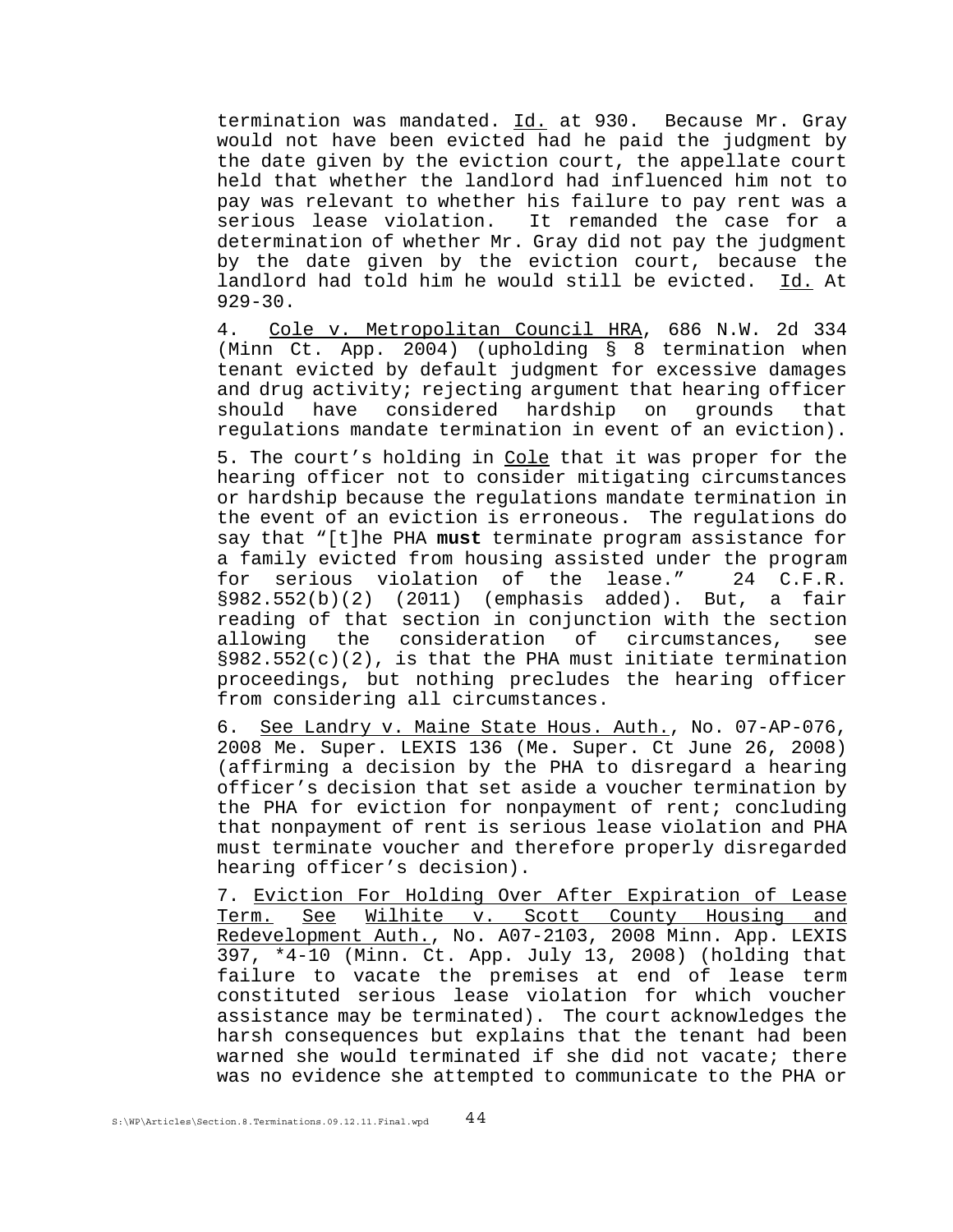the landlord about her difficulty in vacating the premises; there was no indication that the tenant was actively seeking alternative living arrangements; and there was no evidence that an emergency or unforeseen events prevented her from vacating. Id. at \*10. Thus, in a termination on this basis, such evidence is crucial.

8. Eviction When Tenant Not Under HAP Contract. Sometimes a family is evicted after the HAP contract has expired and the PHA has stopped making payments. If the PHA tries to terminate the voucher in such a case, the advocate should argue that no basis exists to terminate assistance because at the time of the eviction, the participant was not under an existing HAP contract and thus was not evicted from "federally assisted housing" as is required under the regulation. See 24 C.F.R. § 982.552(c)(1)(ii) (2011).

B. Termination of Participation for Fraud, Failure to Report Income, and Side Payments.

1. Fraud. See 24 C.F.R. Part 792 (2011) (defining fraud and abuse under the Section 8 Program). HUD has recognized that there is a difference between fraud and tenant error or omission and that tenants should not be terminated for tenant error or omission. See UNITED STATES DEPARTMENT OF HOUSING AND URBAN DEVELOPMENT, *Housing Choice Voucher Program Guidebook 7420.10G*," at chp. 22 (April 2001).

a. See Basham v. Freda, 805 F. Supp. 930 (M.D. Fla. 1992), aff'd without opinion, 985 F.2d 579 (11th Cir. 1993) (table)(upholding termination for fraudulently concealing changes in income).

b. See Zajac v. Altoona Housing Authority, 626 A.2d 1271 (Pa. Commw. Ct. 1993), appeal denied, 641 A.2d 591 (Pa. 1994). In this case the court upholds a termination from the Section 8 Program for fraud. It finds that the evidence supported the Housing Authority's finding that the Section 8 participate knowingly failed to report the income of an individual who was staying with her.

2. Criminal Fraud. See United States v. Petruk, 484 F.3d 1035 ( $8<sup>th</sup> Cir. 2007$ ) (upholding a trial court determination that former Section 8 participant liable for restitution to HUD for \$45,441 in section 8 voucher subsidies wrongfully paid because of fraud; the defendant had pleaded guilty to conspiring to fraudulently obtain federal housing subsidies); United States v. Ware, 404 Fed. Appx. 133 (9<sup>th</sup> Cir. 2010) (affirming conviction for understating income to obtain Section 8 housing voucher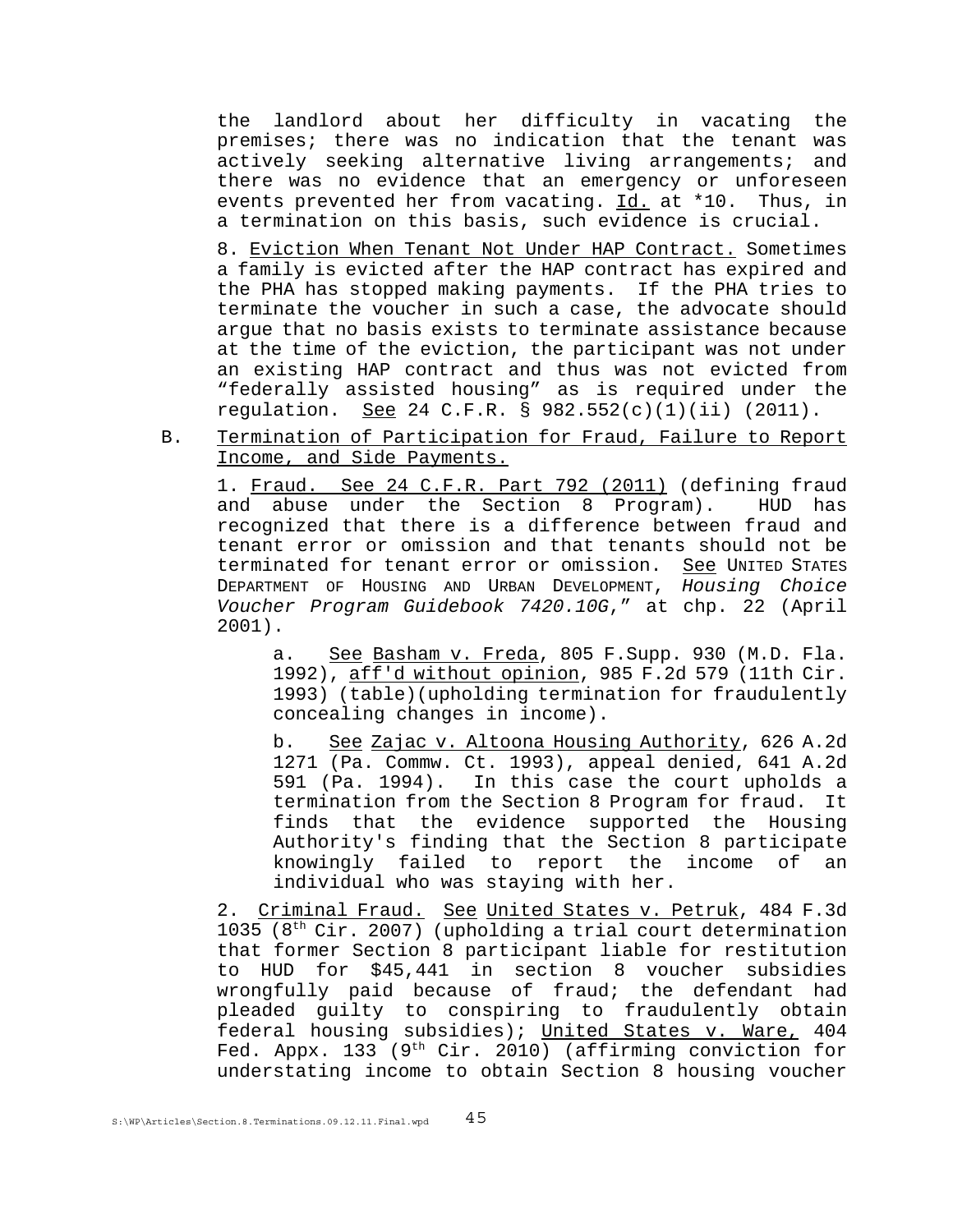benefits); Ohio v. Rhodes, No. 90620, 2008 Ohio App. LEXIS 4606 (Ohio Ct. App. Oct. 23, 2008) (affirming conviction of section 8 participant on tampering with records charge for providing false information about family income and composition).

3. Termination for Failing to Report Income. See Matter of Cappiello v. Mechanicville Housing Authority, 915 N.Y.S.2d 753 (N.Y. App. Div. 2011) (upholding termination for reporting only about 60% of income over two-year period); Frey v. New York City Department of Housing Preservation and Development, No. 402490/10, 2011 N.Y. Misc. LEXIS 2253 (N.Y. Sup. Ct. May 10, 2011) (upholding termination for failing to report daughter's income on recertification forms; noting that hearing officer was not required to consider effects of subsidy termination on<br>participant and her children); Colliers v. Dakota participant and her children); County Development Agency, A06-1993, 2007 Minn. App. Unpub. LEXIS 1110 (Minn. Ct. App. Nov. 20, 2007) (upholding termination for failing to report employment for four years; rejecting claim that memory problems impaired participant's ability to report income and employment); Rawlings v. Washington County Housing Redevelopment Authority, A06-1257, 2007 Minn. App. Unpub. LEXIS 710 (Minn. Ct. App. July 17, 2007) (upholding termination for failing to report household member's employment for two years; holding that PHA did not have to establish that the voucher holder knew of the household member's unreported income).

#### 4. Unintentional Errors in Providing Information.

a. See McClarty v. Greene Metropolitan Housing Authority, No. 2011-CA-30, 2011 Ohio App. LEXIS 3706 (Ohio Ct. App. Sept. 2, 2011)(reversing termination for failure to report income; holding that voucher termination requires a finding of an intent to deceive or a pattern of deception); Smith v. Hamilton County, Ohio, No. C-060315, 2007 Ohio App. LEXIS 1603, \*13-15 (Ohio Ct. App. April 13, 2007)(PHA may not terminate participants who make "trivial or minor errors in filling out required forms"); contra Eddings v. Dewey, No. 3:06CV506-HEH, 2006 U.S. Dist. LEXIS 74373 (E.D. Va. October 2, 2006), aff'd., 261 Fed. Appx.  $638$  ( $4<sup>th</sup>$  Cir. 2008) (per curiam) (no federal regulation, policy, or local policy prohibits termination of voucher for unintentional violation).

b. In Smith v. Hamilton County, the appellate court reverses a trial court decision upholding Smith's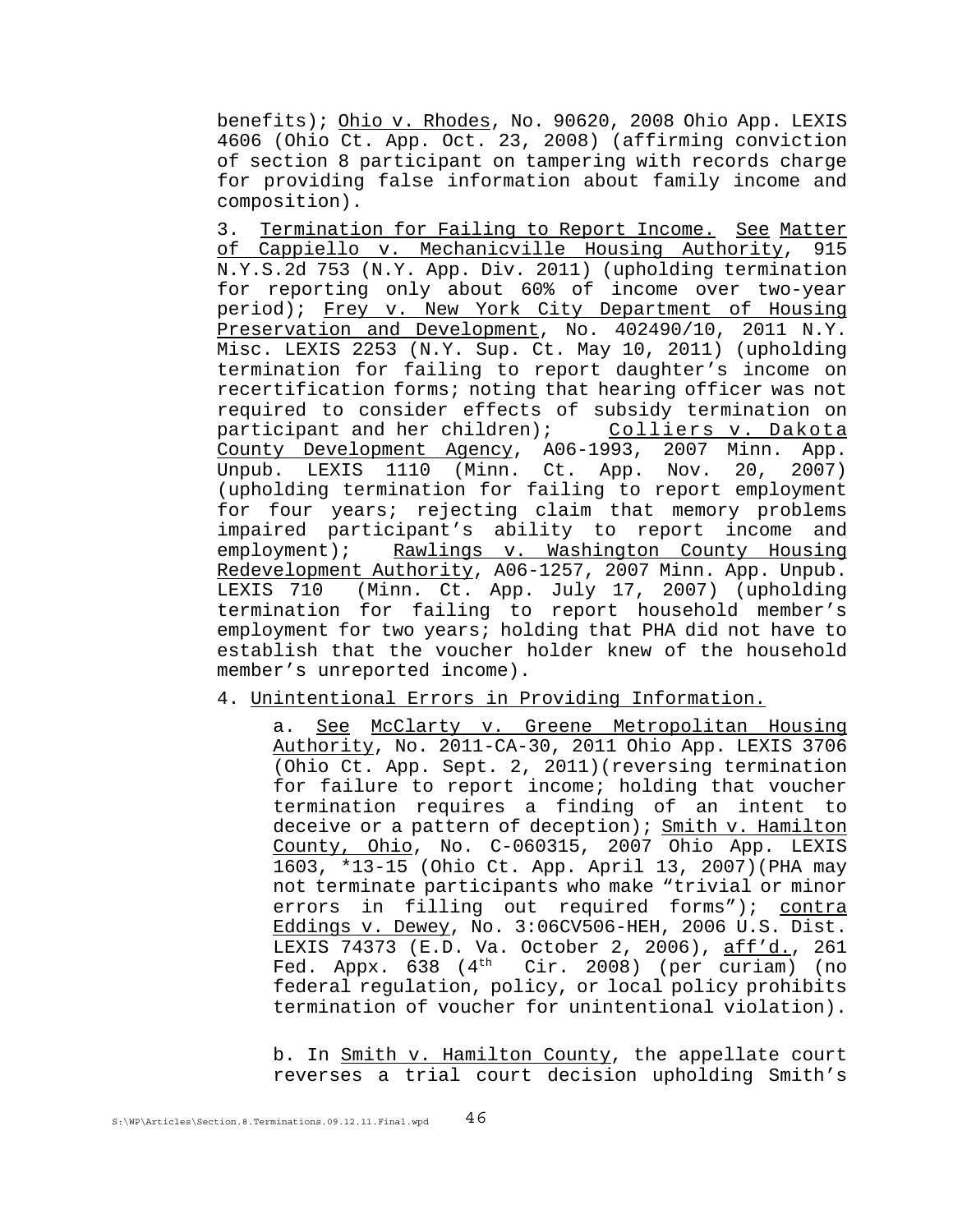termination for failing to state on recertification forms that she did not have custody of her two children; the children stayed with her only on weekends, holidays, and during the summer. The court concludes that the correct legal standard is whether the participant acted fraudulently, disagreeing with the trial court that had held the PHA needed only to show that the participant had made inaccurate statements on her application and that fraud was not relevant. See 2007 Ohio App. LEXIS 1603, at \*7, 15. Applying the legal standard, the court holds that the participant had not acted fraudulently in listing the children as household members because they spent weekends, holidays, and summers with her. Id. at \*17. This is a very good decision, with the court refusing to allow termination for a participant's failure to supply complete information.

c. See Bush v. Mulligan, 869 N.Y.S.2d 569 (N.Y. App. Div. 2008). In this case the voucher holder began receiving Social Security benefits in July 2004, but she did not report the income to the PHA until her recertification in February 2005. The hearing officer terminated her from the program for failing to report the income change. The court reverses on the basis that the evidence showed the participant suffers from vascular dementia, a progressive disease that affected her memory and ability to handle her affairs. In light of this evidence, the court says that the decision to terminate the participant based upon fraud was not supported by substantial evidence and termination would shock one's sense of fairness.

d. See Fyksen v. Dakota County Community Development Agency, No. A08-0372, 2009 Minn. App. Unpub. LEXIS 252, \* 5-7 (Minn. Ct. App. March 10, 2009)(reversing termination of voucher assistance on ground that participant's negative response to recertification question asking whether she had ever been arrested or convicted for violent activity did not constitute grounds for termination when criminal conviction was fifth-degree assault that requires mere infliction of bodily harm; court reasoned that such assault did not fall within definition of "violent criminal activity" under the regulations).

## 5. Enterprise Income Verification (EIV) System).

Effective January 31, 2010, HUD began requiring subsidized owners to use its EIV System. *See* 24 C.F.R. § 5.233 (2011). This is the program under which HUD reports to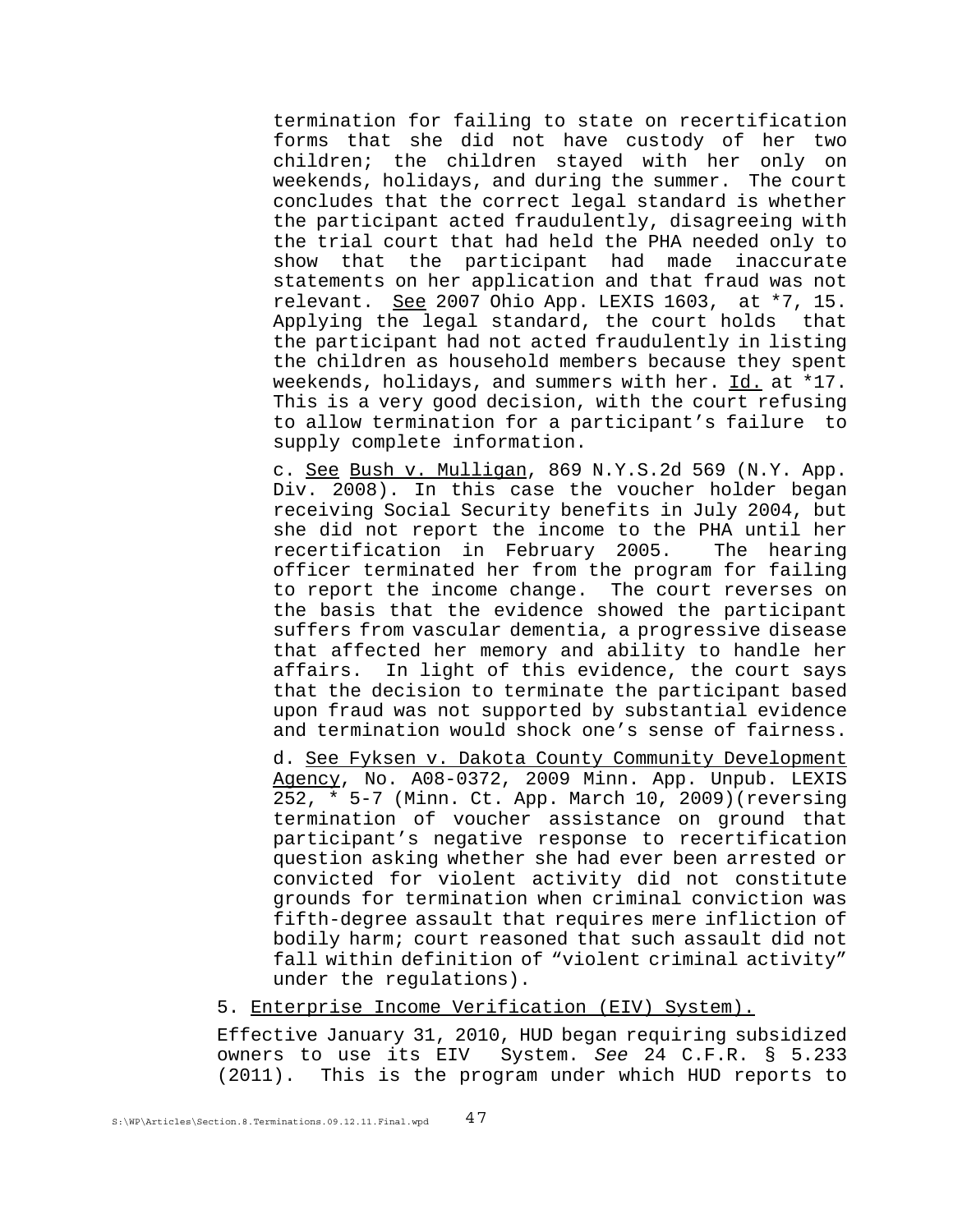subsidized owners all income from all sources reported on all members of a subsidized household. See id. § 5.234. HUD has operated the system under a series of notices. It issued the most recent notice applicable to the voucher program – PIH 2011-25(HA) -- on May 30, 2011, extending Notice PIH 2010-19(HA) until May 31, 2012.

HUD has included procedural safeguards in the EIV System prohibiting PHAs from terminating assistance or taking any adverse action against an individual based solely on the data in the EIV system. See 24 C.F.R.  $\S$  5.236(b) (2011). The PHA must notify the participant of the results of any third party verification.  $\underline{Id.}$  § 5.236(c). The participant may contest the findings. Id. Any termination of the voucher or reduction in assistance must be implemented in accordance with the procedures set forth in HUD notices and the regulations governing the voucher program. Id.

Notice PIH 2010 -19 (HA), as extended, requires that participants reimburse the PHA when they were charged less rent than required under HUD's regulations because they failed to correctly report income. Id. at para. 16 (on p. 14). The Notice provides that a tenant may repay by entering into a repayment agreement. Id. It also provides that the monthly payment plus the amount of rent the tenant pays "should be affordable and not exceed 40 percent of the family's monthly adjusted income." Id. (on p. 15). But the Notice further states that "PHAs have the discretion to establish thresholds and policies for repayment agreements in addition to HUD required procedures." Id.

In terminations based on information obtained by the PHA through the EIV system, advocates will have defenses when the PHA fails to adhere to the Notice requirements.

6. Additional Rent Payments or Side Payments Demanded by Landlord.

a. HUD identifies the collection of extra or "side" rent payments as landlord fraud but not as tenant fraud. See Housing Choice Voucher Program Guidebook, at § 22.2 (chart).

b. But see, Dowling v. Bangor Housing Authority, 910 A.2d 376 (Me. 2006) (upholding voucher termination for participation in side agreement to pay landlord additional rent in exchange for which tenant moved into better mobile home than the one she initially contracted to rent; finding that tenant violated her obligation to supply true and complete information and also committed fraud); U.S. ex rel. Stearns v.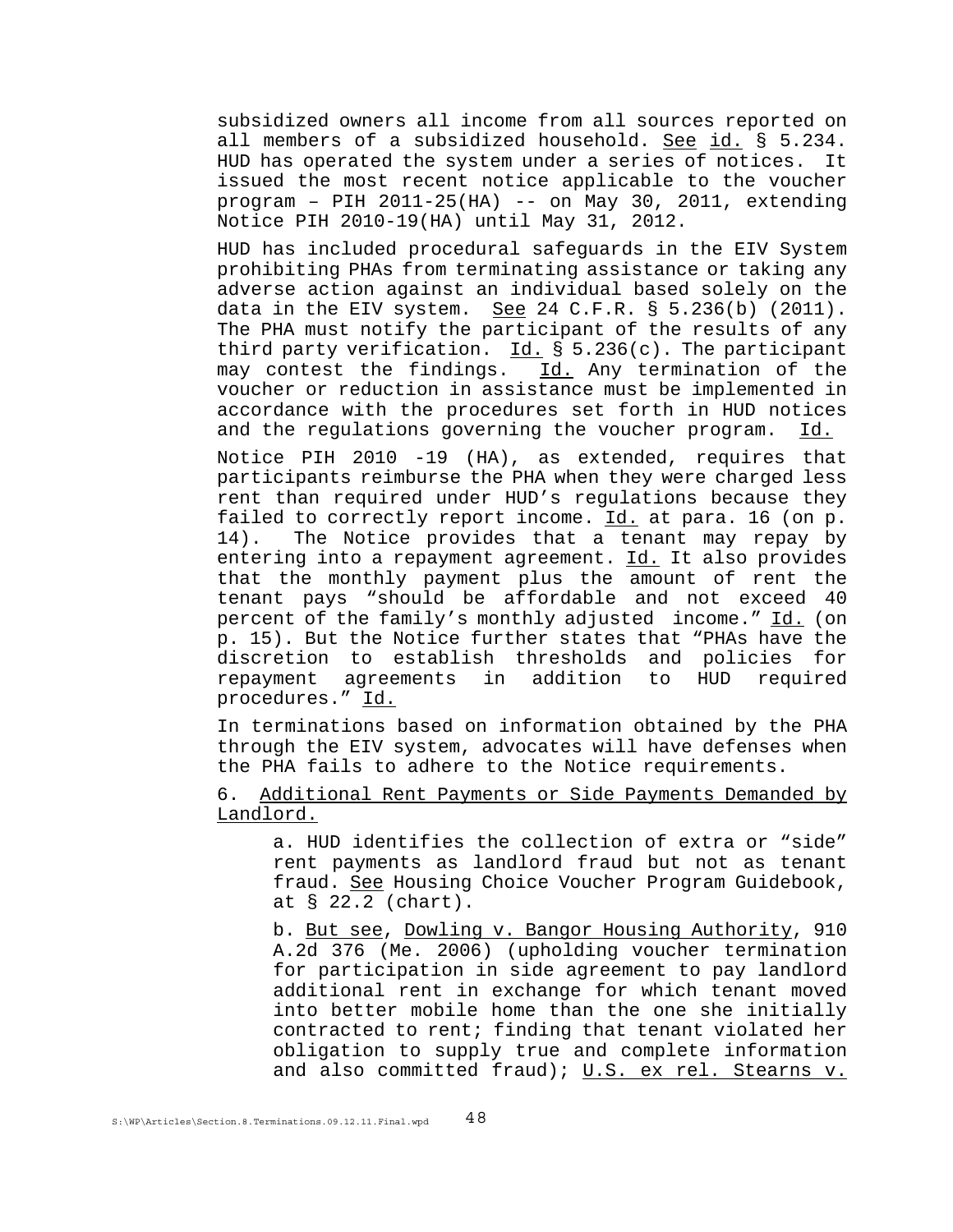Lane, No. 2:08-cv-175, 2010 U.S. Dist. LEXIS 96981 (D. Vt. Sept. 15, 2010) (denying Section 8 participant any recovery under False Claims Act because she participated in the illegal side payments scheme).

### c. *Qui Tam* Action Under False Claims Act.

i. When a landlord charges extra rent through illegal side payments, a tenant may file a qui tam action under 31 U.S.C. § 3729 asserting claims against the landlord under the False Claims Act. See U.S. ex rel. Smith v. Gilbert Realty Co., Inc., 840 F. Supp. 71 (E.D. Mich. 1993) (illegal side payments; determining the amount owed under False Claims Act); U.S. ex rel Sutton v. Reynolds, 564 F. Supp.2d 1183(D. Or. 2007) (denying landlord's motion for summary judgment; finding material fact issue with respect to whether additional \$30 monthly fee collected by landlord was illegal "side rent;" holding that plaintiffs stated claim for violation of False Claims Act); Coleman v. Hernandez, No. 3:05cv1207(SRU), 2007 U.S. Dist. LEXIS 39778 (D. Conn. May 24, 2007) (granting default judgment for tenant in False Claims Act suit against landlord and awarding tenant damages of \$10,224 on *qui tam* False Claims Act for rent overcharges of \$360); see also, National Housing Law Project, *Challenging Voucher Side Payments Under the False Claims Act*, 37 Housing Law Bulletin 156 (Sept. 2007).

ii. See Fraud Enforcement and Recovery Act of 2009, Pub. L. No. 111-21, 123 Stat. 1617, 1621- 25 (May 20, 2009)(amending 31 U.S.C. § 3729 and effectively overruling the United States Supreme Court decision in Allison Engine Co., Inc. v. U.S., 553 U.S. 662 (2008), which had held that a plaintiff asserting a claim under 31 U.S.C. §3729(a)(2)must prove that the defendant intended that the false record or statement be material to the Government's decision to pay or approve the false claim and that a plaintiff asserting a claim under §3729(a)(3) must show that the conspirators agreed to make use of the false record or statement to achieve this end). iii. See also U.S. v. Westchester County, 668 F. Supp.2d 548 (S.D. N.Y. 2009) (holding that a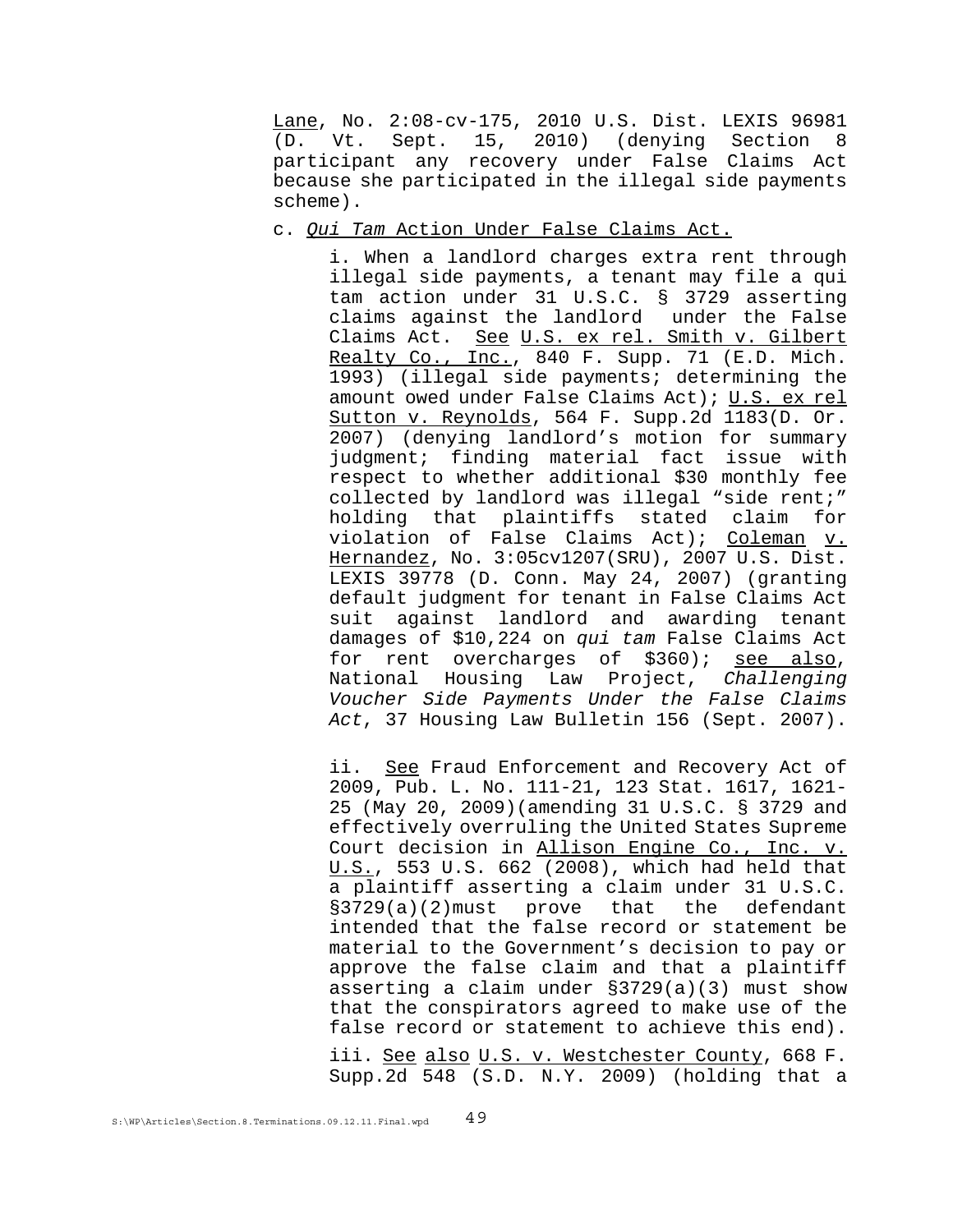governmental entity that falsely certifies to HUD that it will affirmatively further fair housing as a condition of receipt of federal funds may be liable under the False Claims Act).

C. Termination for Drug-Related Criminal Activity or Violent Criminal Activity or Other Criminal Activity that Threatens the Health, Safety or Right to Peaceful Enjoyment of Other Residents and Persons Residing in the Immediate Vicinity.

1. Regulations. See 24 C.F.R. § 982.551(1), § 982.553(b)(2011); 24 C.F.R. § 5.100 (2011) (definitions of "guest", "other person under the tenant's control","premises","drug-related criminal activity", and "violent criminal activity"; 24 C.F.R. § 982.310(b), (c)(2011) (grounds for eviction by owner for drug-related conduct and criminal conduct).

2. "Violent Criminal Activity". This is defined by HUD as meaning "any criminal activity that has as one of its elements the use, attempted use, or threatened use of physical force substantial enough to cause, or be reasonably likely to cause, serious bodily injury or property damage." Id. at § 5.100 (definitions).

a. See Young v. Maryville Housing Authority, No. 3:09-CV-37, 2009 U.S. Dist. LEXIS 56539, \*18-20 (E.D. Tenn. July 2, 2009) (holding that an assault charge, as distinguished from aggravated assault, under Tennessee law does not include serious bodily injury and thus, the PHA could not terminate plaintiff's voucher on ground that the assault constituted "violent criminal activity" as defined in the regulations).

b. The Supreme Court held in an immigration case with the identical statutory language that crimes involving driving while intoxicated that cause bodily injuries do not constitute violent criminal activity. See Leocal v. Ashcroft, 543 U.S. 1, 125 S. Ct. 377, 160 L. Ed.2d 271 (2004). The Court reasoned that the ordinary meaning of "violent criminal activity" suggests a higher degree of intent than negligence or accidental conduct. This case can be of help in appropriate Section 8 voucher termination cases.

c. Reasonable Accommodation & Violent Criminal Activity. See Super v. D'Amelia & Associates, No. 3:09cv831 (SRU), 2010 U.S. Dist. LEXIS 103544 (D.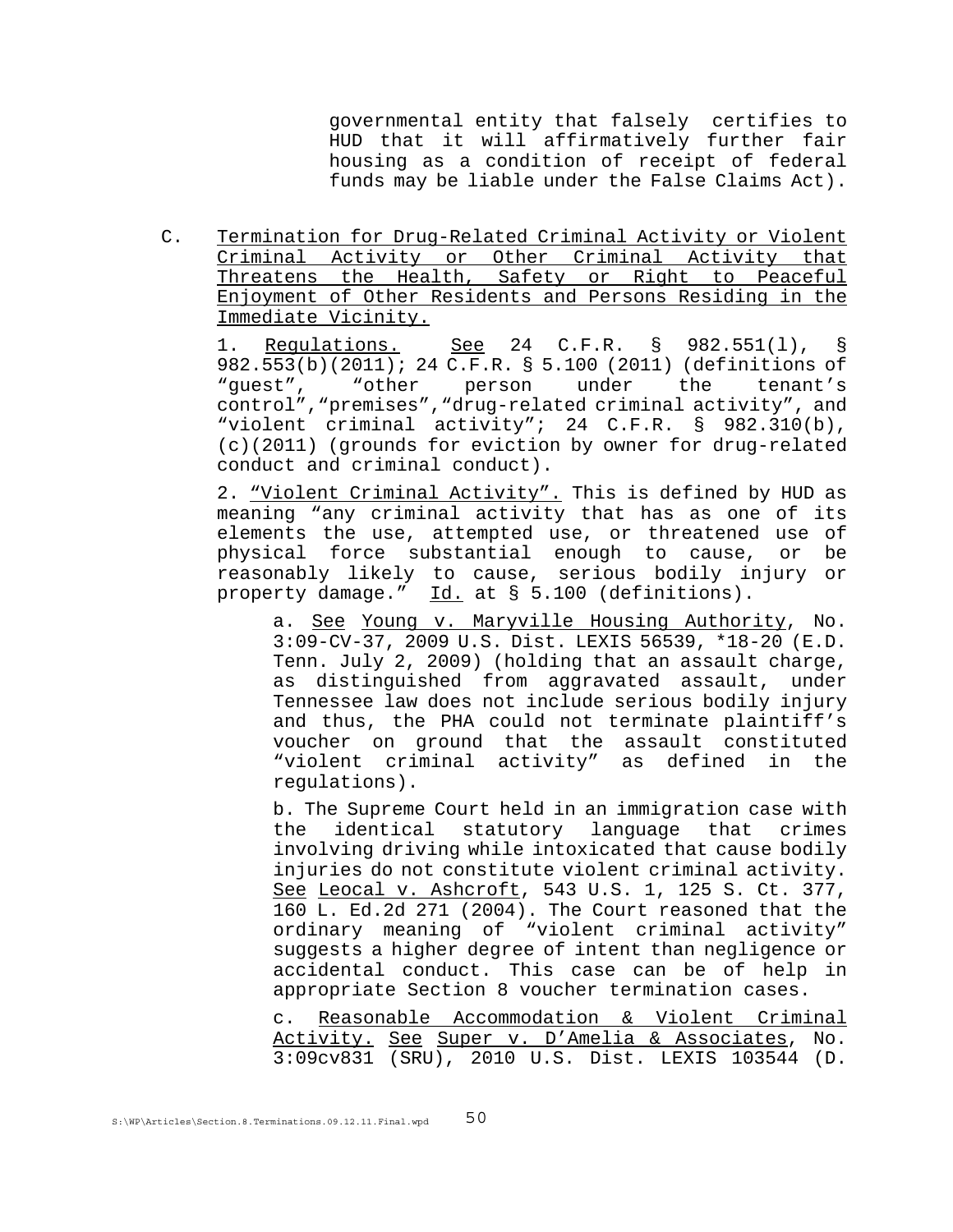Conn. Sept. 30, 2010). In Super a former Section voucher participant filed suit after her voucher was terminated when she pleaded guilty to first degree assault. At the termination hearing she requested that the PHA grant her a reasonable accommodation to permit her to maintain her rent subsidy while she underwent court-ordered mental health treatment. The hearing officer ruled that Super's assault conviction "eliminated her Section 8 eligibility and that no accommodation could be made for her." Id. at \* 7. Super filed suit. The court refused to dismiss the case, reasoning that "[a]n extension of Section 8 benefits can serve as an accommodation when there is evidence to support the plaintiff's contention that continued rental subsidies will effectively allow her to use and enjoy her dwelling without posing a threat to her neighbors and the public." Id. \*\*27-28.

d. Powell v. Housing Authority of City of Pittsburgh, 812 A.2d 1201 (Pa. 2002) (upholding section 8 voucher termination for violent criminal activity by members of the household although it did not occur near the premises). Note, however, that in evictions of voucher tenants, the regulations require that the criminal activity have occurred near the premises. Compare 24 C.F.R. §982.551(l) (2011) (permitting termination for "violent criminal activity") with §  $982.310(c)(2)(i)(C)(2011)$  (allowing for eviction for any "violent criminal activity on or near the premises").

e. Threats – Violent Criminal Activity? See Meyer v. Dakota County Community Development Agency, 2007 Minn. App. Unpub. LEXIS 968 (Minn. Ct. App. Sept. 18, 2007) (reversing Section 8 termination for violent criminal activity consisting of written threat to attack local police department; court finds that the evidence before the hearing officer did not show that the participant was reasonably likely to carry out the threat and thus the "threat" did not constitute violent criminal activity).

f. Criminal Trespass and Violation of Probation – Violent Criminal Activity? See Matter of Hallman v. Rosenblum, No. 15471/10, 2010 N.Y. Misc. LEXIS 5238 (N.Y. Sup. Ct. Oct. 20, 2010) (reversing termination on ground that such activity does not constitute violent criminal activity and did not threaten health or safety of other residents).

3. Drug-Related Criminal Conduct. The regulations allow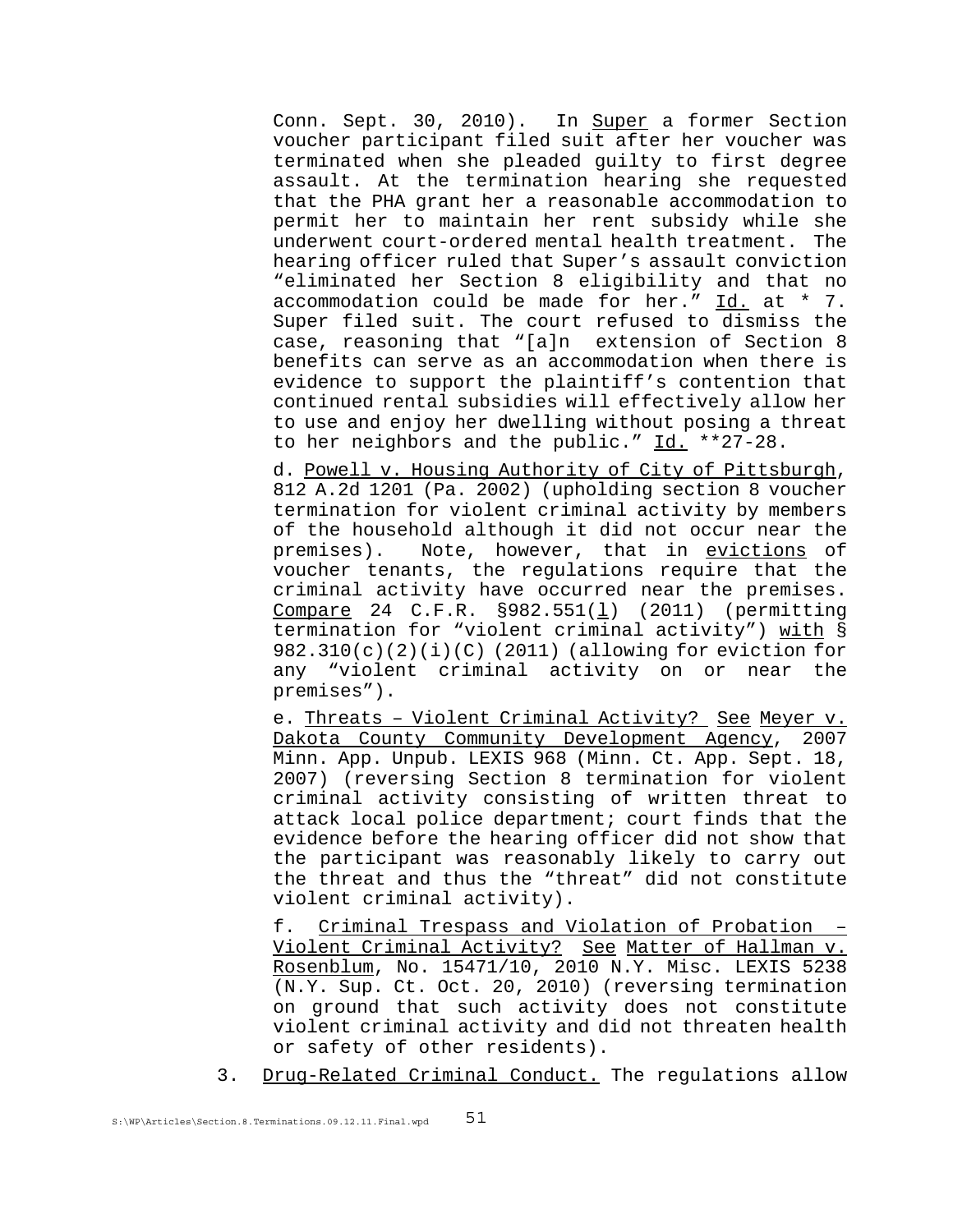for termination of assistance for illegal use of a drug by any household member. 24 C.F.R. 982.553(b) (2011); Kelly v. Topeka Housing Authority, No. 04-4069-JAR, 2004 U.S. Dist. LEXIS 21200, \*10-11 (D. Kan. Oct. 13, 2004) (upholding termination of participant for son's drugrelated activity; son arrested and placed on diversion for drug charges; no conviction required). This **does not extend to guests** or other persons under the tenant's control. See id. Thus, if a quest has engaged in illegal use on the premises, it is not a permissible ground to terminate the family's subsidy under this section of the regulations.

a. But, participants may also be terminated for "serious or repeated violation of the lease." Id. at § 982.551(e). The section 8 tenancy addendum that is required by §982.308(f) prohibits "drug-related criminal activity engaged in, on or near the premises by any tenant, household member, or guest, or such activity engaged in on the premises by any other person under the tenant's control." Id. at 982.310(c). In such cases, it is important to draw to the PHA's attention the difference and to argue that the distinction evidences HUD's intent that families not lose their voucher subsidy for actions of guests. HUD intended to give owners the power to evict but in such cases, but obviously viewed termination of the subsidy in a different light.

b. HUD has given some indication of what it means by "near." See 60 Fed. Reg. 34660, 34673 (July 3, 1995) (comments to final rule) ("In general, this standard would cover drug crime in a street or other right of way that adjoins the project or building where a Section 8 unit is located.").

c. See State ex rel Smith v. Housing Authority of St. Louis, 21 S.W.3d 854 (Mo. Ct. App. 2000) (affirming trial court judgment overturning termination by PHA hearing officer; here the participant claimed that her adult son, who had engaged in drug activity, although listed on her section 8 recertification documents as a household member, did not in fact live with her)

d. See Lawrence v. Town of Brookhaven Dep't of Housing, Community Development & Intergovernmental Affairs, No. 07-CV-2243, 2007 U.S. Dist. LEXIS 94947 (E.D. N.Y. Dec. 26, 2007) (denying preliminary injunction in termination for sale of controlled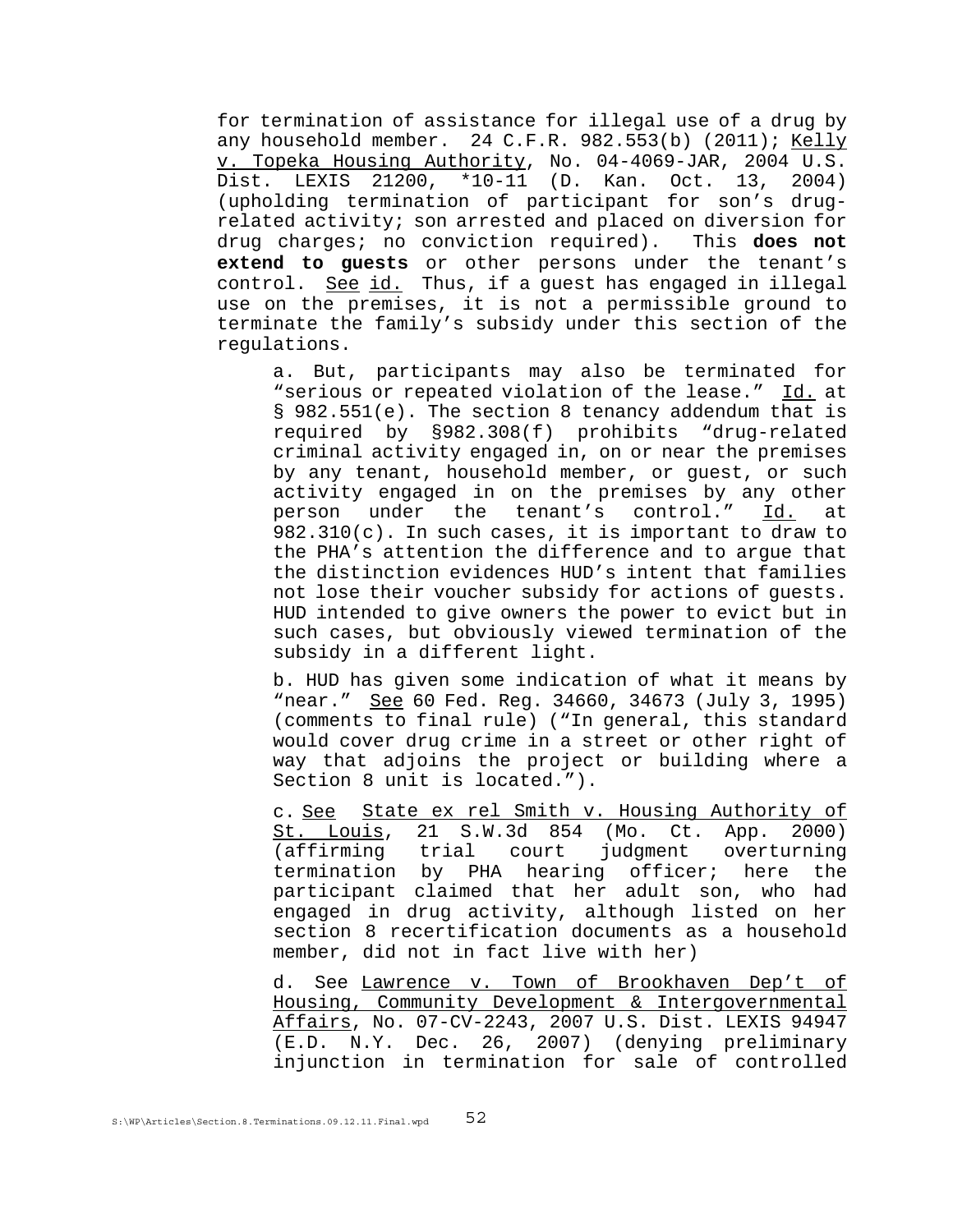substance). This case has really unusual facts in that the PHA conducted two hearings. At the first hearing, only the Section 8 participant testified. The hearing officer ruled that because the plaintiff was not given the opportunity to cross examine the arresting officer or the assistant district attorney, she was denied the right to a fair hearing. The hearing officer held the PHA did not establish that the participant had engaged in the sale of an illegal substance. Approximately six months later, the PHA issued another termination letter terminating for the same conduct on the ground that the participant had since pleaded guilty to the sale of a controlled substance. Again, only the participant testified. But, the same hearing officer now upheld the termination on the basis of the guilty plea. Although counsel for the participant argued that the doctrine of res judicata barred the second decision, the court rejected that argument. See id. at \*37-39.

4. Termination for Drug-Related Conduct of Individual Not on Lease. See Clark v. Alexander, 894 F. Supp. 261 (E.D. Va. 1995). Here the court upholds the termination of plaintiff's Section 8 subsidy for the drug-related activity of an individual not listed as a member of the household on the lease, but who the hearing officer found was in fact living at the unit. Plaintiff argued that her subsidy could not be terminated for drug-related activity of a guest but only for such activity of a family member. Although the individual was not listed as a member of plaintiff's Section 8 household or on the lease, the court held that the termination was proper because the hearing officer had found that the person who had engaged in the illegal activity was in fact living at the unit.

Plaintiff also contended that her due process rights had been violated because the hearing officer allowed into evidence hearsay testimony of a confidential informant. The court rejects this argument, noting that Section 887.405(b)(6)(iv) specifically states that the rules of evidence do not apply. Id. at 264-65. The court also notes that the decision was premised on substantial nonhearsay evidence rather than merely on hearsay testimony. Id.

This was a tough case for plaintiff because the facts were not compelling for plaintiff. The court thus showed no inclination to overrule the hearing officer's finding that the "guest" was a member of the household.

(An *applicant* may not be denied a voucher because of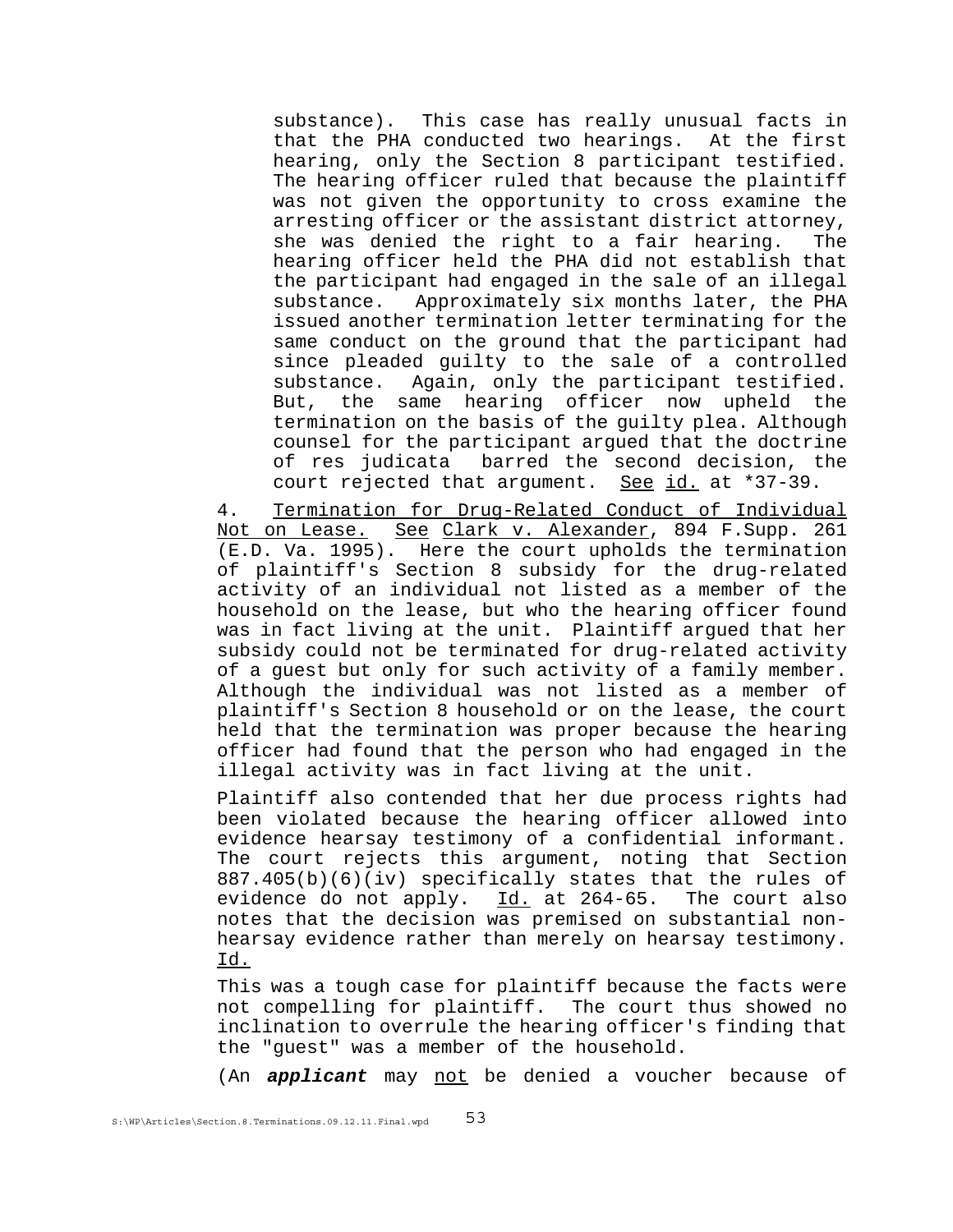illegal drug activity of a guest. Williams v. Integrated Community Services, Inc., 736 N.W.2d 226 (Wis. Ct. App. 2007.)

5. Criminal Activity – Non-Violent. Here too the regulations allow for termination of assistance for violent criminal activity or other criminal activity that threatens the health, safety or right to peaceful enjoyment of other residents and persons residing in the immediate vicinity of the premises only if committed by<br>a household member. <u>See</u> 24 C.F.R. § 982.553(b)(2); § a household member. See 24 C.F.R. 982.551(*l*); § 982.552(c)(1)(i) (2011). It does not extend to guests or other persons under the tenant's control. But, again, the section 8 tenancy addendum required by §982.310(f)provides for eviction for the following types of criminal activity  $(\underline{Id.}$  at  $\S 982.310(c)(2))$ :

a. Any criminal activity that threatens the health, safety, or right to peaceful enjoyment of the premises by other residents (including property management staff residing on the premises);

b. Any criminal activity that threatens the health, safety, or right to peaceful enjoyment of their residences by persons residing in the immediate vicinity of the premises; or

c. Any violent criminal activity on or near the premises by a tenant, household member, or guest, or any such activity on the premises by any other person under the tenant's control.

d. Preponderance of the Evidence Test. The PHA may terminate assistance for criminal activity if it determines by a preponderance of the evidence that the participant engaged in the activity, regardless whether she has been arrested or convicted of such activity.  $Id.$  at § 982.553(c).

e. Prostitution. See 24 C.F. R. § 982.551(*l*) (2011); See Costa v. Fall River Housing Authority, 903 N.E.2d 1098, 1113 (Mass. 2009) (noting that PHA may terminate assistance for nonviolent criminal activity that threatens health, safety, or right to peaceful enjoyment of other residents and neighbors and that prostitution may constitute such a threat in some circumstances).

6. Termination Based Solely Upon Accusation of a Crime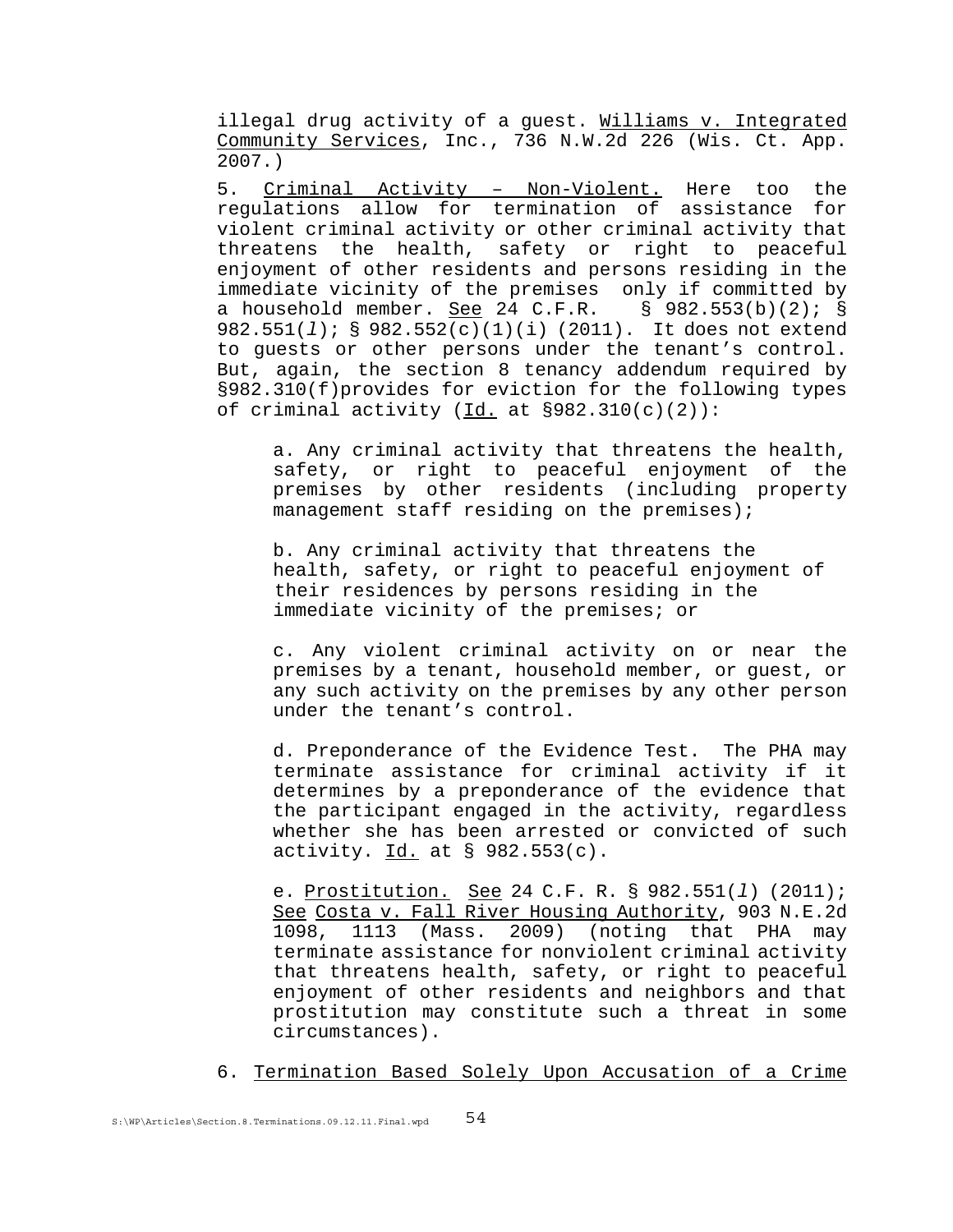Improper. See Diaz v. Donovan, No. 404959/07, 2008 N.Y. Misc. LEXIS 4570, \*7-8 (N.Y. Sup. Ct. June 25, 2008)("no rational basis for terminating Plaintiff's Section 8 subsidy solely because Plaintiff was once indicted with a crime that was later dismissed.").

D. Termination for Failure to Provide Information of Change in Family Composition.

1. Eddings v. Dewey, No. 3:06CV506-HEH, 2006 U.S. Dist. LEXIS 74373 (E.D. Va. October 2, 2006), aff'd., 261 Fed. Appx. 638 ( $4<sup>th</sup>$  Cir. 2008) (per curiam) (affirming decision of the hearing officer terminating voucher for failing to report change in family composition within thirty days; stating that nothing precluded the PHA from terminating assistance for an unintentional violation and granting deference to PHA decision). The participant in Eddings first reported that her husband was incarcerated at her annual review six months after he had been incarcerated. The hearing officer declined to exercise discretion and not terminate the subsidy.

2. Kinnaird v. Secretary, Indiana Family and Social Services Admin., 817 N.E.2d 1274 (In. Ct. App. 2004) (upholding § 8 termination for failing to notify PHA of 130-day incarceration).

3. Carter v. Belmont Shelter Corp., No. 03-CV-625, 2005 U.S. Dist. LEXIS 43697 (W.D. N.Y. March 10, 2005) (upholding termination for failing to report change in family composition despite numerous requests) (client proceeded pro se).

4. Peterson v. Washington County Housing and Redevelopment Authority, \_\_\_ N.W.2d \_\_\_, No. A10-2053, 2011 Minn. App. LEXIS 108, \*\* 6-9 (Minn. Ct. App. Aug. 15, 2011) (affirming termination for failing to report income and holding that PHA policy requiring reporting of change in income within five days is legal).

### E. Termination for Failing to Recertify.

1. Ellis v. Ritchie, 803 F. Supp. 1097 (E. D. Va. 1992). The PHA terminated for failure by the participant to reveal a credit union account. The PHA claimed that this violated the obligation to provide recertification information requested by the PHA. The court reversed the termination, reasoning that the participant had complied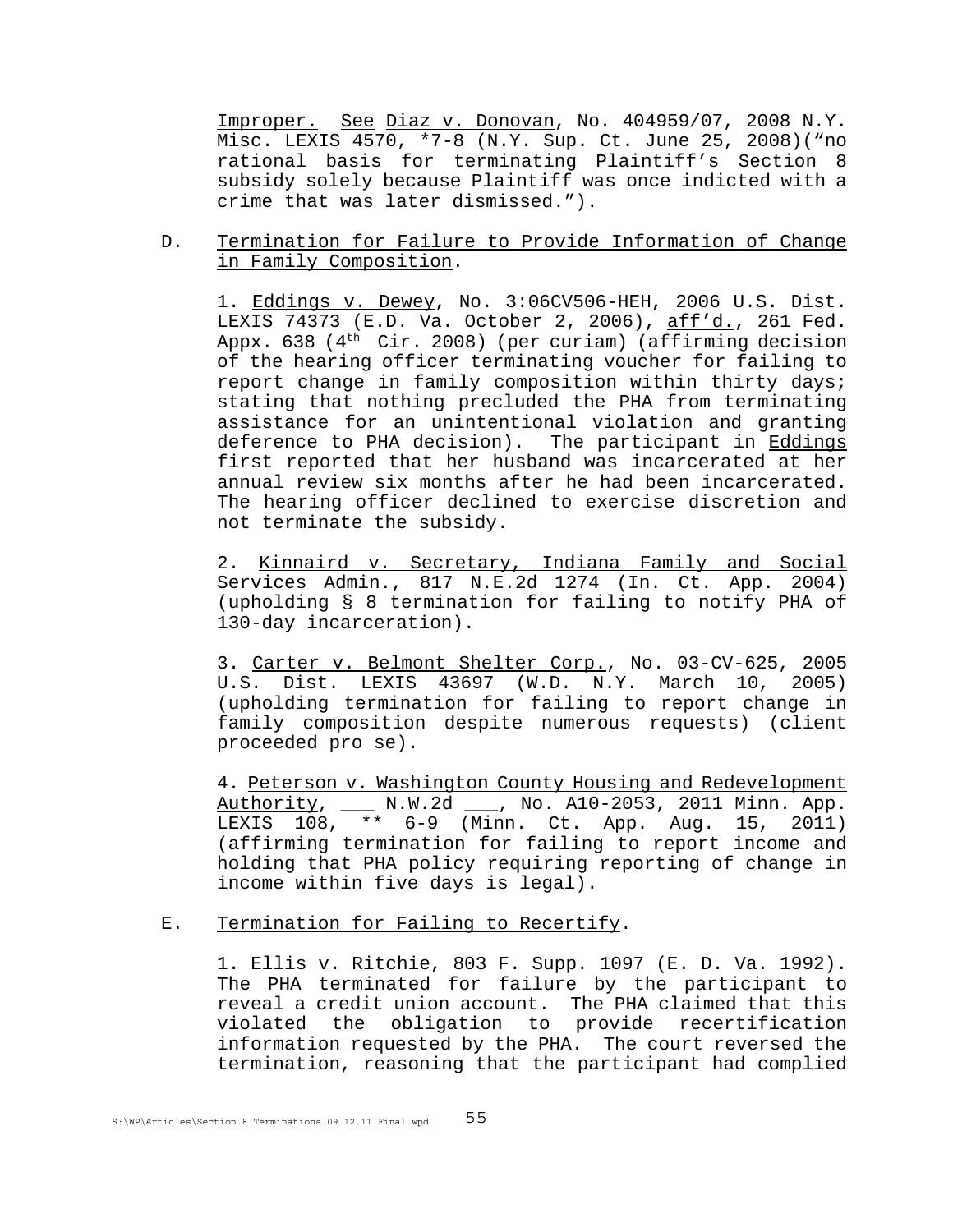with all requests to submit information and thus had fulfilled her family obligations. HUD subsequently revised the regulations in 1995 to undercut the court's decision that fraud or intent required. See 24 C.F.R. § 982.551(b)(4) (2011) ("Any information supplied by the family must be true and correct.").

2. Huberty v. Washington County Housing & Redevelopment Authority, 374 F. Supp. 2d 768 (D. Minn. 2005) (upholding §8 termination for failing to provide documents necessary to recertify; rejecting accommodation request as unreasonable because the effect would be to delay recertification indefinitely).

3. See Carter v. Olmsted County Housing and Redevelopment Authority, 574 N.W.2d 725, 733 (Minn. Ct. App. 1998)(failure to provide tax returns of alleged unauthorized guest cannot serve as basis for termination without some indication that such returns existed; imposing an impossible burden is arbitrary.)

4. See Hassan v. Dakota County Community Development Agency, No. A08-0184, 2009 Minn. App. Unpub. LEXIS 291 (Minn. Ct. App. March 24, 2009))(reversing voucher termination for failure of participant to provide copies of her three most recent pay stubs, because there was no showing that the participant understood she needed to provide the requested pay stubs).

5. See Hassan v. Dakota County Community Development Agency, No. A08-0373, 2009 Minn. App. Unpub. LEXIS 204 (Minn. Ct. App. Feb. 24, 2009))(reversing voucher termination for failure of participant to provide proper tax documents; evidence showed she had made two attempts to submit what she thought the PHA wanted; hearing officer failed to consider all relevant circumstances).

## F. No Basis to Terminate for Missing Recertification Appointment.

1. See Ali v. Dakota County Community Development Agency, No. A08-0112, 2009 Minn. App. Unpub. LEXIS 235 (Minn. Ct. App. March 3, 2009) (unpublished)(reversing voucher termination for failure to attend recertification appointment on ground that failure to attend annual recertification appointment was not permissible ground to terminate assistance under federal regulations; refusing to hold that missing an appointment is per se failure to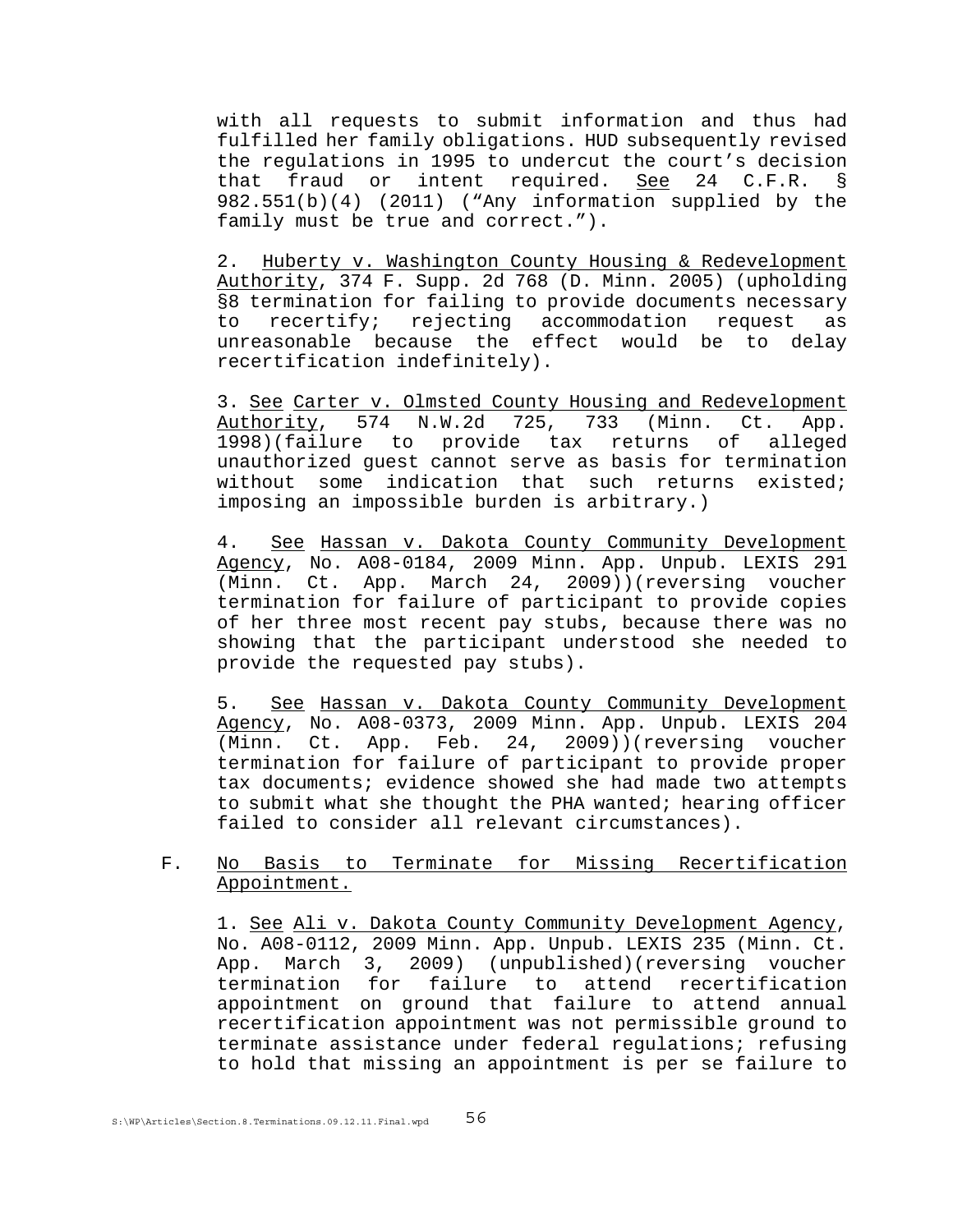cooperate in providing required information).

2. The regulations do not specifically list as a family obligation a duty to attend recertification appointments. They do mandate that families supply required information. requested by the PHA for use in the annual recertification process. See 24 C.F.R. § 982.551(b)(2) (2011). If the sole basis for the termination is the family's failure to attend the annual recertification appointment, this is not a sufficient basis to terminate assistance. This gets more difficult, however, if the PHA lists the basis for termination as refusing to provide required information. In any missed appointment case, the participant should immediately provide, or offer to provide, all requested information to recertify.

3. See Gist v. Mulligan, 886 N.Y.S.2d 172 (N.Y. App. Div. 2009) (acknowledging that the participant violated the rules by failing to appear for a recertification appointment and two subsequent appointments, but finding that termination was "so disproportionate to the offenses committed as to be shocking to one's sense of fairness," because the participant was incarcerated at the time of the appointments and was unable to attend).

- G. Termination for Permitting Unauthorized Persons to Reside in the Unit.
	- 1. Case Examples in Which Courts Reversed Termination for Unauthorized Persons Living in Unit:

a. Basco v. Machin, 514 F.3d 1177  $(11<sup>th</sup> Cir. 2008)$ . The Eleventh Circuit reversed the trial court decision upholding a termination for permitting unauthorized persons to live in the unit, finding that the police reports – one by the unauthorized resident listing the tenant's address as his address and another by the tenant's husband asserting that the unauthorized resident stayed at the unit – were legally insufficient to establish that the alleged unauthorized occupants had resided at Ms. Basco's residence for longer than the periods allowed under the PHA's policies. Id. at 1183-84. Basco is also significant in that the court makes clear that the burden of persuasion at the hearing is on the PHA. Id. at 1181-82.

b. <u>See</u> Carter v. Olmsted County Housing and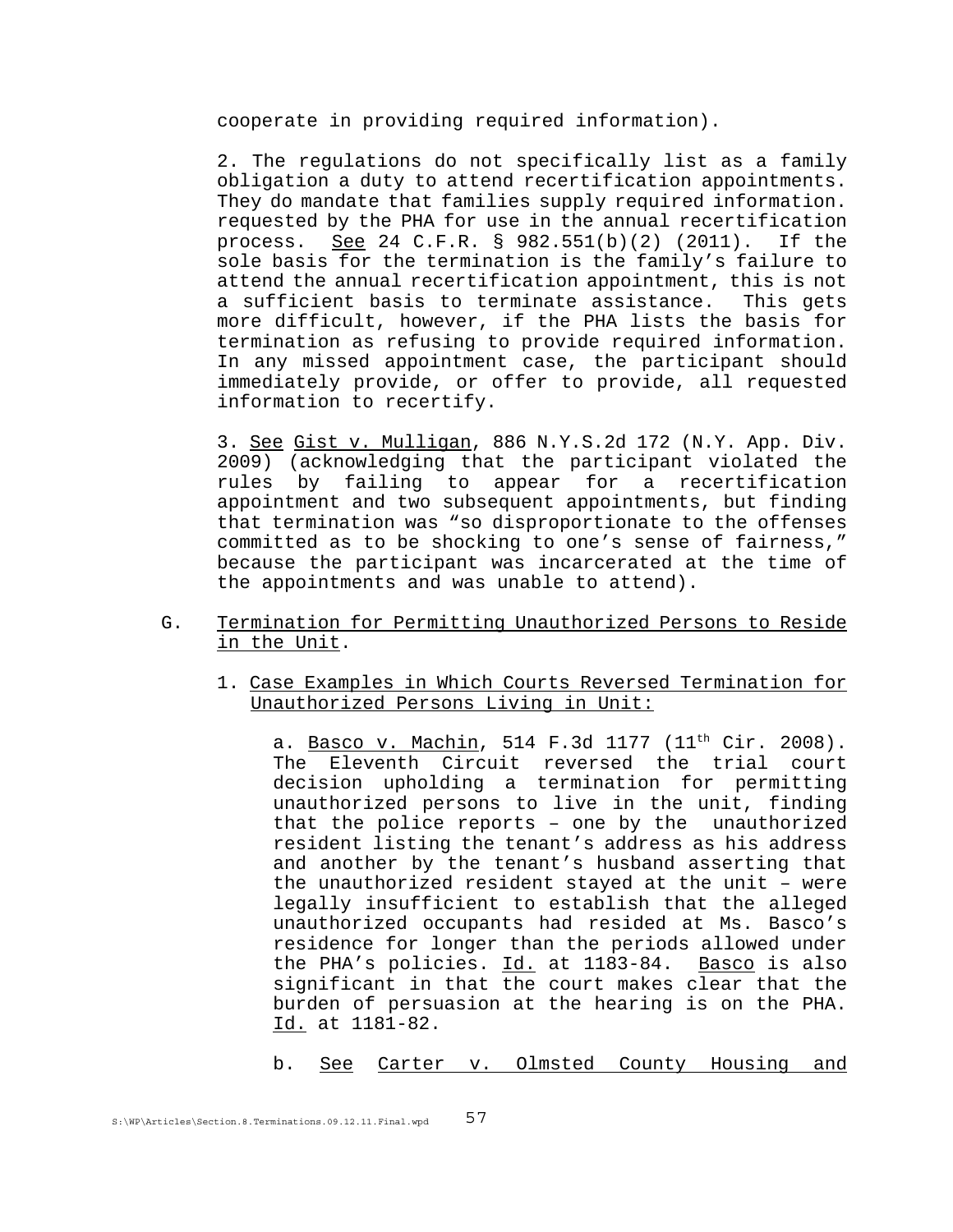Redevelopment Authority, 574 N.W.2d 725, 731-32 (Minn. Ct. App. 1998)(finding evidence insufficient to show that participant had unauthorized person living with her; overturning termination by PHA); Pittman v. Dakota County Community Development Agency, No. A07-2063, 2009 Minn. App. Unpub. LEXIS 92, \*9 (Minn. Ct. App. Jan. 20, 2009) (reversing and remanding voucher termination for alleged unauthorized guest; hearing decision inadequate because it failed to explain why certain evidence offered by participant was disregarded; hearing officer did not address mail received by alleged unauthorized guest at another address or court order placing unauthorized visitor at another address or social worker's testimony that she had been to participant's unit on number of occasions and had not seen any indication that the alleged unauthorized person lived with her).

c. See Mortle v. Milwaukee County and Milwaukee County Housing Choice Voucher Program, No. 2007AP166, 2007 Wisc. App. LEXIS 1062, \*18-20 (Wis. Ct. App. Dec. 4, 2007) (unreported; no precedential value)(reversing termination for unauthorized person living in the household and remanding for development of adequate record; noting that the hearing examiner's conclusion that a mailing address is the equivalent of living at that address is inconsistent with previous decision of the appellate court).

2. Case Examples in Which Courts Upheld Termination for Unauthorized Persons Living in Unit:

a. See Rivas v. Chelsea Housing Authority, No. 10-P-976, 2011 Mass. App. LEXIS 1150 (Mass. App. Ct. Aug. 31, 2011) (upholding termination for permitting mother to live with participant; evidence included letters addressed to mother at Ms. Rivas's address and affidavit Ms. Rivas signed in support of her mother's application stating her mother was living with her at the time). The decision here should be fairly limited to its facts since the evidence included the participant's prior affidavit stating her mother was living with her.

b. In Thomas v. Hernando County Housing Authority, No. 8:07-cv-1902-T-33EAJ, 2008 U.S. Dist. LEXIS 92941 (M.D. Fla. Nov. 6, 2008), the court, in applying the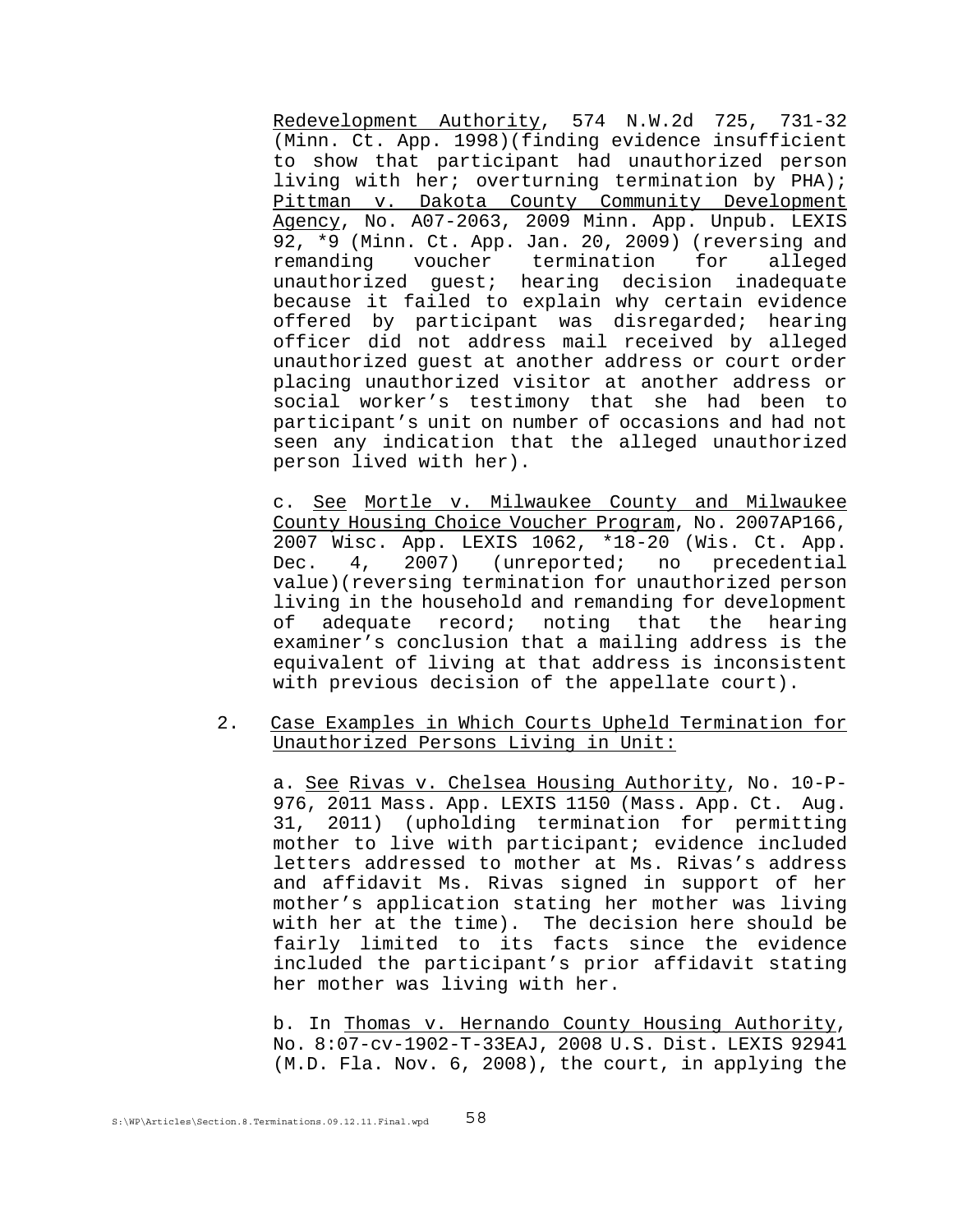standard established by Basco, upholds a voucher termination for unauthorized persons and moving without prior approval. The court notes that unlike the facts in Basco there was direct evidence showing that the participant had permitted unauthorized persons to live in the unit and had moved without prior approval. Id. at \*25. (The participant represented himself pro se in the federal court lawsuit and did not submit any affidavits to rebut the PHA's summary judgment motion).

c. Tomlinson v. Machin, No. 8:05-cv-1880-T-30MSS, 2007 U.S. Dist. LEXIS 3032 (M.D. Fla. Jan. 16, 2007)(upholding termination for unauthorized resident where evidence showed the unauthorized individual (1) had listed that address as his address when arrested; (2) used that address on his driver's license; (3) was served with a subpoena at that address; (4) indicated to the court when sentenced to complete a diversion program that he lived at tenant's address). When the ground of termination is an unauthorized resident allegation, it is imperative for the Section 8 participant to provide the hearing officer with evidence that the individual resides elsewhere to contradict the evidence presented by the PHA. It is not enough to simply have the participant deny that the individual lives with her. It is best to provide testimony both from the alleged unauthorized resident and the person or persons with whom the alleged unauthorized resident actually lives, e.g., a landlord, relative, or friend. If the unauthorized resident is actually listed on a lease elsewhere, it is crucial to provide a copy of that lease to the hearing officer. Here, the court was obviously influenced by the lack of any evidence by the tenant of the unauthorized individual's actual residence other than the tenant's denials and that of one witness who did not have personal knowledge for much of the period at issue.

d. Gammons v. Mass. Dep't. of Housing and Community Development, 502 F. Supp. 2d 161 (D. Mass. 2007). Here, the court denied a request for a preliminary injunction requesting reinstatement of plaintiff's voucher, finding the evidence at the informal hearing sufficient to support termination on the basis that plaintiff's husband did live with her although not included as a member of her household.)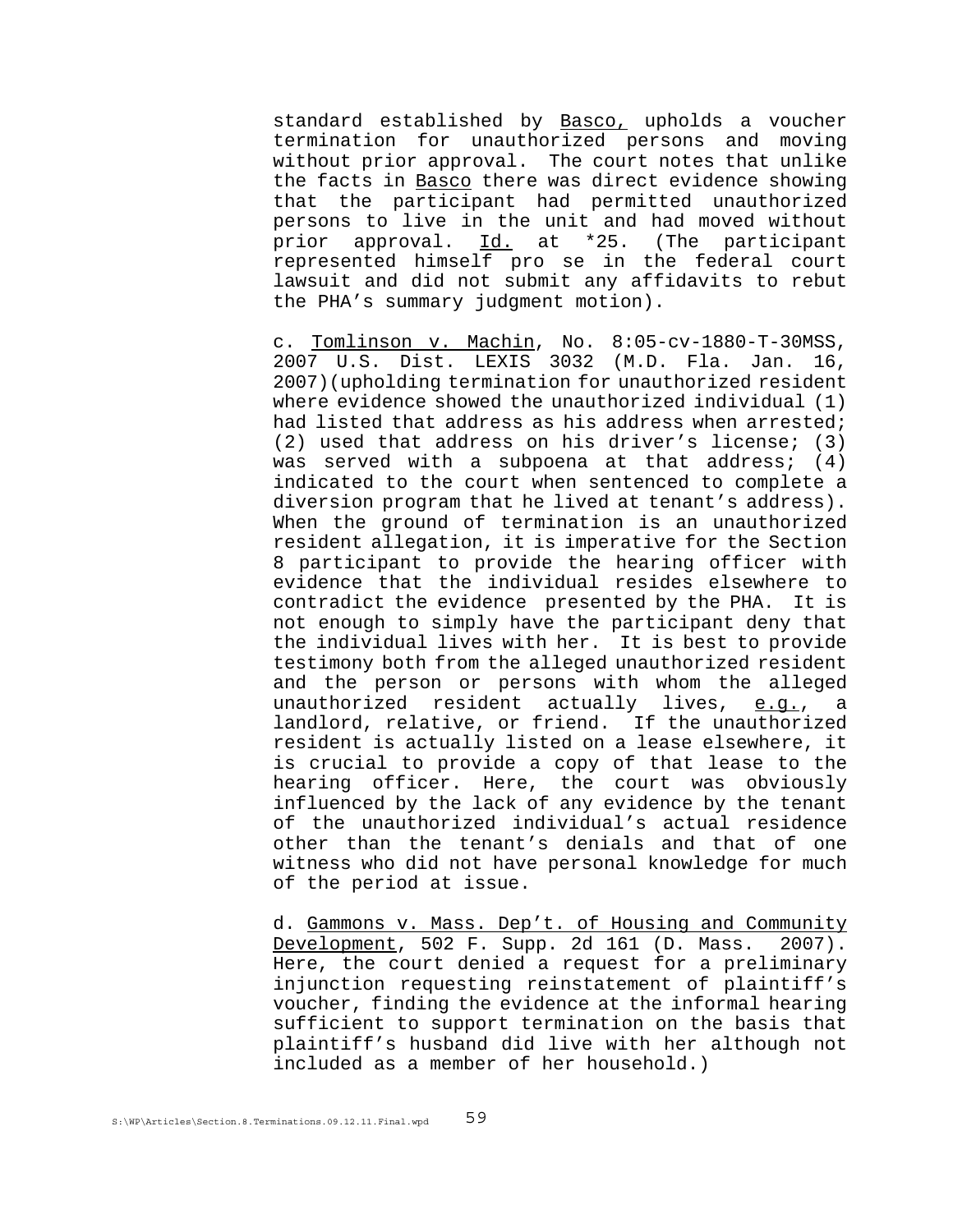e. Ritter v. Cecil County Office of Housing and Community Development, 33 F.3d 323 (4th Cir. 1994). This is a lawsuit by a Section 8 tenant whose assistance was terminated because she was housing non-family members for periods longer than two weeks. Plaintiff contended that the two-week visitation rule could not serve as a basis for terminating her participation in the Program. Ritter did not take issue with the finding that she had violated the twoweek visitation rule but argued that the two-week visitation rule is not provided in the federal regulations and therefore cannot form the basis for termination of Section 8 assistance.

The Fourth Circuit upholds the termination of Ritter's Section 8 assistance. In doing so, it relies on 24 C.F.R. §882.118 (a)(5) which requires that a family use the dwelling "solely for residence by the Family". The court concludes that the twoweek visitation rule is not inconsistent with the HUD regulations prohibiting residency by non-family members and that the adoption of the rule was within the authority of the PHA. The court's reasoning is strained. The regulation (§882.118(a)(5)) was intended to assure that a family use a dwelling for a residence; reading in a prohibition on guests requires imagination.

Ritter also contended that she did not know that violation of the two-week visitation rule could result in termination of Section 8 assistance. The court holds that Ritter had notice because the regulations require that a family use the dwelling solely for a residence; the lease provided for a twoweek limitation on visitors; and the administrative plan included the two-week visitation rule. 33 F.3d at 330. Although it seems that Ritter certainly had notice that she might subject herself to eviction for violation of the two-week visitation rule, the court is stretching when it concludes that Ritter had adequate notice that she could be terminated from the Section 8 Program for violation of the two-week visitation rule.

This case is not well-reasoned. The only possible ground for possible termination here would have been fraud. The trial court, however, did not find any fraud. 33 F.3d at 326, n. 2.

f. Hammond v. Akron Metropolitan Housing Authority, C.A. No. 25425, 2011 Ohio App. LEXIS 2241 (Ohio Ct.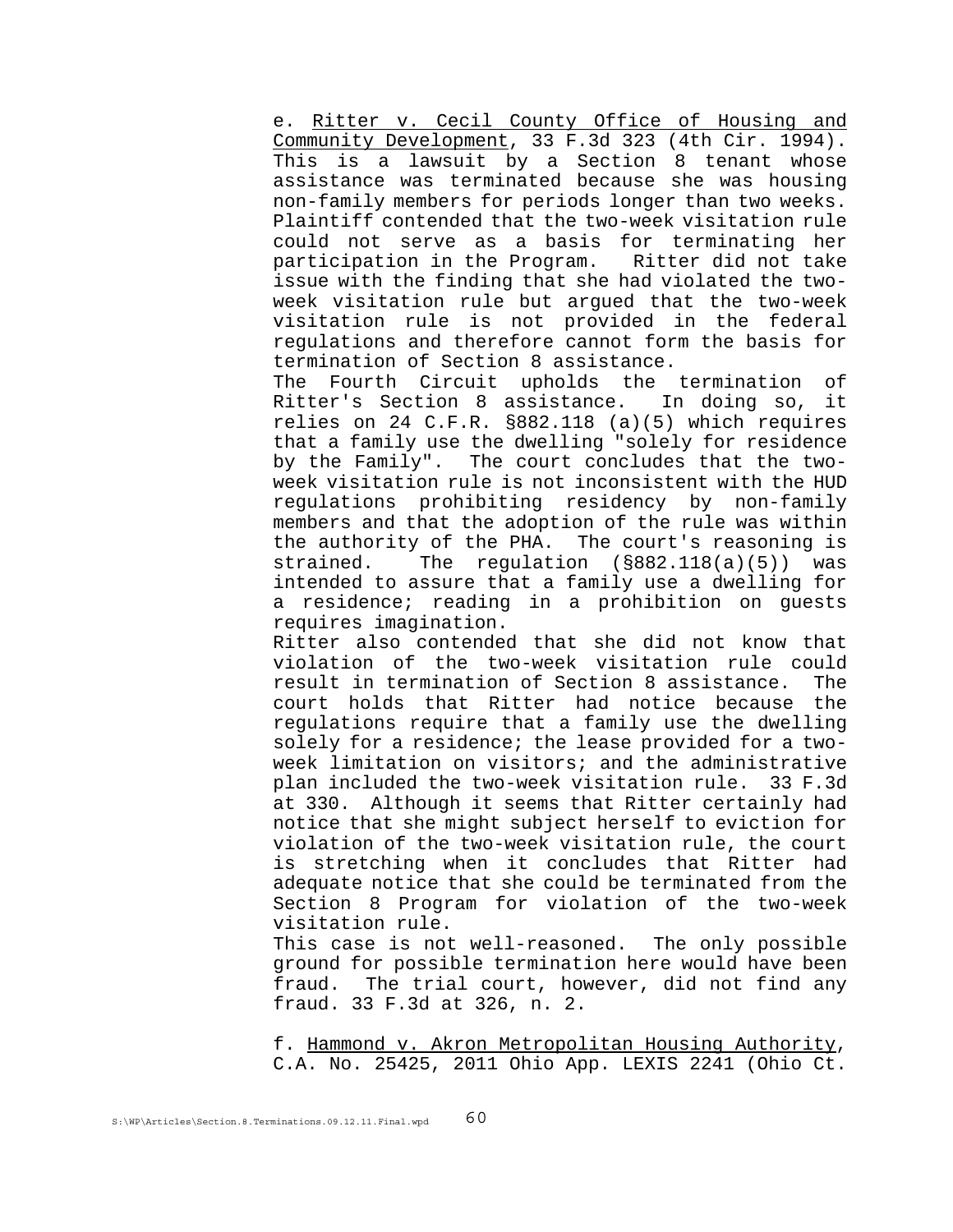App. June 1, 2011) (upholding termination; finding that decision supported by preponderance of evidence where evidence at the hearing showed that the participant admitted that the unauthorized guest had been her boyfriend; that he had stayed over approximately one or two nights per week over several months; that she had permitted him to use her address as his mailing address; and that police officer testified that the mother of the boyfriend had complained that he was living with her).

### H. Termination Because of Expiration of Voucher Term.

1. See Munford v. Newark Housing Authority, No. 17764-NC, 200 Del. Ch. LEXIS 63 (Del. Ch. April 26, 2000). In this case, the PHA issued Ms. Munford a new voucher after it terminated payments to the landlord for failure to repair and to sign the HAP contract. Ms. Munford was unable to find replacement housing within the sixty day voucher term. The PHA policy provided that no extensions would be granted. Id. at \*10. When the PHA denied her request for an extension on the voucher term, Ms. Munford brought suit seeking a preliminary injunction compelling the PHA to reissue and continue her voucher. The court ordered reinstatement of the voucher primarily on the basis that the PHA's Administrative Plan provided that "the family will be assisted in finding another unit" when the HAP contract is terminated because of the landlord's failure to repair. Id. at \*7, n. 8. The court held that the PHA had failed to provide any assistance and ordered it to assist Ms. Munford in finding suitable housing and ordered issuance of another voucher with a sixty day term.  $Id.$  at \*12. This case can be used when the local PHA has similar provisions in its Plan and fails to comply.

2. See UNITED STATES DEPARTMENT OF HOUSING AND URBAN DEVELOPMENT, "Housing Choice Voucher Program Guidebook 7420.10G" (April 2001). The Guidebook provides that when a voucher term expires, a PHA must comply with its Administrative Plan and that the Plan may (1) require that the family reapply when the PHA begins accepting applications or (2) place the family on the waiting list with a new application date without requiring it to reapply.  $Id.$  at chp. ,  $§ 8..5$  (on p.  $8-13$ ).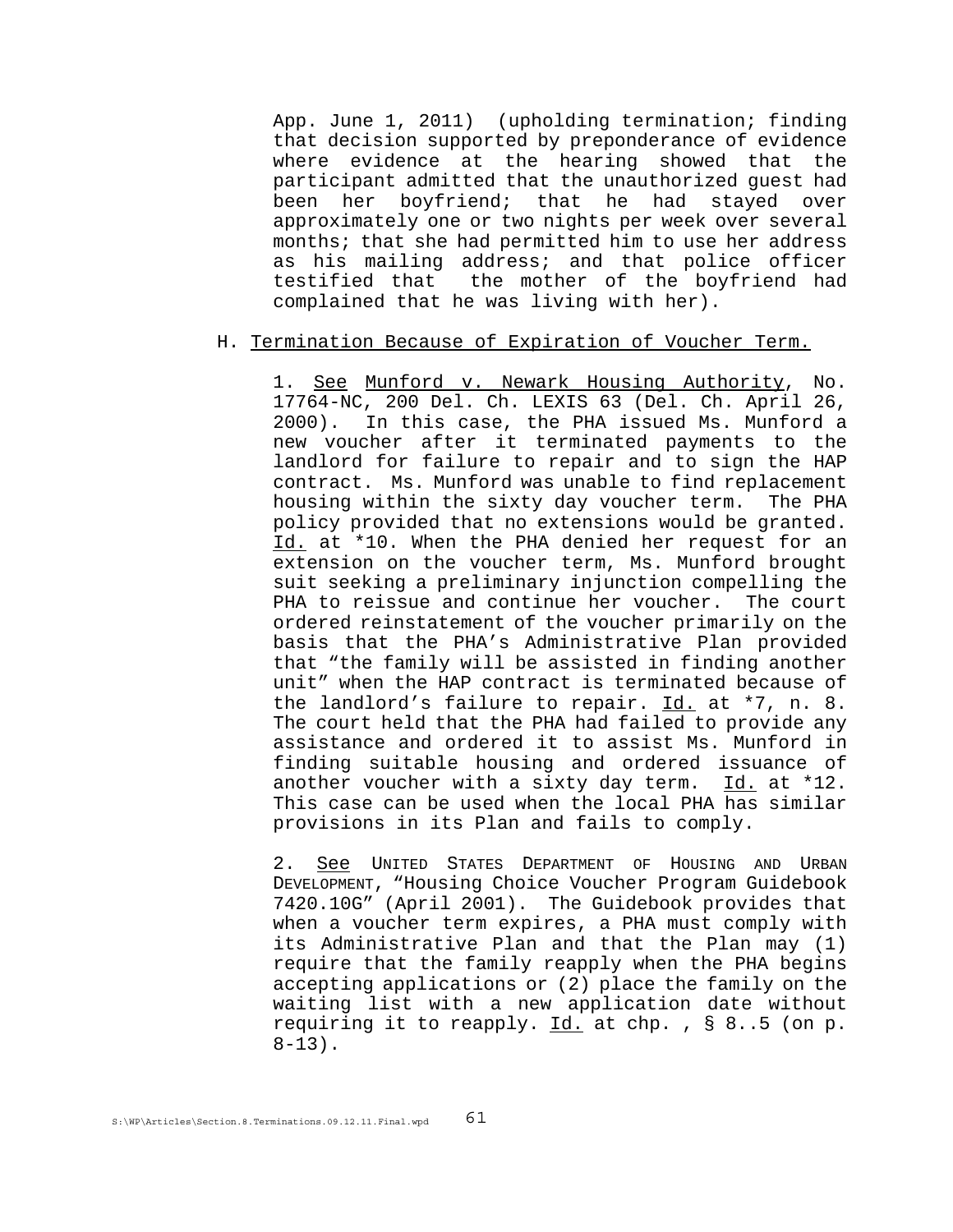3. See Matter of Yow v. Donovan, No. 401568/06, 2007 N.Y. Misc. LEXIS 2867 (N.Y. Sup. Ct. April 9, 2007). Yow, a Section 8 voucher holder, was unable to find a landlord willing to lease to her over a six month period. The New York City Department of Housing Preservation and Development ("DHPD") denied her an additional extension on her voucher and terminated her from the Section 8 Housing Voucher Program.

Under New York law, the decision was subject to judicial review to determine whether it is arbitrary or capricious and whether it is a reasonable exercise of the agency's discretion.

Yow sued seeking reinstatement and a new voucher. The trial court judge ordered DHPD to reinstate Yow and issue her a new voucher. The court noted that under the regulations PHAs have discretion on the number of voucher extensions that may be granted to a family. But, here the court found DHPD's action arbitrary, because it had failed to consider the guidelines on granting extensions in its Section 8 Administrative Plan in denying Yow's request for an additional extension. The court noted that Yow had twice submitted requests for tenancy approval only to have the landlord back out and that the New York City housing market is extremely difficult for rental applicants. In light of these facts, the court found that DHPD "did not have a sound basis in fact or reason to deny petitioner an extension of her voucher." Id. at \* 11.

In this case the plaintiff had the advantage of a state law providing for review of the discretionary decision by DHPD. The decision is still remarkable, however, because of the discretion given to PHAs in deciding whether to grant extensions of the voucher term. See 24 C.F.R. § 982.303(b) (2011); see also Augusta v. Community Development Corp. of Long Island, Inc., No. 07–CV-0361 (JG) (ARL), 2008 U.S. Dist. LEXIS 103911, \*17-23 (E.D. N.Y. Dec. 23, 2008), aff'd., 363 Fed. Appx. 79 (2d Cir. 2010) (PHA may terminate assistance when voucher expires; no hearing is required).

4. See Matter ov Miller v. Mulligan, 900 N.Y.S.2d 381 (N.Y. App. Div. 2010) (expiration of voucher term; termination of voucher and refusal to grant extension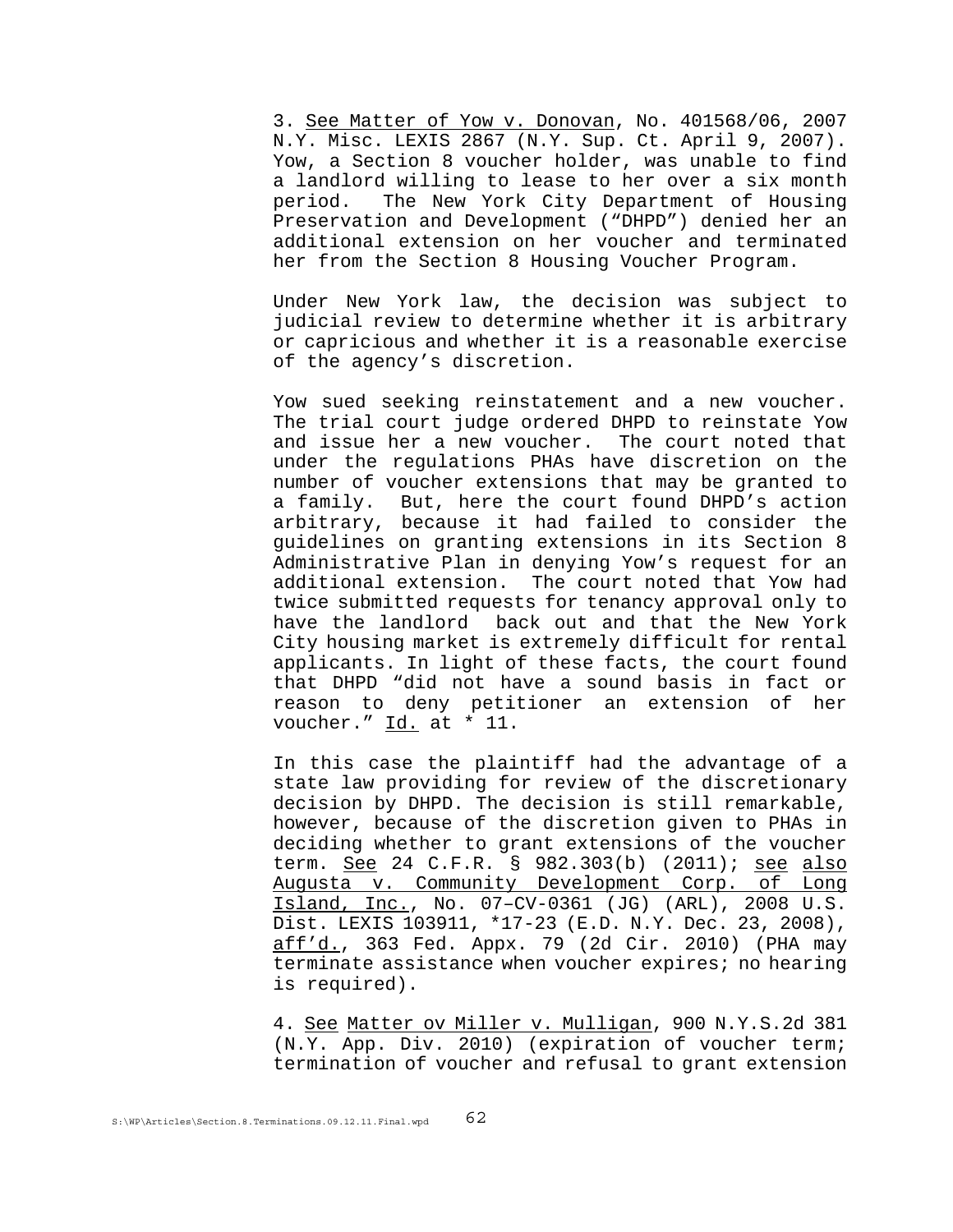not arbitrary); Matter of Arocho v. Rhea, No. 403253/09, 2010 N.Y. Misc. LEXIS 3140 (N.Y. Sup. Ct. July 7, 2010) (expiration of voucher term and affirming PHA decision not to extend voucher term past one year; no hearing required).

### I. Termination Because Participant Subject to Lifetime Registration as Sex Offender.

1. See HUD Notices H-2009-11; PIH-2009-35(HA) (issued September 9, 2009; expires Sept. 30, 2010) (recommending that owners and PHAs pursue eviction if recertification screening reveals that the tenant or household member is subject to lifetime registration requirement). The notices do not specifically mention that a PHA should terminate a participant's voucher assistance; they recommend pursing eviction or termination of tenancy.

2. See Perkins-Bey v. Housing Authority of St. Louis County, No. 4:11CV310 JCH, 2011 U.S. Dist. LEXIS 25438 (E.D. Mo. March 14, 2011) (granting preliminary injunction prohibiting PHA from terminating voucher assistance of participant subject to lifetime registration as sex offender, because regulations provide only for denial of vouchers to such persons, and not for termination of assistance).

3. See Miller v. McCormick, 605 F. Supp. 2d 296 (D. Me. 2009) (holding that PHA acted improperly terminating voucher because participant subject to lifetime registration as sex offender; although regulations preclude admission, they do not require termination).

4. See also Boddie v. New York City Housing Authority, 873 N.Y.S.2d 509 (N.Y. Sup. Ct. 2008)(denial of application for section 8 housing; noting that even if his application had been accepted, the applicant was barred from obtaining a section 8 voucher because he had a lifetime sex offender registration requirement).

J. Termination Because of Missed Inspection. See DuPont v. Donovan, 873 N.Y.S.2d 510 (N.Y. Sup. Ct. 2008). In this marvelous opinion the court overrules a hearing officer decision upholding a PHA decision to terminate the participant's voucher because she failed to provide access to her apartment on two occasions to allow a housing quality standards inspection by the PHA. The hearing officer held that the participant had violated the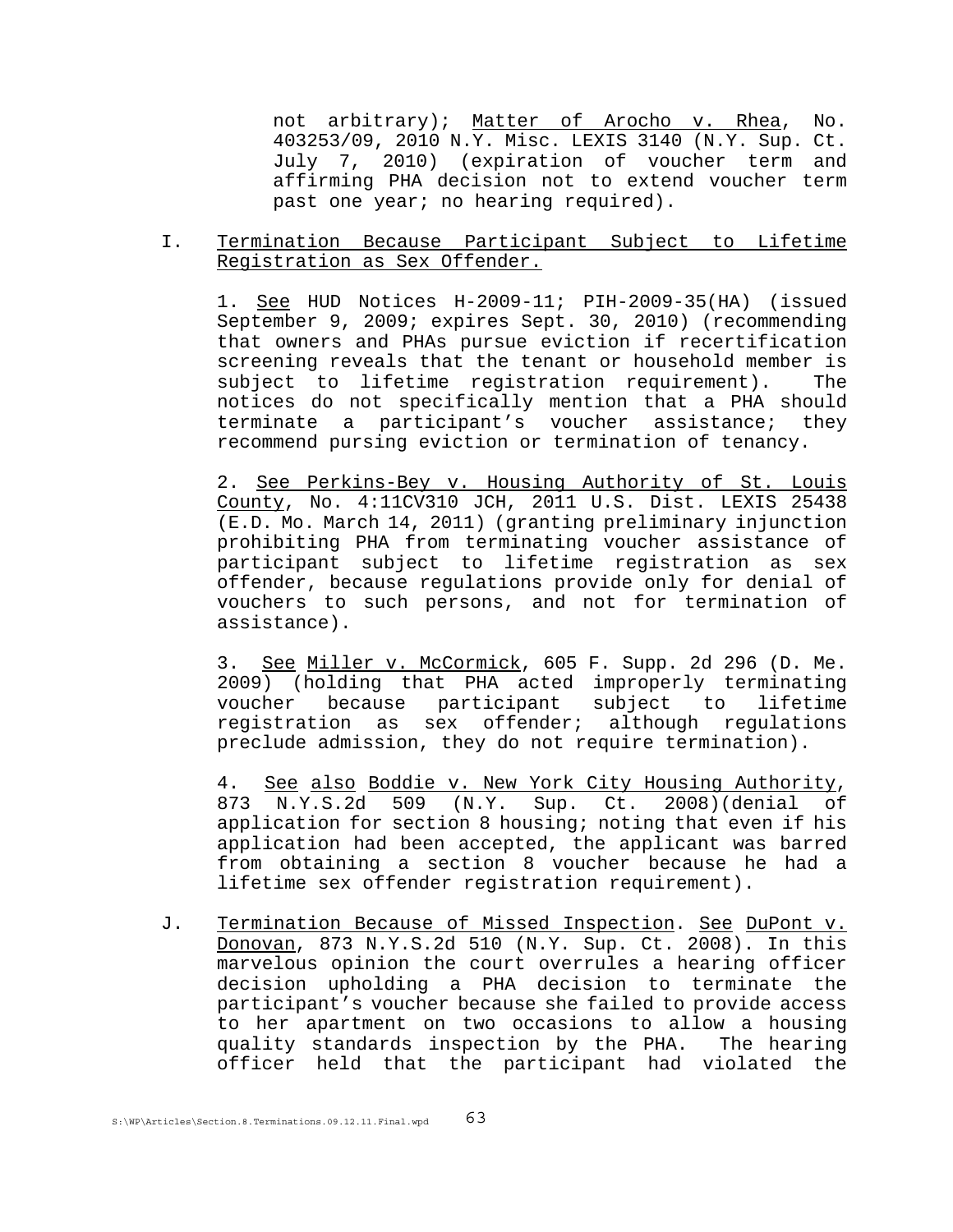requirement that the family "must allow the PHA to inspect the unit at reasonable time after reasonable notice." See 24 C.F.R. 982.551(d) (2011). The court concludes that under the circumstances the penalty of termination "shocks the conscience" and that the violation was a "minor technical violation." Dupont, 873 N.Y.S.2d at \*4. The court noted that "ironically, the agency has favored adherence to rigid, technical, procedures in complete disregard of the reasons and policies behind why the regulations were enacted in the first place..." Id. at \* 5. The court reversed the termination.

K. Termination for Breach of Housing Quality Standards (HQS) Breach Caused by Family. See 24 C.F.R. § 982.551(c), § 982.404(b) (2011). The family is responsible for a breach of the HQS caused by any member of the household or guest resulting in damages to the dwelling unit or premises beyond ordinary wear and tear. The PHA may terminate assistance if the family has caused a breach of HQS. Id. at § 982.404 (a)(4), (b)(3).

When HUD enacted the conforming rule for the Section 8 Certificate and Voucher program, it commented as follows:

"The proposed rule would also have made the family responsible for vermin and rodent infestation caused by trash accumulation from poor family housekeeping. This provision is not included in the final rule.

"Generally, owner leases provide that a tenant must keep the unit in a clean and safe condition, dispose of waste properly, and avoid damage to the unit. An owner may evict if family housekeeping creates a serious or repeated violation of the lease. Under the new rule, the HA may terminate assistance for such violation of the lease. There is no need for a separate provision on termination of assistance because of family housekeeping."

60 Fed. Reg. 34660, 34685 (July 3, 1995) (comments preceding adoption of final rule).

These comments make clear that the HQS violation must be more than ordinary wear and tear damages. PHAs sometime threaten termination if a family does not correct the HQS violation within twenty-four hours. While the regulations provide that the family must correct a life threatening defect caused by the family within twenty-four hours, see 24 C.F.R. § 982.404(b)(2) (2011), they further provide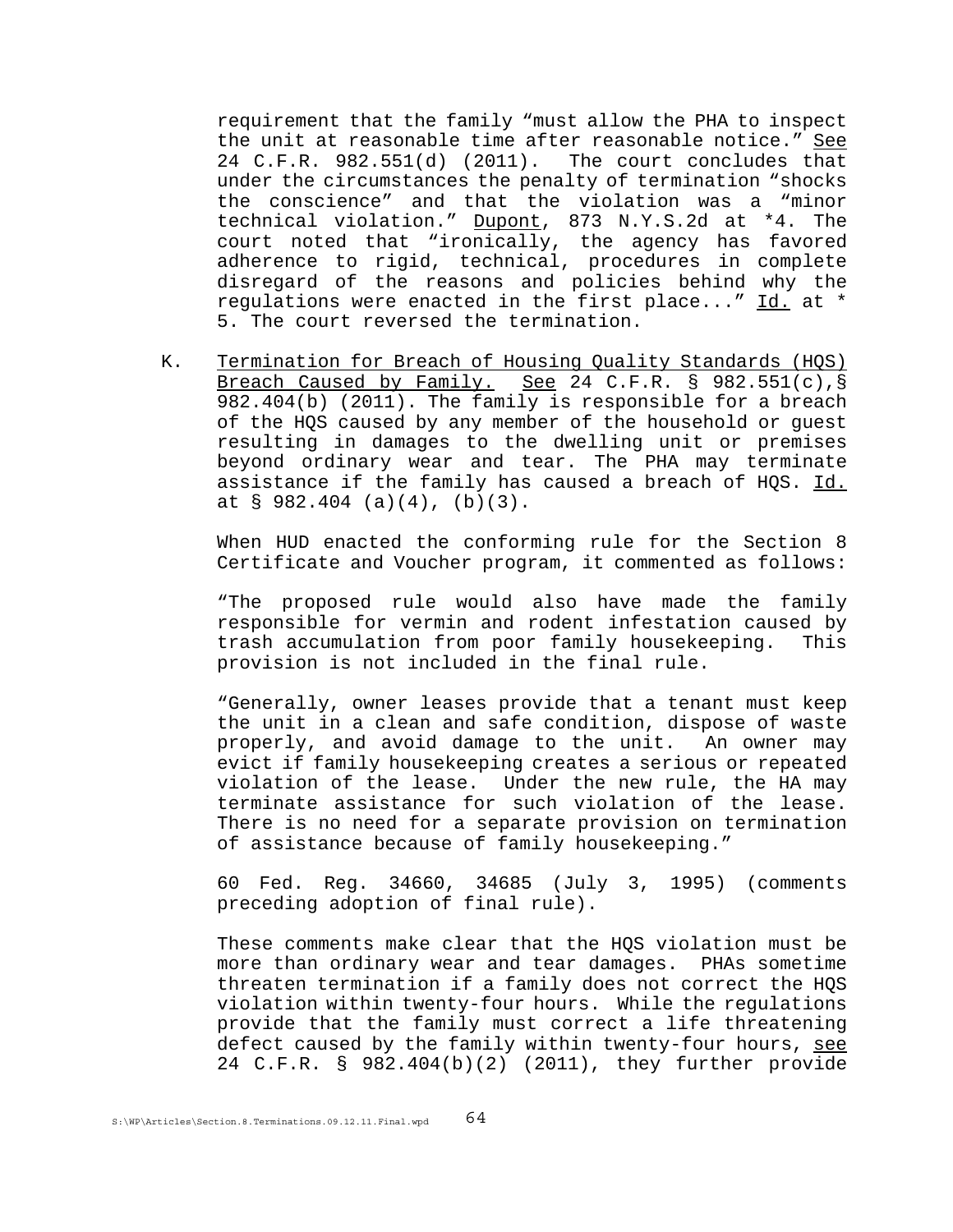that the family must correct other defects "within no more than 30 calendar days (or any PHA-approved extension)." Id. Thus, it is impermissible for a PHA to terminate assistance because a family does not correct a non lifethreatening tenant-caused HQS defect within twenty four hours.

L. Termination for Not Residing in the Unit.

1. See Matter of Nichols v. Vanamerongen, 901 N.Y.S.2d 437 (N.Y. App. Div. 2010) (affirming termination based in part on two statements under penalty of perjury that participant had been residing in their residence for several months).

M. Termination for Serious or Repeated Violation of the Lease and Landlord Assertions of Excessive Damages. See 24 C.F.R. § 982.551(e) (2011) (PHA may terminate assistance for "any serious or repeated violation of the lease").

One issue that may arise is the right of the PHA to terminate the voucher assistance of a family if the landlord claims damages beyond normal wear and use after the family moves. With the conforming rule issued in July 1995, HUD eliminated the right of the owner to claim reimbursement from the HA for damages or other amounts owed by the tenant under the lease. See 60 Fed. Reg. 34660, 34676 (July 3, 1995). HUD specifically commented as follows:

"The final rule eliminates the right of the owner to claim reimbursement from the HA for damages or other amounts owed by the tenant under the lease. In this respect, the assisted tenancy will function more like an ordinary tenancy in the private market. The owner must look to the tenant for payment of any damages.

**. ..** "HUD believes that these changes tend to produce significant benefits.

**. ..** "–The owner can no longer rely on the HA to pay tenant damages or unpaid rent. This change gives the owner a stronger motivation to screen assisted families the same as for unassisted private market tenants, and to check for unit damage during occupancy.

. .. "Since HAs will not pay owner claims, HAs will not deny or terminate assistance for failure to pay such claims. The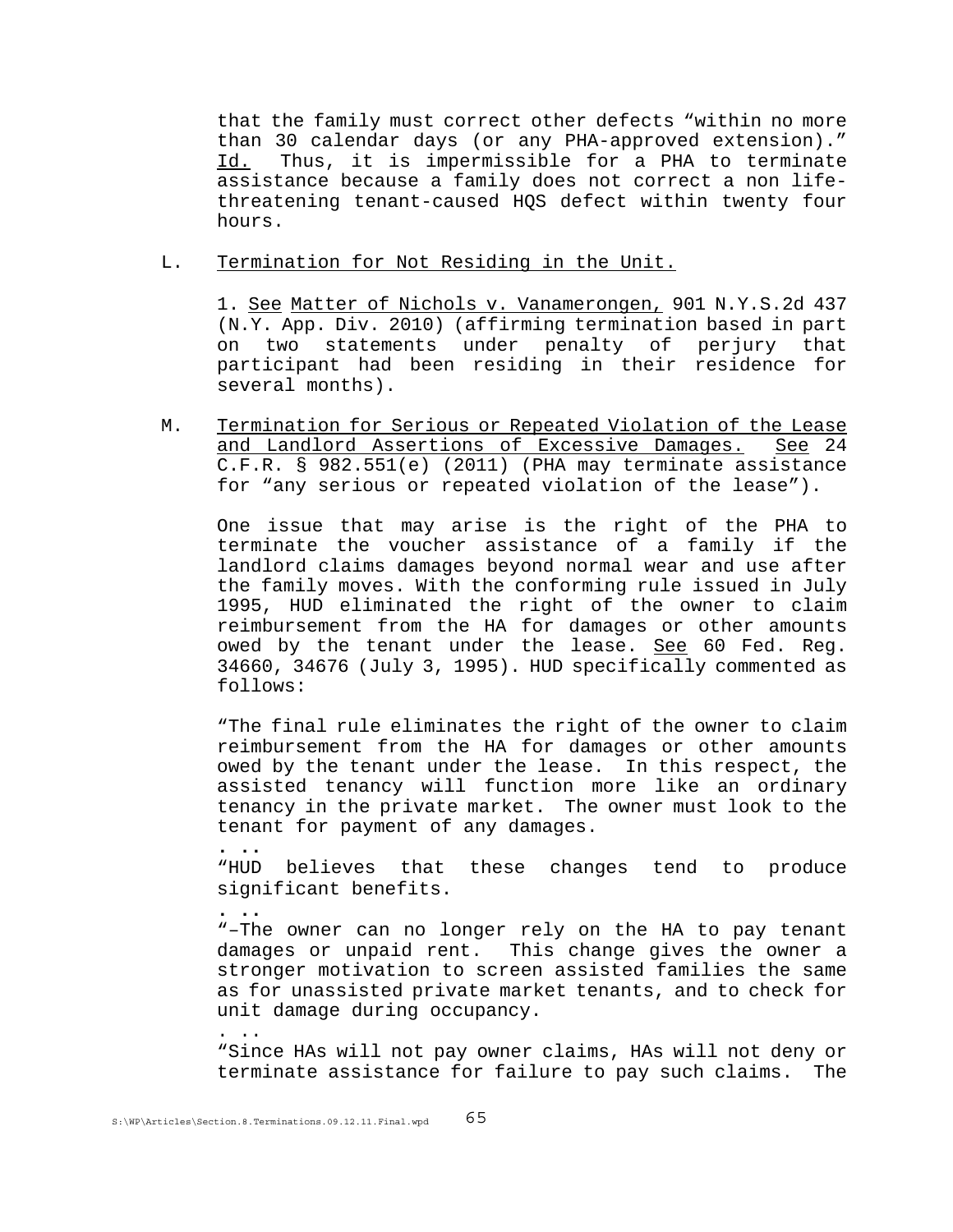change will tend to eliminate over time issues concerning denial or termination of a family's assistance for failure to reimburse amounts paid by the HA in owner claims on behalf of the families, including the need for repayment agreements or for hearings to determine whether an owner's claim was properly paid."

Id. at 34676. This language clearly show that HUD intended that PHAs may not terminate assistance because a family does not pay a landlord for damages to the dwelling unit. A more complicated issue is whether it is permissible for a PHA to terminate assistance on the ground that by damaging the unit (and, implicitly, failing to pay for damages), the family committed a serious lease violation and whether the PHA may consider the family's willingness to pay the landlord a mitigating circumstance that might prevent termination. See 24 C.F.R. § 982.552(c)(2) (2011). To the extent the tenant-caused damages resulted in a breach of HQS, the PHA may terminate. Id. at § 982.404 (a)(4), (b)(3) (2011). But, if the damages do not cause an HQS violation, the family should maintain that the PHA cannot essentially "back door" termination for the family's failure to reimburse the landlord by terminating on the basis that the family committed a serious lease violation.

In Carter v. Lynn Housing Authority, 880 N.E.2d 778 (Mass. 2008), the PHA terminated the family's voucher assistance after the prior landlord obtained a judgment for damages beyond normal wear and tear. The court does not specifically address whether the PHA had grounds to terminate. That apparently was not an issue on appeal. The opinion assumes the PHA had grounds to terminate because the family caused an HQS violation. The plaintiff centered her appeal on a different issue – the hearing officer's failure to consider mitigating circumstances. See discussion in this outline at section V-I-4. The court does not address the issue of payment by the tenant.

### N. Termination for Failure to Obtain Approval to Move from PHA.

See Cain v. Allegheny County Hous. Auth., 986 A.2d 947<br>(Pa. Commw. Ct. 2009). Here the PHA terminated the Here the PHA terminated the participant because she vacated the unit without obtaining approval from the PHA. Ms. Cain argued that the landlord gave her notice to vacate for failing to pay a plumbing bill and rent and she vacated by the date he gave her to